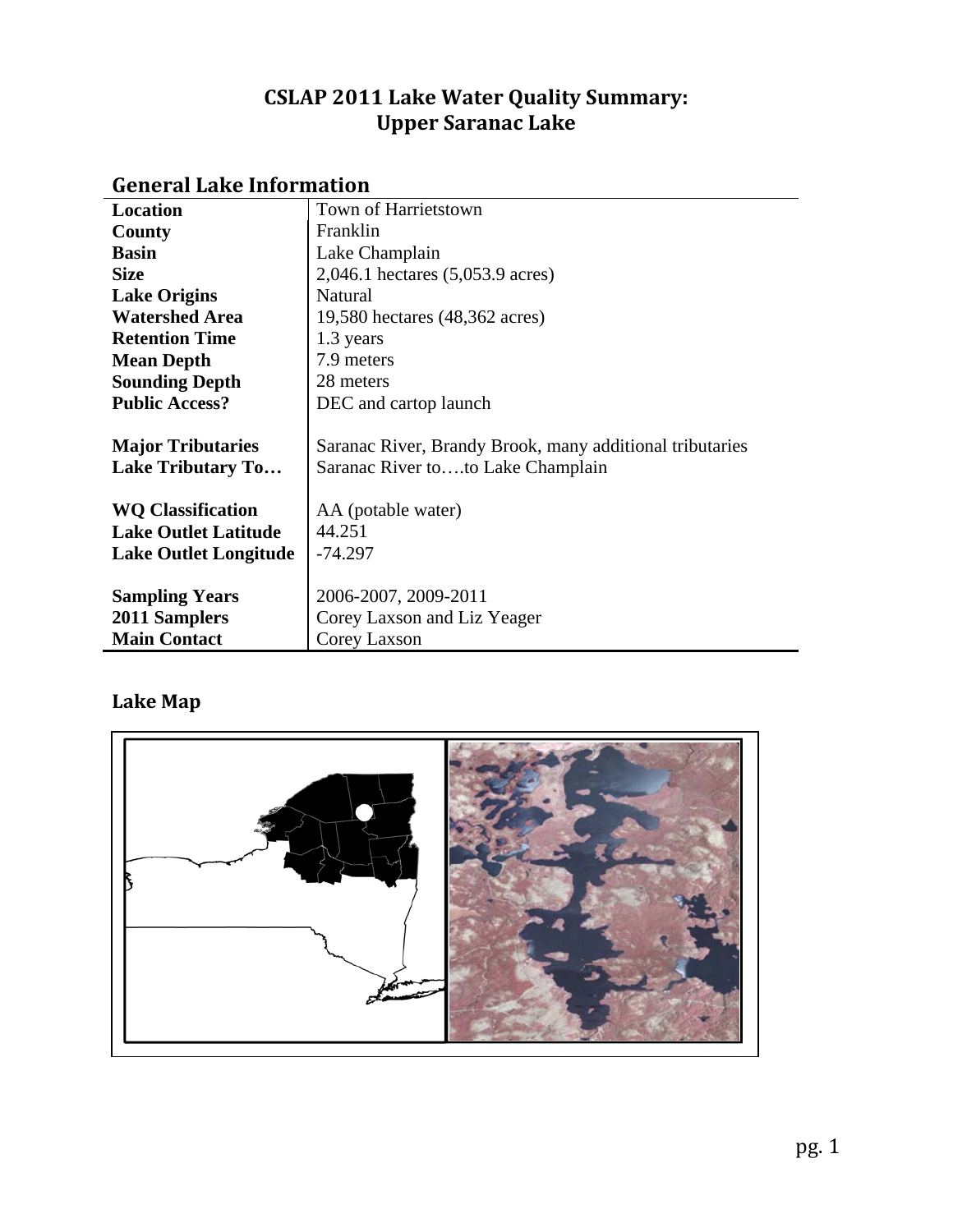## **Background**

Upper Saranac Lake is a 5050 acre, class AA lake found in the Town of Harrietstown in Franklin County, in the northern Adirondack region of New York State. It was first sampled as part of CSLAP in 2006.

It is one of 16 CSLAP lakes among the more than 220 lakes found in Franklin County, and one of 15 CSLAP lakes among the more than 235 lakes and ponds in the Lake Champlain drainage basin.

## **Lake Uses**

Upper Saranac Lake is a Class AA lake; this means that the best intended use for the lake is for potable water use—drinking, contact recreation—swimming and bathing, non-contact recreation—boating and angling, aquatic life, and aesthetics. The lake is used by lake residents and visitors for swimming, boating and other recreation via shoreline properties and several public boat launches.

Upper Saranac Lake has been regularly stocked through the state fisheries stocking programs. In a typical year, about 9,000 eight to nine inch brown trout, 12,000 eight to nine inch rainbow trout, and 13,000 seven inch lake trout are stocked by the state. It is not known by the report author if any private stocking has occurred. The DEC Bureau of Fisheries reports that the lake maintains a population of smallmouth bass, northern pike, brown bullhead, brown trout, yellow perch, rainbow trout, rainbow smelt, lake trout, and largemouth bass.

General statewide fishing regulations are applicable in Upper Saranac Lake. However, lake trout and trout fishing season is April  $1<sup>st</sup>$  to October  $15<sup>th</sup>$ ; there are no (minimum) size limits for trout, lake trout must be more than 23 inches in length, and daily takes for each are limited to five fish. Ice fishing is permitted; tip-ups are prohibited. Yellow perch and sunfish can be caught all year, with no size or take limits.

Statewide fish consumption advisories apply to Upper Saranac Lake—no site-specific advisories have been issued for the lake.

## **Historical Water Quality Data**

CSLAP sampling was conducted on Upper Saranac Lake in 2006, 2007, 2009 through 2011. The CSLAP reports for each of the past several years can be found on the NYSFOLA website at [http://nysfola.mylaketown.com.](http://nysfola.mylaketown.com/) The 2009 and 2010 CSLAP reports for Upper Saranac Lake can also be found on the NYSDEC web page at [http://www.dec.ny.gov/lands/77871.html.](http://www.dec.ny.gov/lands/77871.html)

Upper Saranac Lake has been sampled as part of a number of previous monitoring programs. An incomplete list includes the 1929 Conservation Department survey of the lake as part of the Lake Champlain Basin Biological Survey, a NYSDOH study of the lake in 1971, DEC surveys of the lake in 1981, 1987, and 1991, studies conducted by Paul Smiths College during much of the 1990s, the Cedar Eden studies of the lake in recent years, including 2005, and the Clean Lakes study of the lake in 1995 and 1996.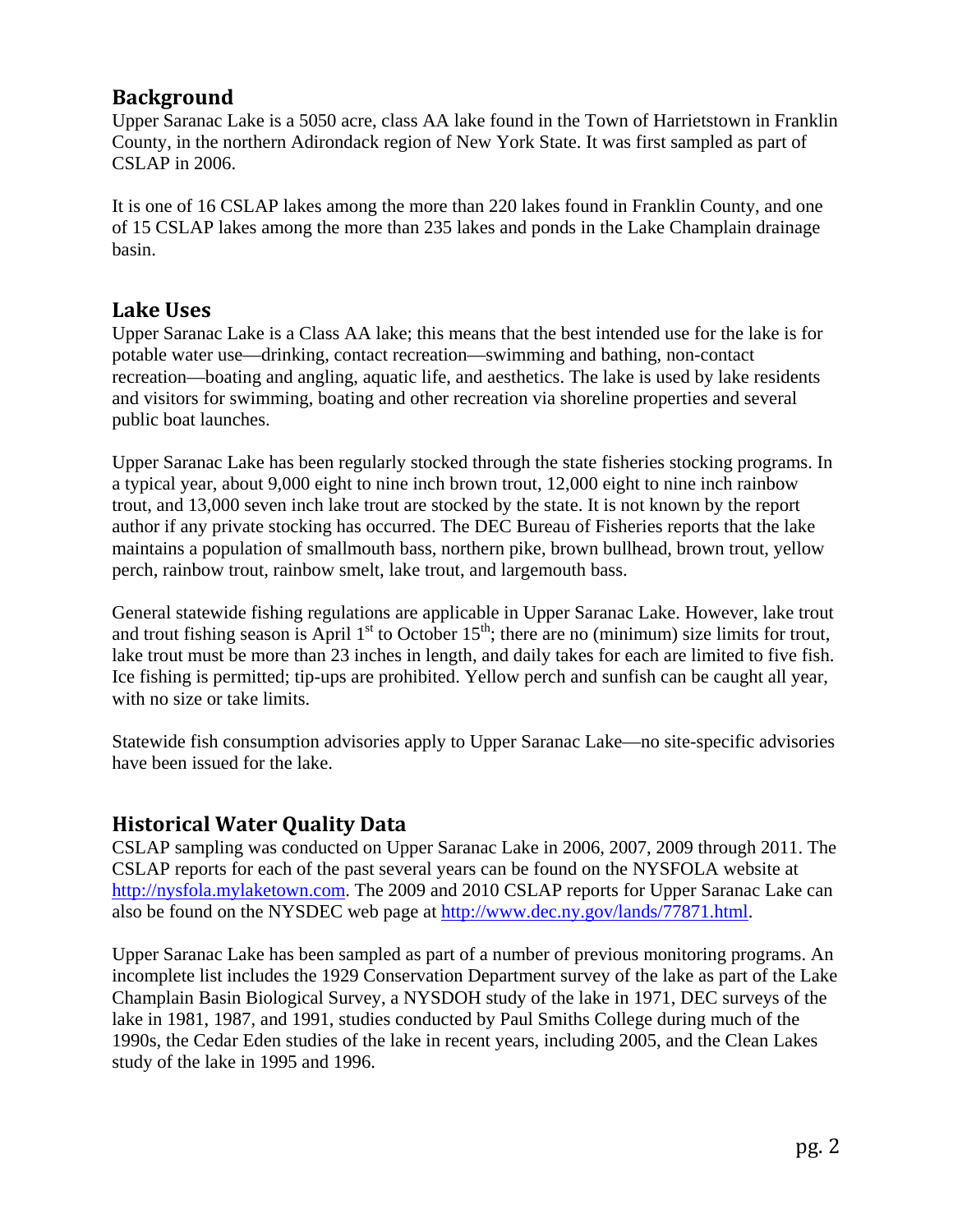# **Lake Association and Management History**

Upper Saranac Lake is served by the Upper Saranac Lake Association and the Upper Saranac Lake Foundation. The lake association and foundation have been involved in a variety of lake management actions, including:

- Lake water quality monitoring and evaluation
- Septic education and management
- Milfoil management in cooperation with the Adirondack Watershed Institute

Much of this work is managed by the Upper Saranac Lake Waterkeeper. The Upper Saranac Lake Association maintains a website at [http://www.uppersaranac.com/;](http://www.uppersaranac.com/) the Foundation maintains a website at [http://www.usfl.org.](http://www.usfl.org/)

# **Summary of 2011 CSLAP Sampling Results**

# **Evaluation of 2011 Annual and Monthly Results Relative to 20062010**

The Lake Condition Summary Table below and Appendix B compare annual and monthly results from 2011 to those measured in previous CSLAP sampling seasons. The pertinent deviations from normal conditions are discussed below.

# **Evaluation of Eutrophication Indicators**

Water clarity readings were lower than normal in both the north and south basins in 2011, particularly in late summer, but total phosphorus and chlorophyll *a* readings in both basins were close to normal, despite a slight long-term decrease in phosphorus levels in the south basin since the mid 2000s. Lake productivity does not usually exhibit any clear long-term trends, although lake productivity in the south basin increased slightly (as manifested in increasing nutrient and algae levels, and decreasing water clarity) during the summer of 2011. The lake continues to be characterized as *mesotrophic*, based on water clarity, chlorophyll *a*, and total phosphorus readings (all typical of *mesotrophic* lakes). The trophic state indices (TSI) evaluation suggests that each of these trophic indicators are "internally consistent"—each of these indicators are in the expected range given the readings of the other indicators. Overall trophic conditions are summarized on the Lake Scorecard and Lake Condition Summary Table. Lake productivity is slightly lower in the south basin than in the north basin, although trophic conditions in both basins are typical of *mesotrophic* lakes.

## **Evaluation of Potable Water Indicators**

Algae levels may at times be high enough to render the lake susceptible to taste and odor compounds or elevated DBP (disinfection by product) compounds that could affect the potability of the water, although it is not known if this use is impacted by algae. Hypolimnetic phosphorus and ammonia readings in both basins of Upper Saranac Lake are close to those measured at the lake surface. However, deepwater iron and manganese levels are elevated in both basins. This suggests that deepwater intakes may be somewhat compromised for any deep potable water use. Potable water conditions, at least as measurable through CSLAP, are summarized in the Lake Scorecard and Lake Condition Summary Table.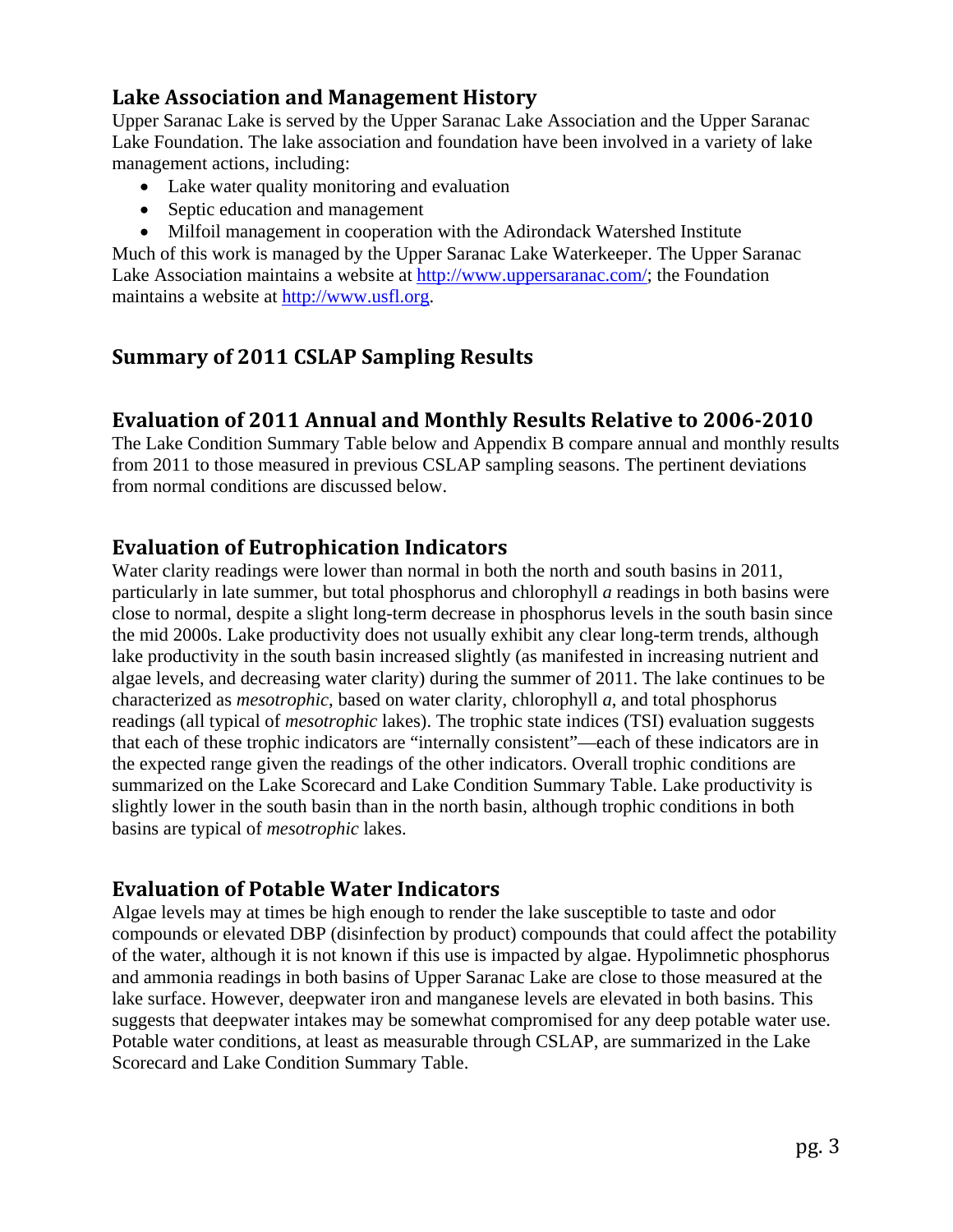# **Evaluation of Limnological Indicators**

In both basins, pH readings were higher than normal, and total nitrogen readings were lower than normal in both sites, the latter part of a long-term trend. Conductivity readings were also higher than normal in 2011 in the south basin, part of a long-term increase in conductivity in this basin. Each of the other indicators was close to normal in 2011, and none of these other indicators has exhibited any clear long-term trends. Overall limnological conditions for both basins are summarized in the Lake Scorecard and Lake Condition Summary Table. Limnological conditions were mostly comparable in both basins of the lake.

# **Evaluation of Biological Condition**

Macrophyte communities in the lake were evaluated through the federal Clean Lakes study of the lake. These plant surveys found a very high plant diversity, with at least forty plant species, including two protected plant species (*Myriophyllum farwellii*, Farwell's milfoil, and *Potamogeton alpinus*, northern pondweed) and one invasive exotic plant species (*Myriophyllum spicatum*, Eurasian watermilfoil). The modified floristic quality index (FQI) indicates that the quality of the aquatic plant community is "excellent."

The fish community in the lake is comprised of a mix of coldwater (at least three species), coolwater (at least two species) and warmwater (at least three species) fish. This indicates that the lake supports a two story fishery.

Phytoplankton, zooplankton and macroinvertebrate surveys have not been conducted through CSLAP at Upper Saranac Lake.

Biological conditions in the lake are summarized in the Lake Scorecard and Lake Condition Summary Table.

# **Evaluation of Lake Perception**

Water quality assessments in the north basin were more favorable than normal in 2011, despite lower than normal water transparency readings, and despite the lack of a similar change in the south basin. Recreational assessments in both basins were close to normal in both basins in 2011, consistent with the lack of significant change in aquatic plant coverage in the north and south basin. Lake perception does not normally exhibit any clear seasonal trends, and no seasonal differences were apparent in 2011 at either site. Overall lake perception is summarized on the Lake Scorecard and Lake Condition Summary Table. Lake perception is comparable at both sampling sites, despite slightly lower lake productivity in the south basin.

## **Evaluation of Local Climate Change**

Water and air temperature readings in the summer index period were higher than normal in 2011 at both sampling sites, although no long-term trends in these temperatures have been apparent. Additional data may help to determine if air and water temperature readings can be used to evaluate local climate change in the lake.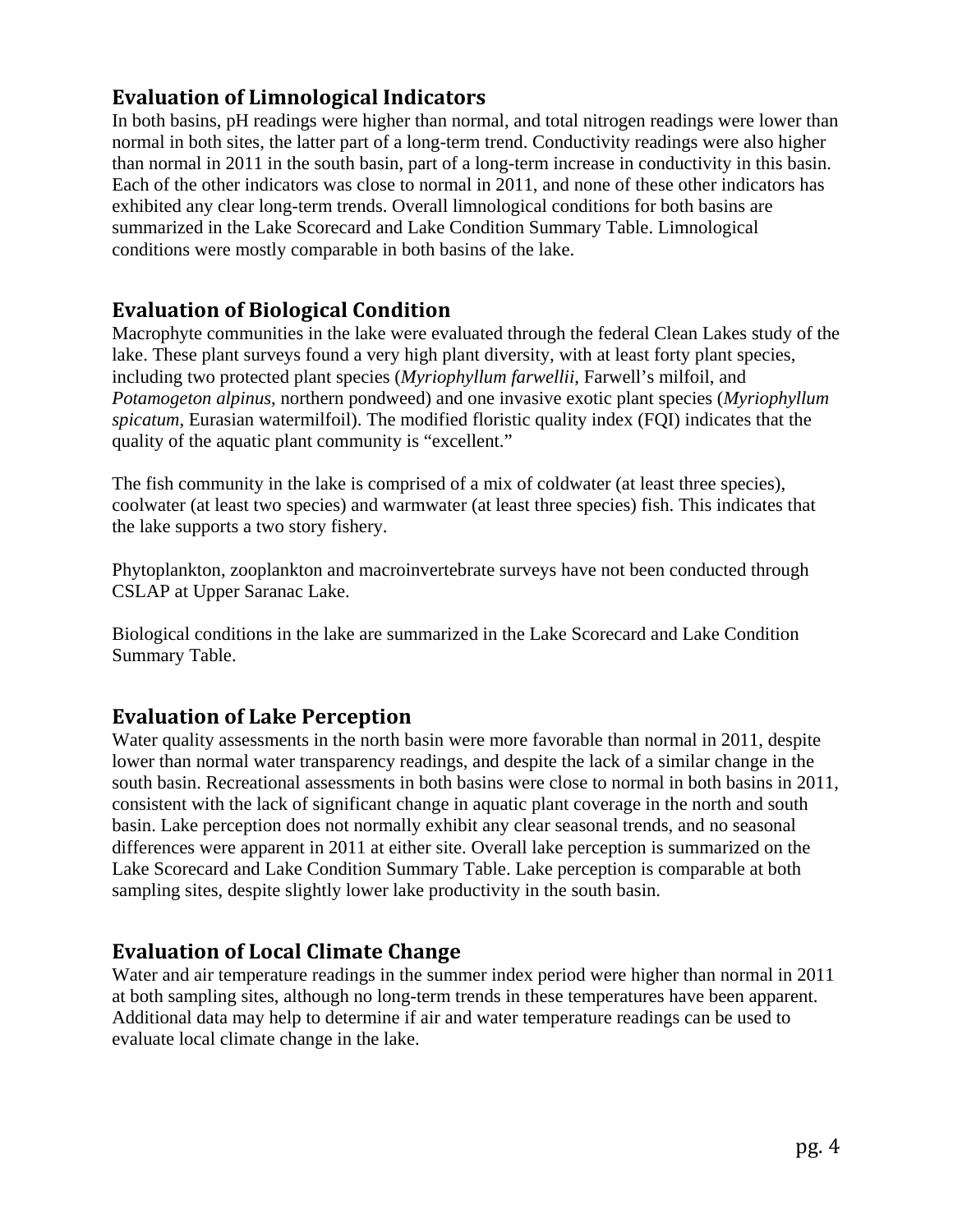# **Evaluation of Algal Toxins**

Algal toxin levels can vary significantly within blooms and from shoreline to lake, and the absence of toxins in a sample does not indicate safe swimming conditions. Phycocyanin readings are usually below the levels indicating susceptibility for harmful algal blooms (HABs), and the limited open water toxins data indicate microcystin readings below the thresholds associated with safe swimming.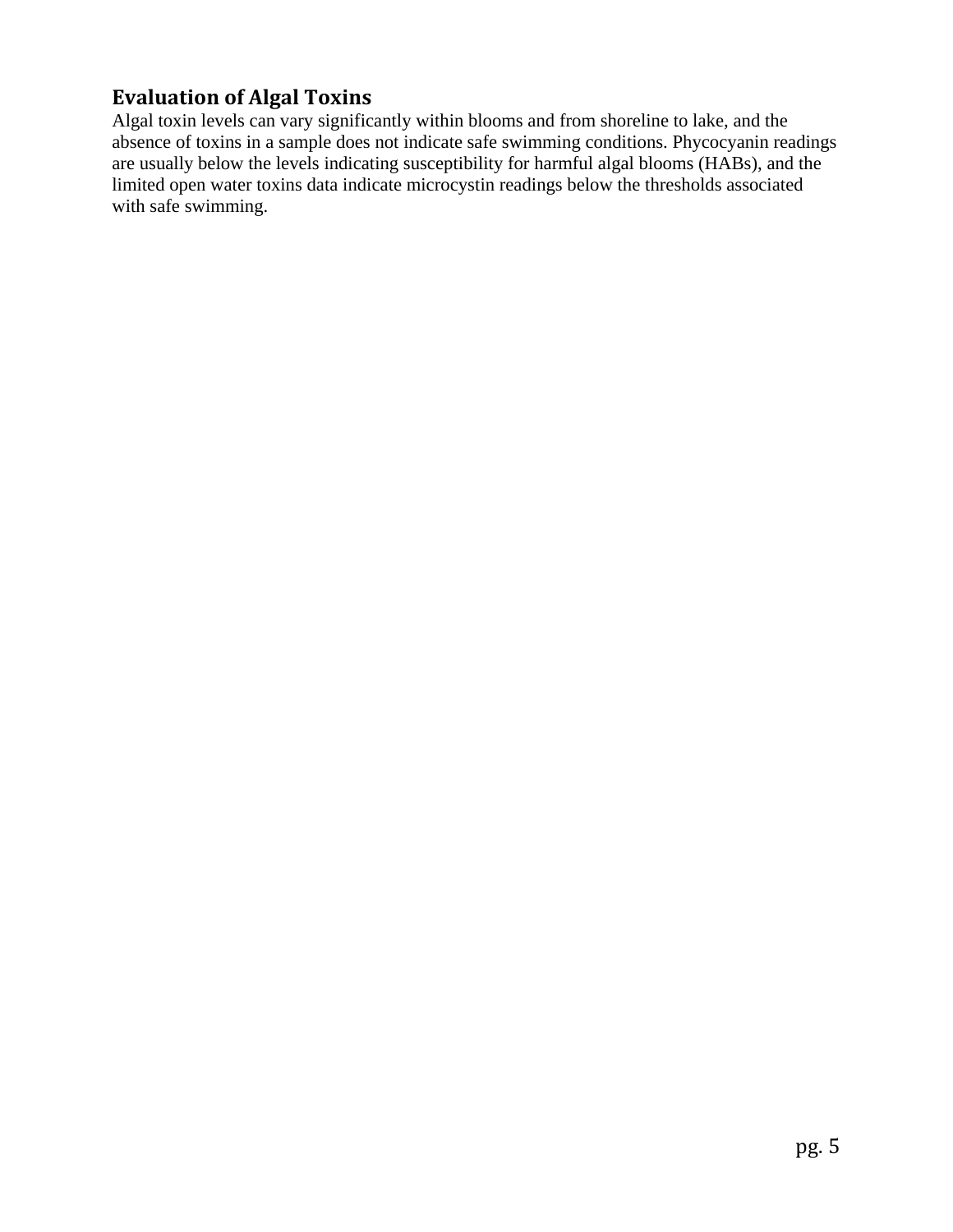# **Lake Condition SummaryNorth Basin**

| Category                                  | <b>Indicator</b>             | Min            | $06 - 11$<br>Avg | <b>Max</b> | 2011<br>Avg | <b>Classification</b>                               | 2011 Change?                  | Long-term<br>Change?   |
|-------------------------------------------|------------------------------|----------------|------------------|------------|-------------|-----------------------------------------------------|-------------------------------|------------------------|
| <b>Eutrophication</b>                     | <b>Water Clarity</b>         | 2.20           | 3.06             | 4.13       | 2.55        | Mesotrophic                                         | Lower Than Normal             | No Change              |
| <b>Indicators</b>                         | Chlorophyll a                | 0.78           | 4.56             | 10.52      | 4.49        | Mesotrophic                                         | <b>Within Normal Range</b>    | No Change              |
|                                           | <b>Total Phosphorus</b>      | 0.007          | 0.014            | 0.029      | 0.015       | Mesotrophic                                         | <b>Within Normal Range</b>    | No Change              |
| <b>Potable Water</b><br><b>Indicators</b> | Hypolimnetic NH4             | 0.02           | 0.07             | 0.20       | 0.07        | Close to Surface NH4<br>Readings                    | Within Normal Range           | Not known              |
|                                           | <b>Hypolimnetic As</b>       | 0.50           | 0.85             | 1.10       | 0.75        | Low Deepwater Arsenic<br>Levels                     | Within Normal Range           | Not known              |
|                                           | Hypolimnetic Iron            | 0.01           | 2.03             | 5.86       | 1.18        | <b>Highly Elevated</b><br>Deepwater Fe              | Lower Than Normal             | Not known              |
|                                           | Hypolimnetic Mn              | 0.01           | 0.51             | 0.96       | 0.39        | <b>Highly Elevated</b><br>Deepwater Mn              | <b>Within Normal Range</b>    | Not known              |
| Limnological<br><b>Indicators</b>         | Hypolimnetic TP              | 0.010          | 0.041            | 0.159      | 0.032       | Close to Surface TP<br>Readings                     | Within Normal Range           | Not known              |
|                                           | Nitrate + Nitrite            | 0.00           | 0.02             | 0.13       | 0.02        | Low NO <sub>x</sub>                                 | Within Normal Range           | No Change              |
|                                           | Ammonia                      | 0.01           | 0.03             | 0.16       | 0.02        | Low Ammonia                                         | Within Normal Range           | No Change              |
|                                           | <b>Total Nitrogen</b>        | 0.15           | 0.34             | 0.54       | 0.25        | Low Total Nitrogen                                  | Lower Than Normal             | Decreasing<br>Slightly |
|                                           | рH                           | 6.36           | 7.45             | 8.79       | 8.09        | Circumneutral                                       | Higher than Normal            | No Change              |
|                                           | Specific Conductance         | 28             | 56               | 96         | 63          | Softwater                                           | Within Normal Range           | No Change              |
|                                           | <b>True Color</b>            | $\overline{2}$ | 25               | 65         | 28          | Intermediate Color                                  | <b>Within Normal Range</b>    | No Change              |
|                                           | Calcium                      | 4.0            | 4.8              | 8.4        | 4.1         | Not Susceptible to Zebra<br>Mussels                 | <b>Within Normal Range</b>    | No Change              |
| Lake<br>Perception                        | <b>WQ Assessment</b>         | $\mathbf{1}$   | 2.2              | 3          | 1.6         | Not Quite Crystal Clear                             | More Favorable Than<br>Normal | No Change              |
|                                           | Plant Coverage               | 1              | 1.5              | 3          | 1.0         | Subsurface Plant Growth                             | <b>Within Normal Range</b>    | No Change              |
|                                           | Rec. Assessment              | $1\,$          | 1.7              | 4          | 1.0         | Excellent                                           | <b>Within Normal Range</b>    | No Change              |
| <b>Biological</b><br><b>Condition</b>     | Phytoplankton                |                |                  |            |             | Not measured through<br><b>CSLAP</b>                | Not known                     | Not known              |
|                                           | Macrophytes                  |                |                  |            |             | Excellent quality of the<br>aquatic plant community | Not known                     | Not known              |
|                                           | Zooplankton                  |                |                  |            |             | Not measured through<br><b>CSLAP</b>                | Not known                     | Not known              |
|                                           | Macroinvertebrates           |                |                  |            |             | Not measured through<br><b>CSLAP</b>                | Not known                     | Not known              |
|                                           | Fish                         |                |                  |            |             | Two story fishery                                   | Not known                     | Not known              |
|                                           | <b>Invasive Species</b>      |                |                  |            |             | Eurasian watermilfoil                               | Not known                     | Not known              |
| <b>Local Climate</b>                      | Air Temperature              | 10             | 18.6             | 29         | 22.0        |                                                     | <b>Higher Than Normal</b>     | No Change              |
| Change                                    | <b>Water Temperature</b>     | 11             | 19.7             | 26         | 21.1        |                                                     | <b>Higher Than Normal</b>     | No Change              |
| <b>Harmful Algal</b><br><b>Blooms</b>     | Open Water Phycocyanin       | $\overline{7}$ | 33               | 167        | 12          | Most readings indicate<br>low risk of BGA           | Not known                     | Not known              |
|                                           | Open Water Microcystis       | 0.2            | 0.2              | 0.2        | 0.2         | All readings indicate low<br>lakewide toxins        | Not known                     | Not known              |
|                                           | Shoreline Phycocyanin        |                |                  |            |             | No shoreline BGA blooms<br>reported                 | Not known                     | Not known              |
|                                           | <b>Shoreline Microcystis</b> |                |                  |            |             | No shoreline BGA blooms<br>reported                 | Not known                     | Not known              |
|                                           | <b>Other Toxins</b>          |                |                  |            |             | Low anatoxin-a or<br>cylindrospermposin<br>levels   | Not known                     | Not known              |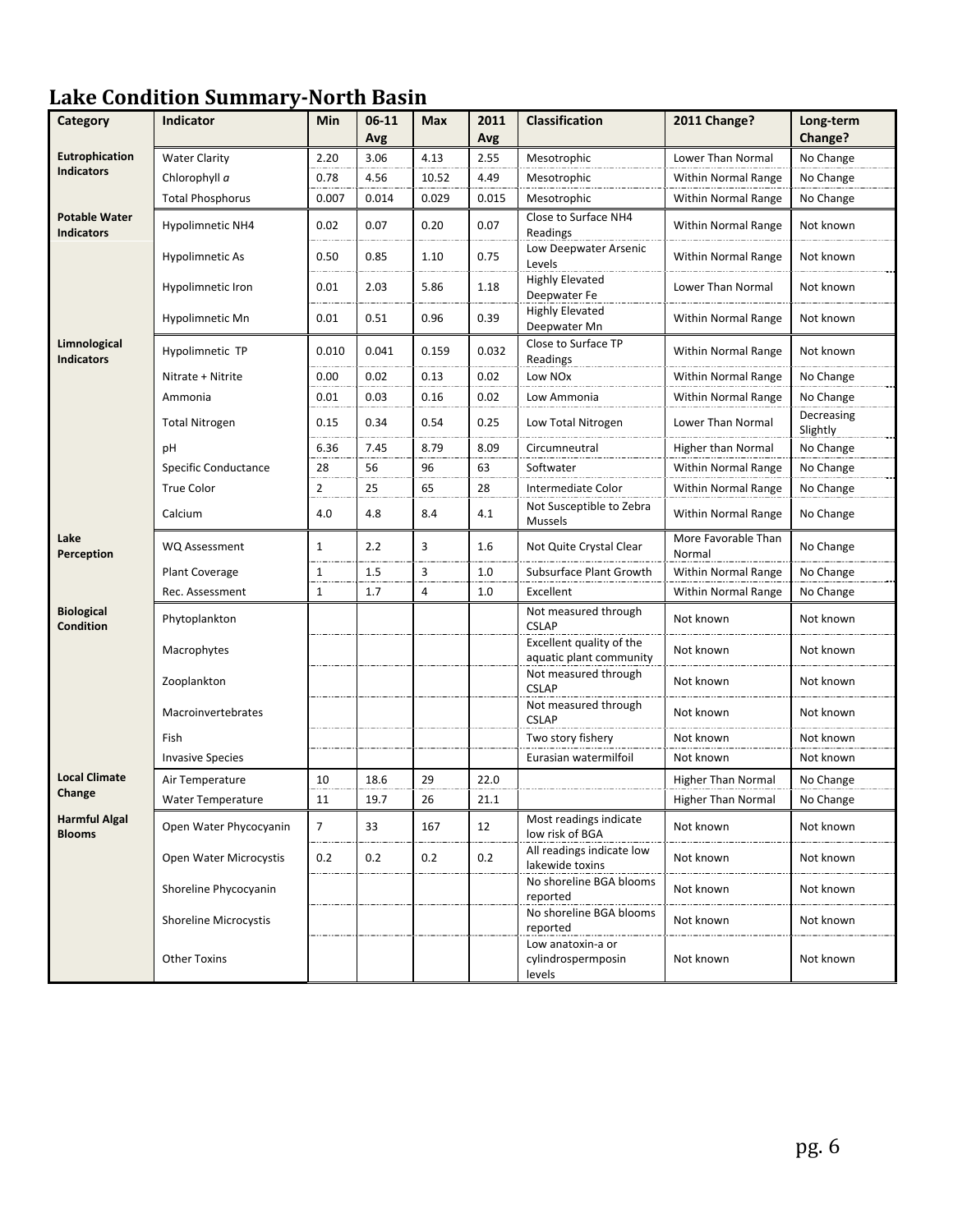# **Lake Condition SummarySouth Basin**

| Category                                  | Indicator                | Min            | $06 - 11$<br>Avg | <b>Max</b> | 2011<br>Avg | <b>Classification</b>                               | 2011 Change?               | Long-term<br>Change?   |
|-------------------------------------------|--------------------------|----------------|------------------|------------|-------------|-----------------------------------------------------|----------------------------|------------------------|
| <b>Eutrophication</b>                     | <b>Water Clarity</b>     | 2.23           | 3.37             | 4.90       | 2.76        | Mesotrophic                                         | <b>Lower Than Normal</b>   | No Change              |
| <b>Indicators</b>                         | Chlorophyll a            | 0.70           | 4.38             | 9.83       | 4.78        | Mesotrophic                                         | Within Normal Range        | No Change              |
|                                           | <b>Total Phosphorus</b>  | 0.008          | 0.012            | 0.021      | 0.012       | Mesotrophic                                         | <b>Within Normal Range</b> | Decreasing<br>Slightly |
| <b>Potable Water</b><br><b>Indicators</b> | <b>Hypolimnetic NH4</b>  | 0.01           | 0.05             | 0.15       | 0.07        | Close to Surface NH4<br>Readings                    | Higher than Normal         | Not known              |
|                                           | Hypolimnetic As          | 0.50           | 0.63             | 0.80       | 0.50        | Low Deepwater Arsenic<br>Levels                     | Within Normal Range        | Not known              |
|                                           | Hypolimnetic Iron        | 0.01           | 0.37             | 1.57       | 0.15        | <b>Elevated Deepwater Fe</b>                        | Lower Than Normal          | Not known              |
|                                           | Hypolimnetic Mn          | 0.04           | 0.82             | 1.97       | 0.45        | <b>Highly Elevated</b><br>Deepwater Mn              | Lower Than Normal          | Not known              |
| Limnological<br><b>Indicators</b>         | Hypolimnetic TP          | 0.007          | 0.038            | 0.350      | 0.017       | Close to Surface TP<br>Readings                     | Lower Than Normal          | Not known              |
|                                           | Nitrate + Nitrite        | 0.00           | 0.03             | 0.11       | 0.02        | Low NOx                                             | Within Normal Range        | No Change              |
|                                           | Ammonia                  | 0.01           | 0.03             | 0.20       | 0.02        | Low Ammonia                                         | Within Normal Range        | No Change              |
|                                           | <b>Total Nitrogen</b>    | 0.11           | 0.34             | 0.83       | 0.25        | Low Total Nitrogen                                  | Lower Than Normal          | Decreasing<br>Slightly |
|                                           | pH                       | 6.12           | 7.38             | 9.13       | 7.88        | Circumneutral                                       | Higher than Normal         | No Change              |
|                                           | Specific Conductance     | 28             | 54               | 94         | 63          | Softwater                                           | <b>Higher than Normal</b>  | Increasing<br>Slightly |
|                                           | <b>True Color</b>        | $\overline{7}$ | 20               | 44         | 23          | Intermediate Color                                  | <b>Within Normal Range</b> | No Change              |
|                                           | Calcium                  | 3.9            | 4.6              | 6.0        | 4.7         | Not Susceptible to Zebra<br>Mussels                 | Within Normal Range        | No Change              |
| Lake                                      | <b>WQ Assessment</b>     | $\mathbf{1}$   | 2.2              | 3          | 1.9         | Not Quite Crystal Clear                             | <b>Within Normal Range</b> | No Change              |
| Perception                                | Plant Coverage           | 1              | 1.5              | 3          | 1.0         | Subsurface Plant Growth                             | Within Normal Range        | No Change              |
|                                           | Rec. Assessment          | $\mathbf{1}$   | 1.7              | 4          | 1.3         | Excellent                                           | <b>Within Normal Range</b> | No Change              |
| <b>Biological</b><br><b>Condition</b>     | Phytoplankton            |                |                  |            |             | Not measured through<br><b>CSLAP</b>                | Not known                  | Not known              |
|                                           | Macrophytes              |                |                  |            |             | Excellent quality of the<br>aquatic plant community | Not known                  | Not known              |
|                                           | Zooplankton              |                |                  |            |             | Not measured through<br><b>CSLAP</b>                | Not known                  | Not known              |
|                                           | Macroinvertebrates       |                |                  |            |             | Not measured through<br><b>CSLAP</b>                | Not known                  | Not known              |
|                                           | Fish                     |                |                  |            |             | Two story fishery                                   | Not known                  | Not known              |
|                                           | <b>Invasive Species</b>  |                |                  |            |             | Eurasian watermilfoil                               | Not known                  | Not known              |
| <b>Local Climate</b>                      | Air Temperature          | 10             | 19.1             | 29         | 21.5        |                                                     | <b>Higher Than Normal</b>  | No Change              |
| Change                                    | <b>Water Temperature</b> | 11             | 19.6             | 25         | 20.8        |                                                     | <b>Higher Than Normal</b>  | No Change              |
| <b>Harmful Algal</b><br><b>Blooms</b>     | Open Water Phycocyanin   | 5              | 21               | 58         | 14          | All readings indicate low<br>risk of BGA            | Not known                  | Not known              |
|                                           | Open Water Microcystis   |                |                  |            |             | No lakewide toxin data                              | Not known                  | Not known              |
|                                           | Shoreline Phycocyanin    |                |                  |            |             | No shoreline BGA blooms<br>reported                 | Not known                  | Not known              |
|                                           | Shoreline Microcystis    |                |                  |            |             | No shoreline BGA blooms<br>reported                 | Not known                  | Not known              |
|                                           | <b>Other Toxins</b>      |                |                  |            |             | No anatoxin-a or<br>cylindrospermposin data         | Not known                  | Not known              |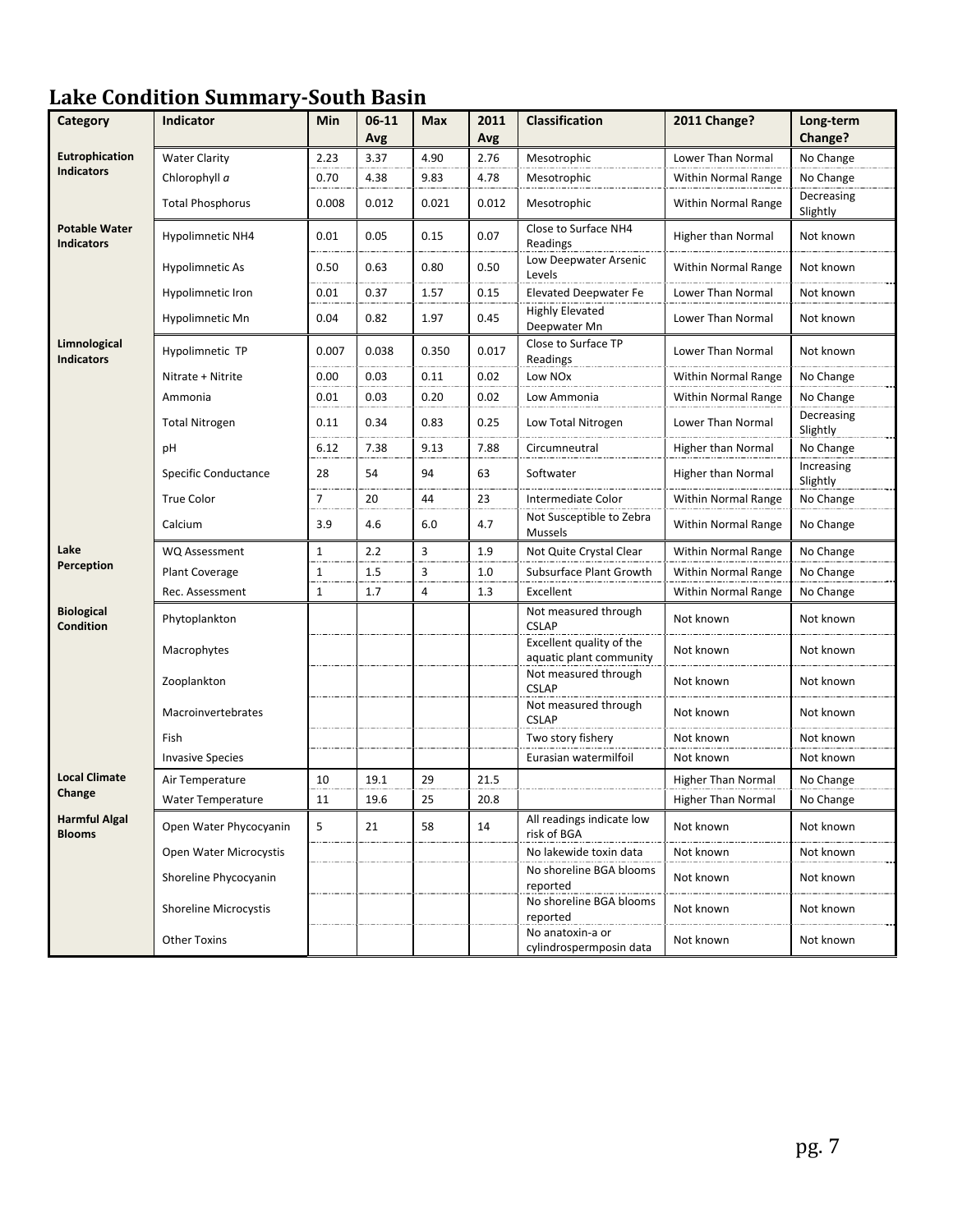# **Evaluation of Lake Condition Impacts to Lake Uses**

The 2009 NYSDEC Priority Waterbody Listings (PWL) for the Lake Champlain drainage basin indicated that *aquatic life* is *stressed* and recreation is *threatened* in Upper Saranac Lake due low deepwater oxygen readings and the presence of Eurasian watermilfoil. The PWL listing for Upper Saranac Lake is shown in Appendix C.

## **Potable Water (Drinking Water)**

The CSLAP dataset at Upper Saranac Lake, including water chemistry data, physical measurements, and volunteer samplers' perception data, is inadequate to evaluate the use of the lake for potable water. The limited data indicate that any deepwater intakes may be *stressed* in the south basin and *threatened* in the north basin for potable water due to elevated iron and manganese levels, and surface intakes may be *threatened* by occasionally excessive algae in both basins.

## **Contact Recreation (Swimming)**

The CSLAP dataset at Upper Saranac Lake, including water chemistry data, physical measurements, and volunteer samplers' perception data, suggests that swimming and contact recreation may be *stressed* by excessive nutrients and reduced water clarity, particularly in the north basin, although additional information about bacterial levels is needed to evaluate the safety of the water for swimming.

## **NonContact Recreation (Boating and Fishing)**

The CSLAP dataset on Upper Saranac Lake, including water chemistry data, physical measurements, and volunteer samplers' perception data, suggest that non-contact recreation should be fully supported, although these uses may be *threatened* by the presence of Eurasian watermilfoil (particularly if active management of the milfoil beds is curtailed).

## **Aquatic Life**

The CSLAP dataset on Upper Saranac Lake, including water chemistry data, physical measurements, and volunteer samplers' perception data, suggest that aquatic life may be *threatened* by deepwater anoxia and the presence of exotic plants. Additional data are needed to evaluate the food and habitat conditions for aquatic organisms in the lake.

## **Aesthetics**

The CSLAP dataset on Upper Saranac Lake, including water chemistry data, physical measurements, and volunteer samplers' perception data, suggest that aesthetics should be fully supported.

## **Fish Consumption**

There are no fish consumption advisories posted for Upper Saranac Lake.

## **Additional Comments and Recommendations**

It is not known if occasionally elevated algae levels affect potable water use of the lake—this may become apparent with additional data or local reports.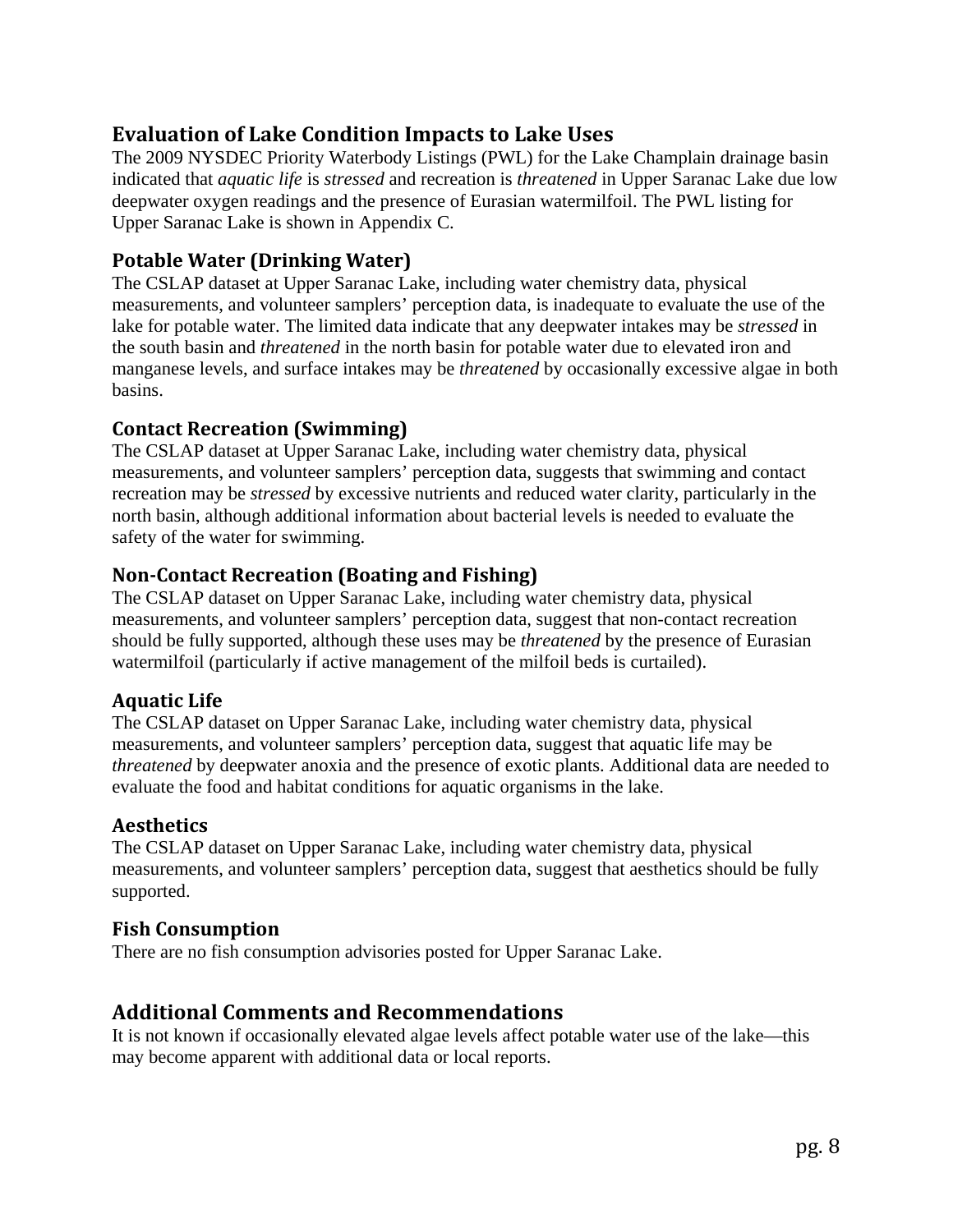# **Aquatic Plant IDs2011**

None submitted for identification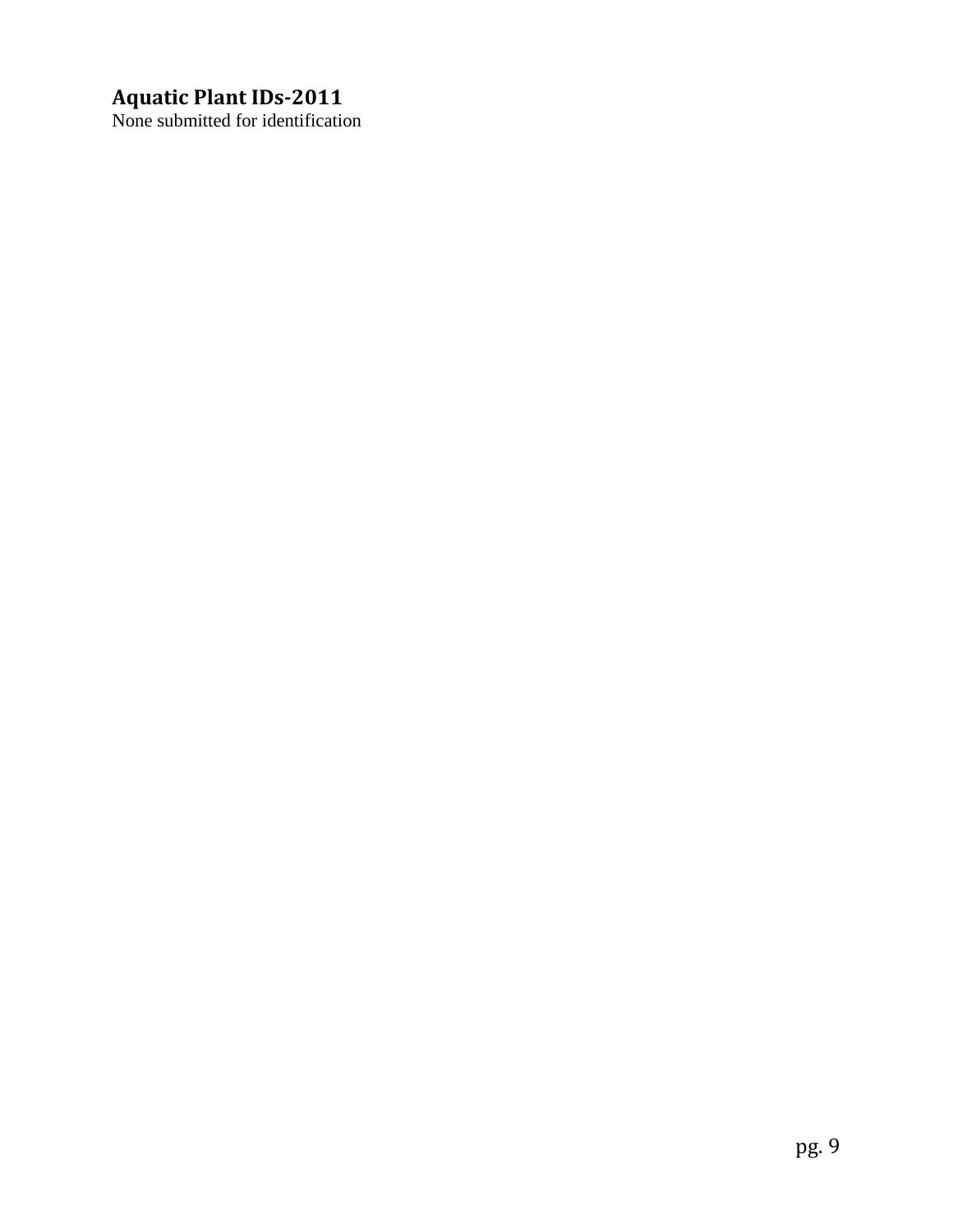

**Time Series: Trophic Indicators, 2011 North Basin** 

**Time Series: Trophic Indicators, Typical Year (20062011)North Basin**

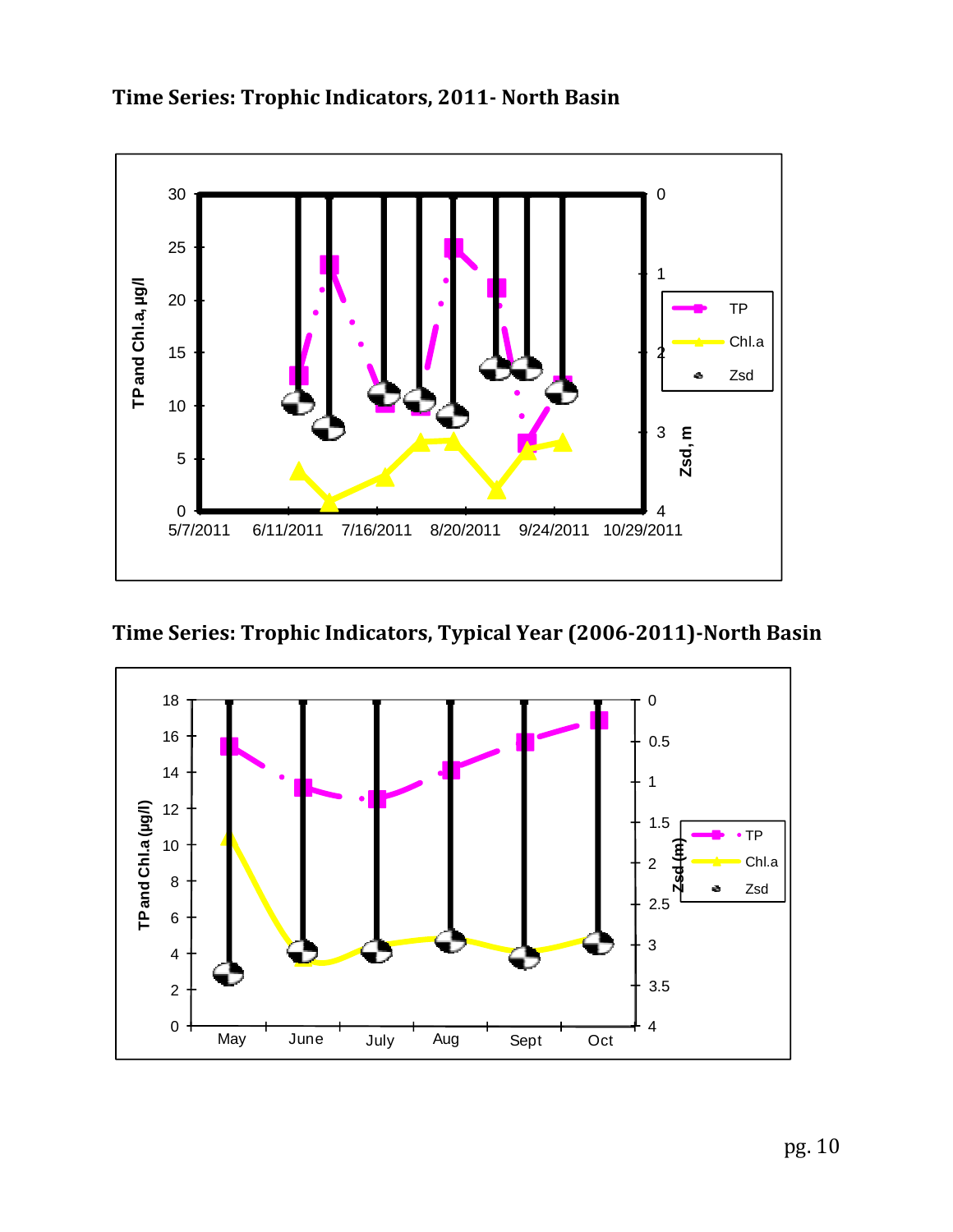

**Time Series: Trophic Indicators, 2011 South Basin** 

**Time Series: Trophic Indicators, Typical Year (20062011) South Basin**

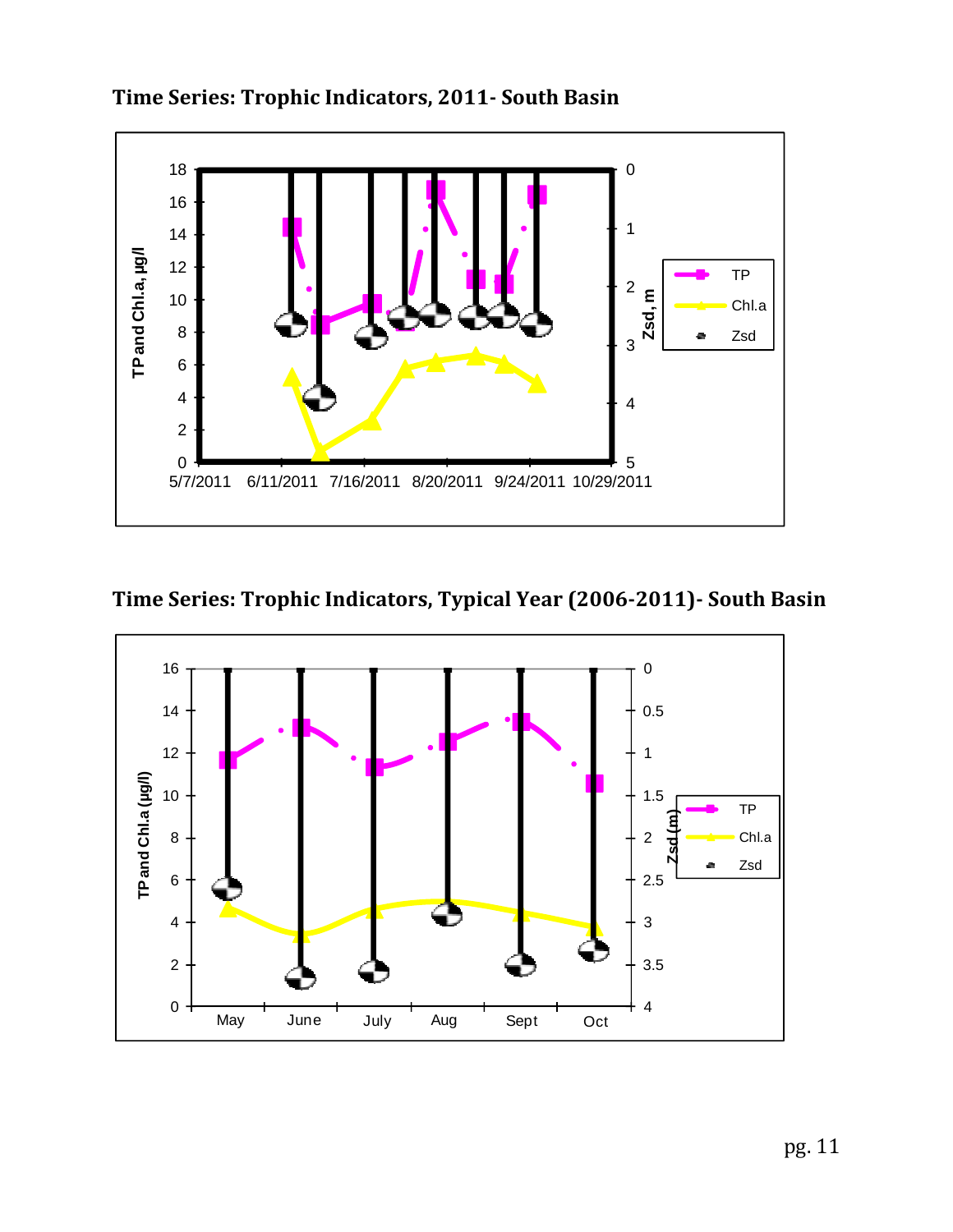

# **Time Series: Lake Perception Indicators, 2011North Basin**

# **Time Series: Lake Perception Indicators, Typical Year (20062011) North Basin**

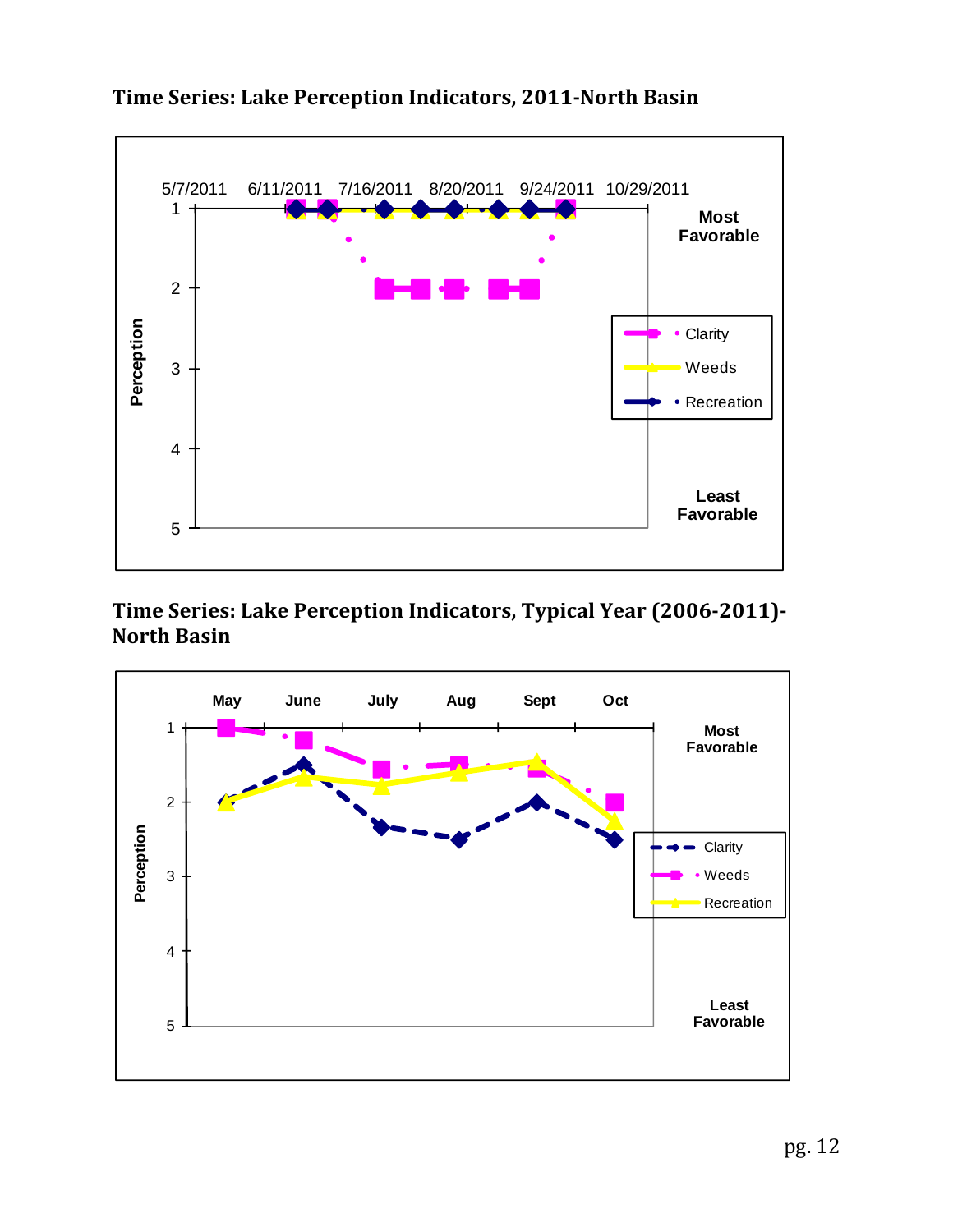

# **Time Series: Lake Perception Indicators, 2011South Basin**

**Time Series: Lake Perception Indicators, Typical Year (20062011) South Basin**

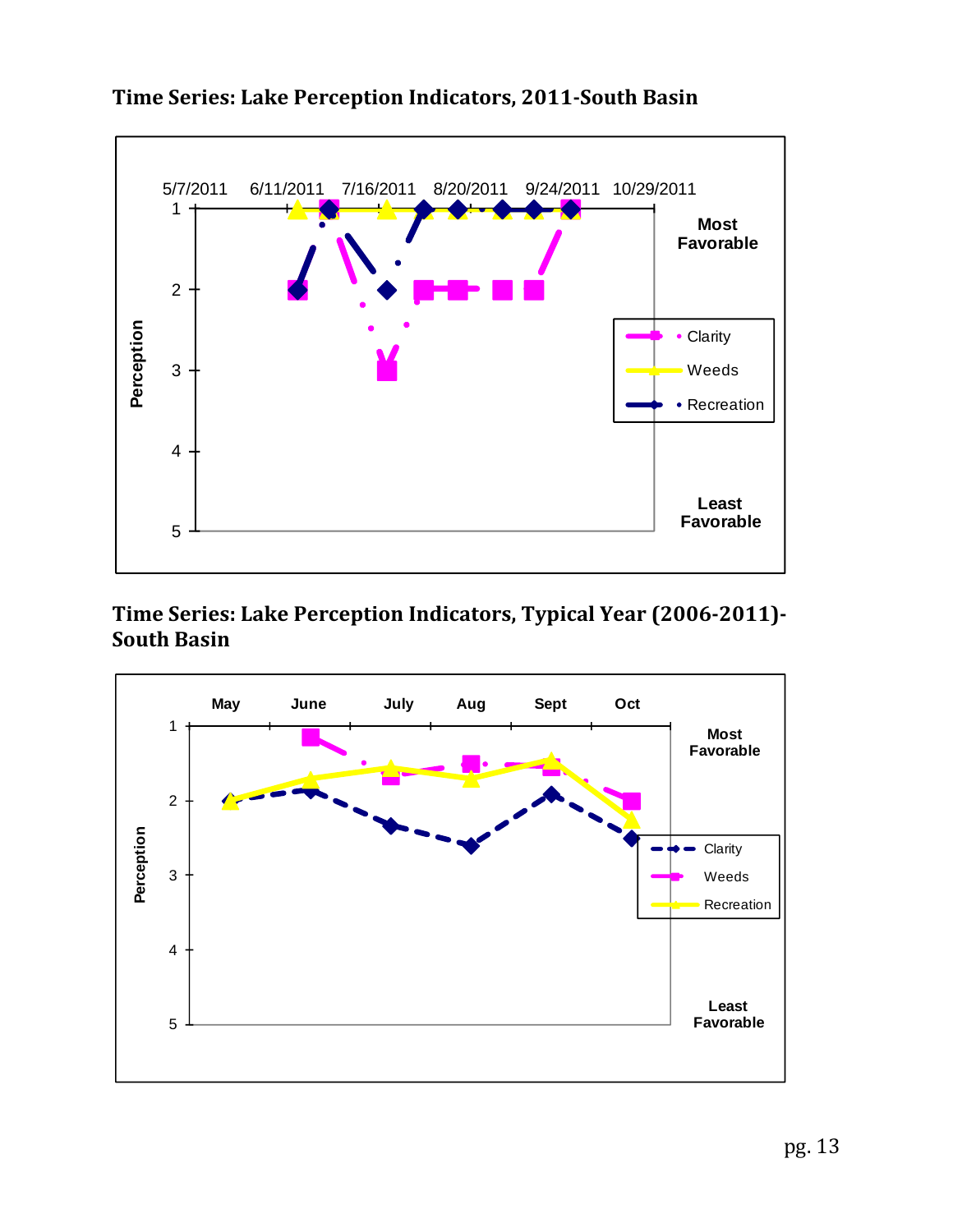# **Appendix A CSLAP Water Quality Sampling Results for Upper Saranac Lake**

| LNum  | PName                                  | Date            | Zbot     | Zsd  | Zsamp |                       |                  |      |      | Tot.P   NO3   NH4   TDN   TN/TP | TColor          | рH   | Cond            | Ca  | Chl.a | Alk  |
|-------|----------------------------------------|-----------------|----------|------|-------|-----------------------|------------------|------|------|---------------------------------|-----------------|------|-----------------|-----|-------|------|
| 208.1 | Upper Saranac L-N                      | 5/30/2006       | epi      | 3.35 | 1.5   | 0.016                 | $0.03 \mid 0.03$ |      |      |                                 | 47              | 7.85 | 52              | 4.5 | 10.52 |      |
| 208.1 | Upper Saranac L-N                      | 6/12/2006       | epi      | 3.75 | 2.0   | 0.012                 | $0.05$ 0.05      |      |      |                                 | 18              | 7.05 | 48              |     | 4.22  |      |
| 208.1 | Upper Saranac L-N                      | 6/26/2006       | epi      | 2.80 | 2.0   | 0.014                 |                  |      |      |                                 | 17              | 7.10 | 49              |     | 9.17  | 12.1 |
| 208.1 | Upper Saranac L-N                      | 7/9/2006        | epi      | 3.07 | 1.5   | 0.010                 | 0.01             | 0.01 |      |                                 | 21              | 7.05 | 52              |     | 0.78  | 10.0 |
|       |                                        |                 |          |      |       |                       |                  |      |      |                                 |                 |      |                 |     |       |      |
| 208.1 | Upper Saranac L-N                      | 7/25/2006       | epi      | 2.25 | 1.5   | 0.015                 | 0.02             | 0.03 |      |                                 | 29              | 6.95 | 52              | 4.2 | 6.45  | 14.4 |
| 208.1 | Upper Saranac L-N                      | 8/7/2006        | epi      | 2.30 | 2.0   | 0.020                 | 0.01             | 0.02 |      |                                 | $\overline{38}$ | 7.85 |                 |     | 2.60  |      |
| 208.1 | Upper Saranac L-N                      | 8/29/2006       | epi      | 2.93 | 1.5   | 0.013                 | 0.01             | 0.02 |      |                                 | 9               | 6.82 | 46              |     | 5.16  | 11.2 |
| 208.1 | Upper Saranac L-N                      | 9/5/2006        | epi      |      | 2.0   | 0.013                 | 0.02             | 0.03 |      |                                 | 27              | 6.66 | 53              |     | 6.25  | 12.5 |
| 208.1 | Upper Saranac L-N                      | 9/18/2006       | epi      | 3.30 | 2.0   | 0.020                 | 0.01             | 0.01 |      |                                 | 22              | 7.96 | 55              |     | 4.67  | 20.1 |
| 208.1 | Upper Saranac L-N                      | 10/2/2006       | epi      | 2.30 | 2.0   | 0.014                 | 0.01             | 0.07 |      |                                 | $\overline{23}$ | 6.78 | 54              |     | 3.33  | 5.6  |
| 208.1 | Upper Saranac L-N                      | 10/17/2006      | epi      | 2.90 | 1.5   | 0.015                 | 0.03             | 0.02 |      |                                 | $\overline{2}$  | 6.58 | 67              |     | 5.72  | 13.3 |
| 208.1 | Upper Saranac L-N                      | 6/25/2007       | epi      | 3.20 |       | 0.012                 | 0.01             | 0.02 | 0.46 | 84.45                           | $\overline{22}$ | 8.16 | 48              | 4.3 | 2.60  |      |
| 208.1 | Upper Saranac L-N                      | 7/8/2007        | epi      | 3.75 | 1.0   | 0.016                 | 0.01             | 0.02 | 0.37 | 51.90                           | 20              | 8.16 | 49              |     | 2.40  |      |
| 208.1 | Upper Saranac L-N                      | 7/23/2007       | epi      | 3.73 | 1.0   | 0.016                 | 0.01             | 0.01 | 0.31 | 43.17                           | 13              | 7.96 | 51              |     | 3.15  |      |
| 208.1 | Upper Saranac L-N                      | 8/7/2007        | epi      | 3.55 |       | 0.019                 | 0.00             | 0.01 | 0.40 | 47.37                           | 21              | 7.49 | 47              |     | 3.32  |      |
|       |                                        |                 |          | 3.25 |       |                       |                  |      | 0.26 |                                 | 20              | 7.30 | 49              | 4.7 |       |      |
| 208.1 | Upper Saranac L-N                      | 8/19/2007       | epi      |      |       | 0.020                 | 0.00             | 0.01 |      | 29.80                           |                 |      |                 |     | 3.78  |      |
| 208.1 | Upper Saranac L-N                      | 9/4/2007        | epi      | 3.65 |       | 0.016                 | 0.00             | 0.01 | 0.45 | 62.61                           | 21              | 7.37 | 41              |     | 2.75  |      |
| 208.1 | Upper Saranac L-N                      | 9/18/2007       | epi      | 4.13 |       | 0.011                 | 0.00             | 0.01 | 0.43 | 87.49                           | 15              | 7.51 | 58              |     | 2.44  |      |
| 208.1 | Upper Saranac L-N                      | 10/2/2007       | epi      | 3.50 |       | 0.029                 | 0.03             | 0.02 | 0.50 | 38.67                           | 6               | 7.19 | 58              |     | 3.70  |      |
| 208.1 | Upper Saranac L-N                      | 06/26/2009      | epi      | 3.00 |       | 0.009                 | 0.01             | 0.01 | 0.31 | 74.56                           | 33              | 7.82 | 54              | 4.0 | 3.72  |      |
| 208.1 | Upper Saranac L-N                      | 07/14/2009      | epi      | 2.66 |       | 0.010                 | 0.00             | 0.01 | 0.21 | 45.10                           | $\overline{27}$ | 8.10 | 46              |     | 7.09  |      |
| 208.1 | Upper Saranac L-N                      | 07/24/2009      | epi      | 2.35 |       | 0.016                 | 0.01             | 0.03 | 0.23 | 31.95                           | 27              |      |                 |     | 7.34  |      |
| 208.1 | Upper Saranac L-N                      | 08/03/2009      | epi      | 2.30 |       | 0.009                 | 0.01             | 0.01 | 0.17 | 41.10                           | 35              | 7.43 | 46              |     | 7.65  |      |
| 208.1 | Upper Saranac L-N                      | 08/19/2009      | epi      | 2.75 |       | 0.008                 | 0.06             | 0.02 | 0.15 | 44.00                           | 65              | 6.77 | 28              | 4.2 | 4.20  |      |
| 208.1 | Upper Saranac L-N                      | 09/01/2009      | epi      | 2.80 |       | 0.008                 | 0.02             | 0.03 | 0.22 | 56.99                           | 14              | 7.06 | 53              |     | 6.30  |      |
| 208.1 | Upper Saranac L-N                      | 09/16/2009      | epi      |      |       | 0.026                 | 0.01             | 0.10 | 0.32 | 27.03                           | 55              | 7.11 | 38              |     | 2.40  |      |
|       | Upper Saranac L-N                      |                 |          |      |       |                       |                  |      |      |                                 |                 | 6.36 |                 |     | 6.30  |      |
| 208.1 |                                        | 10/06/2009      | epi      | 2.70 |       | 0.014                 | 0.01             | 0.02 | 0.23 | 35.48                           | 28              |      | 65              |     |       |      |
| 208.1 | Upper Saranac L-N                      | 6/15/2010       | epi      | 3.20 |       | 0.009                 | 0.02             | 0.03 |      |                                 | 27              | 7.11 | 61              | 5.3 | 2.40  |      |
| 208.1 | Upper Saranac L-N                      | 7/16/2010       | epi      | 3.50 |       |                       |                  |      |      |                                 |                 |      |                 |     |       |      |
| 208.1 | Upper Saranac L-N                      | 7/20/2010       | epi      | 3.90 |       | 0.009                 | 0.02             | 0.06 | 0.22 | 52.56                           | 17              | 7.27 | 62              |     | 5.10  |      |
| 208.1 | Upper Saranac L-N                      | 8/4/2010        | epi      | 3.29 |       | 0.008                 | 0.03             | 0.02 | 0.49 | 136.79                          | 14              | 8.25 | 61              |     | 3.70  |      |
| 208.1 | Upper Saranac L-N                      | 8/24/2010       | epi      | 3.77 | 0.0   | 0.011                 | 0.13             | 0.14 | 0.39 | 75.35                           | 14              | 7.15 | 65              | 8.4 | 4.60  |      |
| 208.1 | Upper Saranac L-N                      | 9/4/2010        | epi      | 4.05 | 0.5   | 0.028                 | 0.05             | 0.16 |      |                                 | 24              | 6.61 | 61              |     | 2.60  |      |
| 208.1 | Upper Saranac L-N                      | 9/20/2010       | epi      | 3.59 |       | 0.012                 | 0.01             | 0.03 | 0.27 | 50.77                           | 18              | 6.99 | 67              |     | 3.50  |      |
| 208.1 | Upper Saranac L-N                      | 10/4/2010       | epi      | 3.50 |       | 0.013                 | 0.06             | 0.04 | 0.35 | 61.11                           | 17              | 7.08 | 96              |     | 5.60  |      |
| 208.1 | Upper Saranac L-N                      | 6/15/2011       | epi      | 2.64 | 1.5   | 0.013                 | 0.01             | 0.02 | 0.16 | 26.95                           | 36              | 7.46 | 62              | 4.1 | 3.90  |      |
| 208.1 | Upper Saranac L-N                      | 6/27/2011       | epi      | 2.95 | 1.5   | 0.023                 | 0.04             | 0.02 | 0.22 | 20.50                           | 34              | 8.53 | 90              |     | 0.90  |      |
| 208.1 | Upper Saranac L-N                      | 7/19/2011       | epi      | 2.52 | 1.5   | 0.010                 | 0.01             | 0.01 | 0.33 | 70.27                           | 25              | 7.53 | 59              |     | 3.30  |      |
| 208.1 | Upper Saranac L-N                      | 8/2/2011        | epi      | 2.60 | 1.5   | 0.010                 | 0.01             | 0.02 | 0.23 | 51.04                           | 29              | 7.74 | 48              |     | 6.60  |      |
| 208.1 | Upper Saranac L-N                      | 8/15/2011       |          | 2.80 | 1.5   | 0.025                 | 0.03             | 0.02 | 0.21 |                                 | 23              | 7.84 | 64              |     | 6.70  |      |
|       |                                        |                 | epi      |      |       |                       |                  |      |      |                                 |                 |      |                 | 4.1 |       |      |
| 208.1 | Upper Saranac L-N                      | 9/1/2011        | epi      | 2.20 | 1.5   | 0.021                 | 0.04             | 0.04 | 0.30 | 30.72                           | 19              | 8.74 | 65              |     | 2.10  |      |
| 208.1 | Upper Saranac L-N                      | 9/13/2011       | epi      | 2.20 | 1.5   | 0.007                 | 0.02             | 0.02 | 0.26 | 88.68                           | 23              | 8.07 | 47              |     | 5.80  |      |
|       | 208.1 Upper Saranac L-N                | 9/27/2011       | epi      | 2.50 | 1.5   | 0.012                 | 0.01             | 0.03 | 0.32 | 58.67                           | 34              | 8.79 | 66              |     | 6.60  |      |
|       | 208.1 Upper Saranac L-N                | 5/30/2006       | hypo     |      | 12.5  | 0.017                 | 0.08             | 0.05 |      |                                 |                 | 6.72 | 56              |     |       | 10.0 |
|       | 208.1 Upper Saranac L-N 6/12/2006 hypo |                 |          |      | 12.5  | 0.012                 |                  |      |      |                                 |                 | 7.16 | 38              |     |       |      |
|       | 208.1 Upper Saranac L-N 6/26/2006 hypo |                 |          |      | 14.0  | 0.015                 |                  |      |      |                                 |                 | 6.69 | 30              |     |       | 12.1 |
|       | 208.1 Upper Saranac L-N 7/9/2006       |                 | hypo     |      | 12.5  | 0.016                 |                  |      |      |                                 |                 | 6.60 | 50              |     |       | 12.1 |
|       | 208.1 Upper Saranac L-N                | 7/25/2006 hypo  |          |      | 14.0  | 0.036                 |                  |      |      |                                 |                 | 6.51 | $\overline{57}$ |     |       | 17.7 |
|       | 208.1 Upper Saranac L-N 8/7/2006       |                 | hypo     |      | 10.0  | 0.013                 |                  |      |      |                                 |                 | 7.08 | 53              |     |       | 13.3 |
|       | 208.1 Upper Saranac L-N 8/29/2006      |                 | hypo     |      | 12.5  | 0.036                 |                  |      |      |                                 |                 | 7.40 | 53              |     |       | 15.3 |
|       | 208.1 Upper Saranac L-N                | 9/5/2006        | hypo     |      | 17.0  | 0.013                 |                  |      |      |                                 |                 | 6.73 | 38              |     |       |      |
|       | 208.1 Upper Saranac L-N 9/18/2006 hypo |                 |          |      | 15.0  | 0.029                 |                  |      |      |                                 |                 | 6.98 | 61              |     | 1.43  | 20.1 |
|       | 208.1 Upper Saranac L-N 10/2/2006 hypo |                 |          |      |       | $0.013$ $0.03$ $0.07$ |                  |      |      |                                 |                 | 6.77 |                 |     |       | 5.6  |
|       |                                        |                 |          |      | 12.0  |                       |                  |      |      |                                 | 17              |      |                 |     | 3.87  |      |
|       | 208.1 Upper Saranac L-N                | 10/17/2006 hypo |          |      | 12.5  | $0.014$ 0.03 0.03     |                  |      |      |                                 | 19              | 6.59 | 61              |     | 0.66  | 13.3 |
|       |                                        |                 |          |      |       |                       |                  |      |      |                                 |                 |      |                 |     |       |      |
| LNum  | PName                                  | Date            | Zbot Zsd |      | Zsamp |                       |                  |      |      | Tot.P   NO3   NH4   TDN   TN/TP |                 |      | Fe              | Mn  | As    |      |
|       | 208.1 Upper Saranac L-N                | 6/25/2007       | hypo     |      |       | 0.011                 |                  |      |      |                                 |                 |      |                 |     |       |      |
|       | 208.1 Upper Saranac L-N                | 7/8/2007        | hypo     |      |       | 0.042                 |                  |      |      |                                 |                 |      |                 |     |       |      |
|       | 208.1 Upper Saranac L-N                | 7/23/2007       | hypo     |      | 14.0  | 0.029                 |                  |      |      |                                 |                 |      |                 |     |       |      |
|       | 208.1 Upper Saranac L-N                | 8/7/2007        | hypo     |      |       | 0.030                 |                  |      |      |                                 |                 |      |                 |     |       |      |
|       | 208.1 Upper Saranac L-N                | 8/19/2007       | hypo     |      |       | 0.011                 |                  |      |      |                                 |                 |      |                 |     |       |      |
|       | 208.1 Upper Saranac L-N                | 9/4/2007        | hypo     |      |       | 0.035                 |                  |      |      |                                 |                 |      |                 |     |       |      |
|       | 208.1 Upper Saranac L-N                | 9/18/2007 hypo  |          |      |       | 0.093                 |                  |      |      |                                 |                 |      |                 |     |       |      |
|       |                                        |                 |          |      |       |                       |                  |      |      |                                 |                 |      |                 |     |       |      |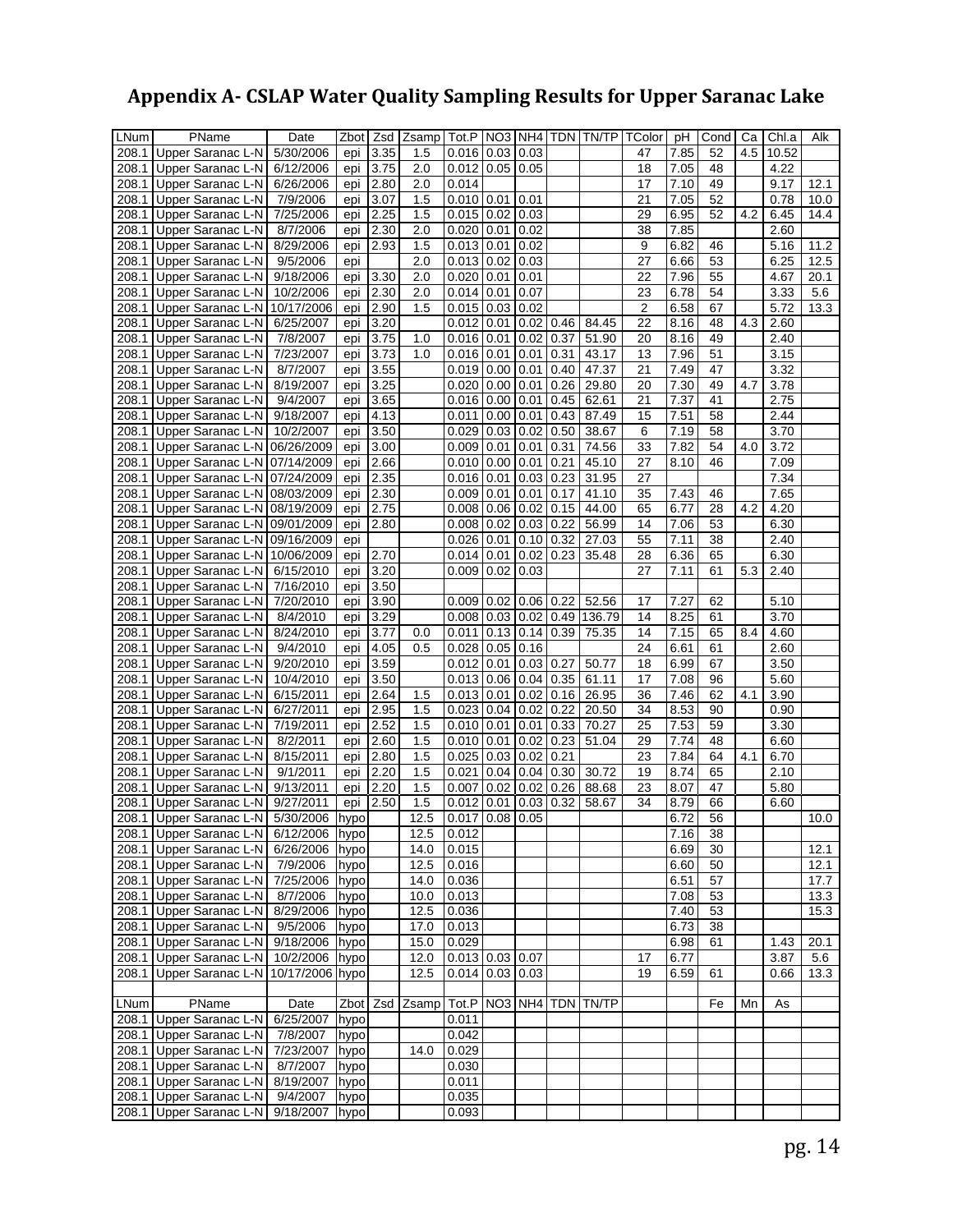| <b>LNum</b> | PName                                   | Date |      |    | Zbot   Zsd   Zsamp   Tot.P   NO3   NH4   TDN   TN/TP |                           |                |                         |              |   |             |        |      | Fe   | Mn             | As   |                                              |
|-------------|-----------------------------------------|------|------|----|------------------------------------------------------|---------------------------|----------------|-------------------------|--------------|---|-------------|--------|------|------|----------------|------|----------------------------------------------|
|             | 208.1 Upper Saranac L-N 10/2/2007 hypo  |      |      |    |                                                      |                           | 0.050          |                         |              |   |             |        |      |      |                |      |                                              |
|             | 208.1 Upper Saranac L-N 06/26/2009 hypo |      |      |    | 16.0                                                 |                           | 0.049          |                         | 0.05         |   |             |        |      |      |                |      |                                              |
|             | 208.1 Upper Saranac L-N 07/14/2009 hypo |      |      |    | 16.0                                                 |                           | 0.049          |                         |              |   |             |        |      |      |                |      |                                              |
|             |                                         |      |      |    |                                                      |                           |                |                         |              |   |             |        |      |      |                |      |                                              |
|             | 208.1 Upper Saranac L-N 07/24/2009 hypo |      |      |    | 16.0                                                 |                           | 0.065          |                         | 0.12         |   |             |        |      |      |                |      |                                              |
|             | 208.1 Upper Saranac L-N 08/03/2009 hypo |      |      |    | 16.0                                                 |                           | 0.128          |                         |              |   |             |        |      |      |                |      |                                              |
|             | 208.1 Upper Saranac L-N 08/19/2009 hypo |      |      |    | 16.0                                                 |                           | 0.159          |                         | 0.02         |   |             |        |      |      | 1.67 0.78      |      |                                              |
|             | 208.1 Upper Saranac L-N 09/01/2009 hypo |      |      |    | 16.0                                                 |                           | 0.128          |                         |              |   |             |        |      |      |                |      |                                              |
|             | 208.1 Upper Saranac L-N 09/16/2009 hypo |      |      |    | $\overline{16.0}$                                    |                           | 0.012          |                         | 0.02         |   |             |        |      |      | 1.82 0.10      |      |                                              |
|             | 208.1 Upper Saranac L-N 10/06/2009 hypo |      |      |    | 15.0                                                 |                           | 0.014          |                         |              |   |             |        |      |      |                |      |                                              |
|             | 208.1 Upper Saranac L-N 6/15/2010 hypo  |      |      |    |                                                      |                           | 0.036          |                         | 0.11         |   |             |        |      |      |                |      |                                              |
|             | 208.1 Upper Saranac L-N 7/20/2010 hypo  |      |      |    |                                                      |                           | 0.049          |                         | 0.02         |   |             |        |      |      |                |      |                                              |
|             | 208.1 Upper Saranac L-N 8/24/2010 hypo  |      |      |    | 15.0                                                 |                           | 0.031          |                         | 0.11         |   |             |        |      | 2.21 | 0.71           | 1.10 |                                              |
|             | 208.1 Upper Saranac L-N 9/20/2010 hypo  |      |      |    | 16.0                                                 |                           | 0.056          |                         | 0.20         |   |             |        |      |      | 5.86 0.96      | 0.80 |                                              |
|             | 208.1 Upper Saranac L-N 6/15/2011       |      | hypo |    | 15.0                                                 |                           | 0.010          |                         | 0.06         |   |             |        |      |      | $0.01$ 0.01    |      |                                              |
|             | 208.1 Upper Saranac L-N 7/19/2011       |      | hypo |    | 15.0                                                 |                           | 0.047          |                         | 0.14         |   |             |        |      |      | $1.57$ 0.39    |      |                                              |
|             | 208.1 Upper Saranac L-N 8/15/2011 hypo  |      |      |    | 15.0                                                 |                           | 0.046          |                         | 0.06         |   |             |        |      |      | 1.41 0.57 0.50 |      |                                              |
|             | 208.1 Upper Saranac L-N 9/13/2011       |      | hypo |    | 15.0                                                 |                           | 0.026          |                         | 0.03         |   |             |        |      |      | $1.73$ 0.58    | 1.00 |                                              |
|             |                                         |      |      |    |                                                      |                           |                |                         |              |   |             |        |      |      |                |      |                                              |
|             |                                         |      |      |    |                                                      |                           |                |                         |              |   |             |        |      |      |                |      |                                              |
| LNum        | PName                                   | Date |      |    | Type TAir TH20                                       | QA                        | QB             | QC                      |              |   |             |        |      |      |                |      | QD QFQG AQ-PC AQ-ChlaMC-LR Anatoxin-a Cyclin |
|             | 208.1 Upper Saranac L-N 5/30/2006       |      | epi  | 23 | 17                                                   | $\overline{c}$            | $\mathbf{1}$   | $\sqrt{2}$              | 5            |   |             |        |      |      |                |      |                                              |
|             |                                         |      |      |    |                                                      |                           |                | $\overline{2}$          | 5            |   |             |        |      |      |                |      |                                              |
|             | 208.1 Upper Saranac L-N 6/12/2006       |      | epi  | 15 | 14                                                   | $\overline{2}$            | $\overline{2}$ |                         |              |   |             |        |      |      |                |      |                                              |
|             | 208.1 Upper Saranac L-N 6/26/2006       |      | epi  | 20 | 22                                                   | 1                         | 1              | $\overline{\mathbf{4}}$ | 5            |   |             |        |      |      |                |      |                                              |
|             | 208.1 Upper Saranac L-N 7/9/2006        |      | epi  | 25 | 23                                                   | $\sqrt{2}$                | 3              | $\overline{2}$          | $\pmb{0}$    |   |             |        |      |      |                |      |                                              |
|             | 208.1 Upper Saranac L-N 7/25/2006       |      | epi  | 18 | 23                                                   | $\mathbf 2$               | $\mathbf{1}$   | 4                       | 5            |   |             |        |      |      |                |      |                                              |
|             | 208.1 Upper Saranac L-N 8/7/2006        |      | epi  | 23 | 23                                                   | 3                         | $\overline{2}$ | $\sqrt{2}$              | $\mathbf 0$  |   |             |        |      |      |                |      |                                              |
|             | 208.1 Upper Saranac L-N 8/29/2006       |      | epi  | 22 | 20                                                   | $\overline{2}$            | $\mathbf{1}$   | $\overline{2}$          | 5            |   |             |        |      |      |                |      |                                              |
|             | 208.1 Upper Saranac L-N 9/5/2006        |      | epi  | 17 | 18                                                   | $\sqrt{2}$                | $\mathbf{1}$   | $\sqrt{2}$              | 5            |   |             |        |      |      |                |      |                                              |
|             |                                         |      |      |    |                                                      |                           |                |                         |              |   |             |        |      |      |                |      |                                              |
|             | 208.1 Upper Saranac L-N 9/18/2006       |      | epi  | 22 | 18                                                   | $\mathbf{1}$              | $\overline{2}$ | $\overline{2}$          | 8            |   |             |        |      |      |                |      |                                              |
|             | 208.1 Upper Saranac L-N 10/2/2006       |      | epi  | 13 | 14                                                   | 3                         | 2              | $\overline{c}$          | 5            |   |             |        |      |      |                |      |                                              |
|             | 208.1 Upper Saranac L-N 10/17/2006      |      | epi  | 13 | 11                                                   | $\overline{2}$            | $\overline{2}$ | $\overline{2}$          | $\sqrt{5}$   |   |             |        |      |      |                |      |                                              |
|             | 208.1 Upper Saranac L-N 7/8/2007        |      | epi  | 25 | 22                                                   | 3                         | $\overline{2}$ | $\overline{c}$          | 5            |   |             |        |      |      |                |      |                                              |
|             | 208.1 Upper Saranac L-N 7/23/2007       |      | epi  | 21 | 20                                                   | $\ensuremath{\mathsf{3}}$ | 3              | $\mathbf{1}$            | $\pmb{0}$    |   |             |        |      |      |                |      |                                              |
|             | 208.1 Upper Saranac L-N 8/7/2007        |      | epi  | 27 | 25                                                   | 3                         | 3              | $\sqrt{2}$              | $\mathbf 0$  |   |             |        |      |      |                |      |                                              |
|             |                                         |      |      |    | 17                                                   | 3                         |                |                         | $\mathbf 0$  |   |             |        |      |      |                |      |                                              |
|             | 208.1 Upper Saranac L-N 8/19/2007       |      | epi  | 12 |                                                      |                           | 3              | 1                       |              |   |             |        |      |      |                |      |                                              |
|             | 208.1 Upper Saranac L-N 9/4/2007        |      | epi  | 18 | 17                                                   | 3                         | 3              | 1                       | $\mathbf 0$  |   |             |        |      |      |                |      |                                              |
|             | 208.1 Upper Saranac L-N 9/18/2007       |      | epi  | 14 | 17                                                   | 3                         | 3              | 1                       | $\mathbf 0$  |   |             |        |      |      |                |      |                                              |
|             | 208.1 Upper Saranac L-N 10/2/2007       |      | epi  | 15 | 16                                                   | 3                         | 3              | $\overline{4}$          | 5            |   |             |        |      |      |                |      |                                              |
|             | 208.1 Upper Saranac L-N 06/26/2009      |      | epi  | 13 | 21                                                   | 2                         | 1              | 1                       | 0            |   |             |        |      |      |                |      |                                              |
|             | 208.1 Upper Saranac L-N 07/14/2009      |      | epi  | 13 | 19                                                   | 2                         | 1              | $\mathbf{1}$            | $\mathbf{0}$ |   |             |        |      |      |                |      |                                              |
|             | 208.1 Upper Saranac L-N 07/24/2009      |      | epi  | 21 | 22                                                   | 3                         | 1              | $\mathsf 3$             | $\mathbf{1}$ |   |             |        |      |      |                |      |                                              |
|             |                                         |      |      |    |                                                      |                           |                | $\sqrt{2}$              | $\mathbf{1}$ |   |             |        |      |      |                |      |                                              |
|             | 208.1 Upper Saranac L-N 08/03/2009      |      | epi  | 22 |                                                      | 3                         | $\mathbf{1}$   |                         |              |   |             |        |      |      |                |      |                                              |
|             | 208.1 Upper Saranac L-N 08/19/2009      |      | epi  | 21 |                                                      | $\overline{2}$            | 1              | $\overline{2}$          | $\mathbf 0$  |   |             |        |      |      |                |      |                                              |
|             | 208.1 Upper Saranac L-N 09/01/2009      |      | epi  | 13 | 20                                                   | 2                         | 1              | $\boldsymbol{2}$        | $\mathbf 0$  |   |             |        |      |      |                |      |                                              |
|             | 208.1 Upper Saranac L-N 09/16/2009      |      | epi  | 14 |                                                      | $\overline{2}$            | 1              | 2                       | $\mathbf 0$  |   |             |        |      |      |                |      |                                              |
|             | 208.1 Upper Saranac L-N 10/06/2009      |      | epi  | 10 |                                                      |                           |                |                         |              |   |             |        |      |      |                |      |                                              |
|             | 208.1 Upper Saranac L-N 6/15/2010       |      | epi  | 18 | 18                                                   | 2                         | 1              | $\mathbf{1}$            | $\mathbf 0$  | 0 | $\mathbf 0$ |        |      |      |                |      |                                              |
|             | 208.1 Upper Saranac L-N 7/16/2010       |      | epi  |    | 22                                                   | $\overline{c}$            | $\mathbf{1}$   | $\mathbf{1}$            | $\pmb{0}$    | 0 | 0           |        |      |      |                |      |                                              |
|             | 208.1 Upper Saranac L-N 7/20/2010       |      |      |    |                                                      |                           |                |                         |              |   |             |        |      |      |                |      |                                              |
|             |                                         |      | epi  | 20 | 24                                                   | $\overline{\mathbf{c}}$   | $\mathbf{1}$   | 1                       | $\pmb{0}$    | 0 | $\mathbf 0$ |        |      |      |                |      |                                              |
|             | 208.1 Upper Saranac L-N 8/4/2010        |      | epi  | 29 |                                                      | 3                         | $\mathbf{1}$   | $\sqrt{2}$              | $\pmb{0}$    | 0 | $\mathbf 0$ | 62.05  |      |      |                |      |                                              |
|             | 208.1 Upper Saranac L-N 8/24/2010       |      | epi  | 16 | 21                                                   | $\boldsymbol{2}$          | $\mathbf{1}$   | $\mathbf{1}$            | $\mathbf 0$  | 0 | 0           | 167.00 |      |      |                |      |                                              |
|             | 208.1 Upper Saranac L-N 9/4/2010        |      | epi  | 16 | 22                                                   | $\overline{2}$            | $\mathbf{1}$   | $\mathbf{1}$            | $\mathbf 0$  | 0 | $\mathbf 0$ | 38.38  |      |      |                |      |                                              |
|             | 208.1 Upper Saranac L-N 9/20/2010       |      | epi  | 10 |                                                      | $\overline{\mathbf{c}}$   | $\overline{2}$ | $\sqrt{2}$              | $\pmb{0}$    | 0 | 0           |        |      |      |                |      |                                              |
|             | 208.1 Upper Saranac L-N 10/4/2010       |      | epi  | 10 | 14                                                   | 2                         | 1              | 1                       | 0            | 0 | 0           |        |      |      |                |      |                                              |
|             | 208.1 Upper Saranac L-N 6/15/2011       |      |      | 25 | 17                                                   | $\mathbf{1}$              | $\mathbf{1}$   | $\mathbf{1}$            | $\pmb{0}$    |   | 0           |        | 3.10 |      |                |      |                                              |
|             |                                         |      | epi  |    |                                                      |                           |                |                         |              | 0 |             | 8.40   |      |      |                |      |                                              |
|             | 208.1 Upper Saranac L-N 6/27/2011       |      | epi  | 24 | 21                                                   | $\mathbf{1}$              | $\mathbf{1}$   | $\mathbf{1}$            | $\mathbf 0$  | 0 | 0           | 7.20   | 3.90 |      |                |      |                                              |
|             | 208.1 Upper Saranac L-N 7/19/2011       |      | epi  | 29 | 26                                                   | $\overline{c}$            | $\mathbf{1}$   | $\mathbf{1}$            | $\pmb{0}$    | 0 | 0           | 7.50   | 3.70 |      |                |      |                                              |
|             | 208.1 Upper Saranac L-N 8/2/2011        |      | epi  | 24 | 24                                                   | 2                         | $\mathbf{1}$   | $\mathbf{1}$            | $\mathbf 0$  | 0 | 0           | 25.60  | 4.30 |      |                |      |                                              |
|             | 208.1 Upper Saranac L-N 8/15/2011       |      | epi  | 24 | 23                                                   | 2                         | $\mathbf{1}$   | $\mathbf{1}$            | $\mathbf 0$  | 0 | $\mathbf 0$ | 20.40  | 8.40 |      |                |      |                                              |
|             | 208.1 Upper Saranac L-N 9/1/2011        |      | epi  | 17 | 20                                                   | 2                         | $\mathbf{1}$   | $\mathbf{1}$            | $\mathbf 0$  | 0 | 0           | 6.80   | 3.30 | 0.15 | <0.4           |      | < 0.1                                        |
|             | 208.1 Upper Saranac L-N 9/13/2011       |      | epi  | 18 | 20                                                   | 2                         | $\mathbf{1}$   | $\mathbf{1}$            | $\mathbf 0$  | 0 | 0           | 11.70  | 3.10 |      |                |      |                                              |
|             |                                         |      |      |    |                                                      |                           |                |                         |              |   |             |        |      |      |                |      |                                              |
|             | 208.1 Upper Saranac L-N 9/27/2011       |      | epi  | 15 | 19                                                   | $\mathbf{1}$              | $\mathbf{1}$   | $\mathbf{1}$            | $\mathbf 0$  | 0 | 0           | 12.20  | 3.30 |      |                |      |                                              |
|             | 208.1 Upper Saranac L-N 5/30/2006 hypo  |      |      |    | 10                                                   |                           |                |                         |              |   |             |        |      |      |                |      |                                              |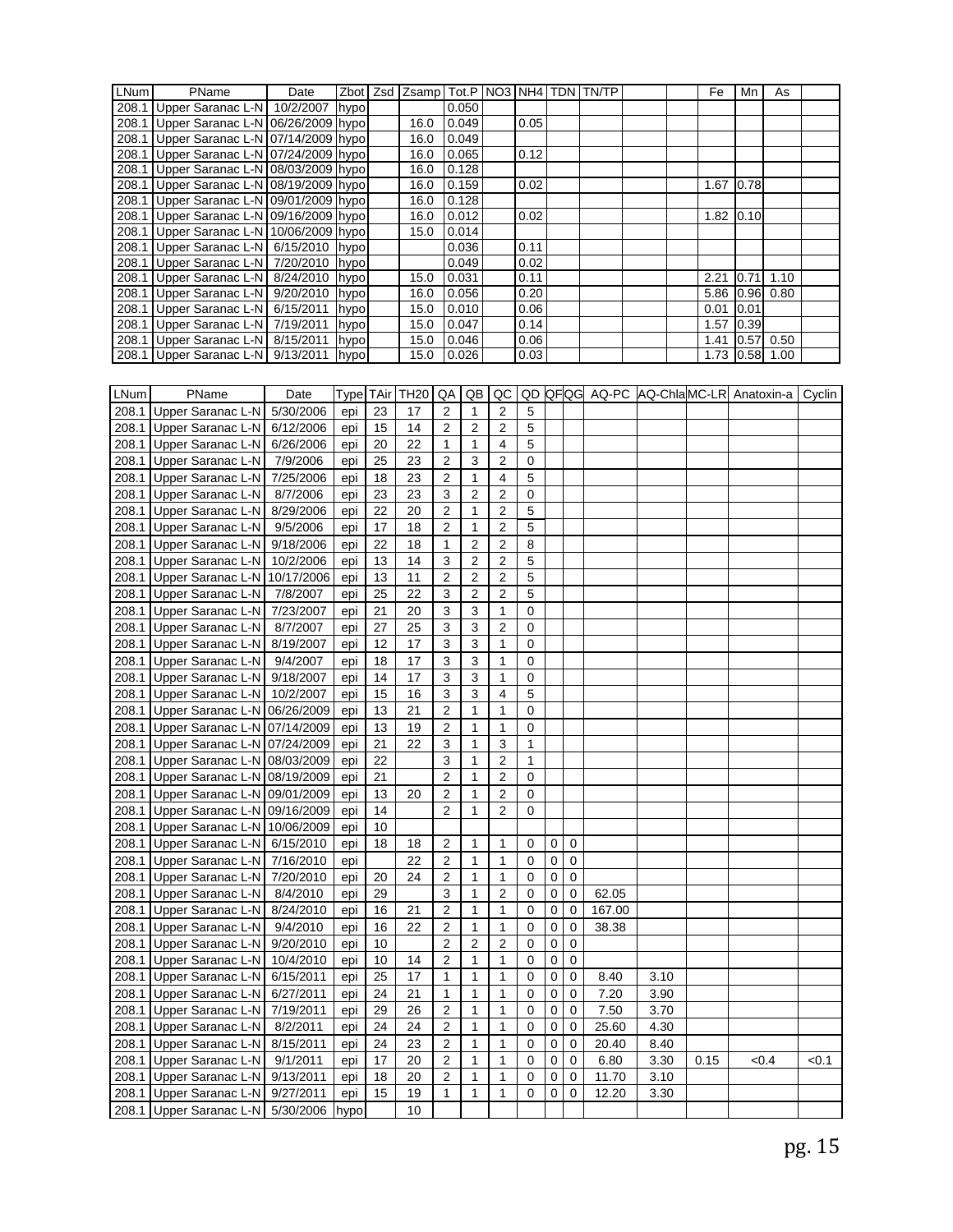| LNum | PName                                                                                        | Date                   | Type TAir                |      | <b>TH20</b> | QA | QB             |                      |                                                        |      | QC QD QFQG AQ-PC AQ-ChlaMC-LR Anatoxin-a |                      |              |                  |     |              | Cyclin      |
|------|----------------------------------------------------------------------------------------------|------------------------|--------------------------|------|-------------|----|----------------|----------------------|--------------------------------------------------------|------|------------------------------------------|----------------------|--------------|------------------|-----|--------------|-------------|
|      | 208.1 Upper Saranac L-N                                                                      | 6/12/2006              | hypo                     |      | 12          |    |                |                      |                                                        |      |                                          |                      |              |                  |     |              |             |
|      | 208.1 Upper Saranac L-N                                                                      | 6/26/2006              | hypo                     |      | 10          |    |                |                      |                                                        |      |                                          |                      |              |                  |     |              |             |
|      | 208.1 Upper Saranac L-N                                                                      | 7/9/2006               | hypo                     |      | 13          |    |                |                      |                                                        |      |                                          |                      |              |                  |     |              |             |
|      |                                                                                              |                        |                          |      | 11          |    |                |                      |                                                        |      |                                          |                      |              |                  |     |              |             |
|      | 208.1 Upper Saranac L-N                                                                      | 7/25/2006              | hypo                     |      |             |    |                |                      |                                                        |      |                                          |                      |              |                  |     |              |             |
|      | 208.1 Upper Saranac L-N                                                                      | 8/7/2006               | hypo                     |      | 15          |    |                |                      |                                                        |      |                                          |                      |              |                  |     |              |             |
|      | 208.1 Upper Saranac L-N                                                                      | 8/29/2006              | hypo                     |      | 11          |    |                |                      |                                                        |      |                                          |                      |              |                  |     |              |             |
|      | 208.1 Upper Saranac L-N                                                                      | 9/5/2006               | hypo                     |      | 11          |    |                |                      |                                                        |      |                                          |                      |              |                  |     |              |             |
|      | 208.1 Upper Saranac L-N                                                                      | 9/18/2006 hypo         |                          |      | 12          |    |                |                      |                                                        |      |                                          |                      |              |                  |     |              |             |
|      | 208.1 Upper Saranac L-N 10/2/2006                                                            |                        | hypo                     |      | 14          |    |                |                      |                                                        |      |                                          |                      |              |                  |     |              |             |
|      | 208.1 Upper Saranac L-N 10/17/2006 hypo                                                      |                        |                          |      | 11          |    |                |                      |                                                        |      |                                          |                      |              |                  |     |              |             |
|      | 208.1 Upper Saranac L-N 06/26/2009 hypo                                                      |                        |                          |      | 21          |    |                |                      |                                                        |      |                                          |                      |              |                  |     |              |             |
|      | 208.1 Upper Saranac L-N 07/14/2009 hypo                                                      |                        |                          |      | 19          |    |                |                      |                                                        |      |                                          |                      |              |                  |     |              |             |
|      | 208.1 Upper Saranac L-N 07/24/2009 hypo                                                      |                        |                          |      | 22          |    |                |                      |                                                        |      |                                          |                      |              |                  |     |              |             |
|      | 208.1 Upper Saranac L-N 09/01/2009 hypo                                                      |                        |                          |      | 20          |    |                |                      |                                                        |      |                                          |                      |              |                  |     |              |             |
|      |                                                                                              |                        |                          |      |             |    |                |                      |                                                        |      |                                          |                      |              |                  |     |              |             |
|      | 208.1 Upper Saranac L-N 6/15/2010                                                            |                        | hypo                     |      | 8           |    |                |                      |                                                        |      |                                          |                      |              |                  |     |              |             |
|      | 208.1 Upper Saranac L-N 7/16/2010 hypo                                                       |                        |                          |      | 9           |    |                |                      |                                                        |      |                                          |                      |              |                  |     |              |             |
|      | 208.1 Upper Saranac L-N 7/20/2010                                                            |                        | hypo                     |      | 9           |    |                |                      |                                                        |      |                                          |                      |              |                  |     |              |             |
|      | 208.1 Upper Saranac L-N 8/24/2010                                                            |                        | hypo                     |      | 9           |    |                |                      |                                                        |      |                                          |                      |              |                  |     |              |             |
|      | 208.1 Upper Saranac L-N 9/20/2010                                                            |                        | hypo                     |      | 9           |    |                |                      |                                                        |      |                                          |                      |              |                  |     |              |             |
|      | 208.1 Upper Saranac L-N                                                                      | 6/15/2011              | hypo                     |      | 8           |    |                |                      |                                                        |      |                                          |                      |              |                  |     |              |             |
|      | 208.1 Upper Saranac L-N                                                                      | 7/19/2011              | hypo                     |      | 8           |    |                |                      |                                                        |      |                                          |                      |              |                  |     |              |             |
|      | 208.1 Upper Saranac L-N 8/15/2011                                                            |                        | hypo                     |      | 9           |    |                |                      |                                                        |      |                                          |                      |              |                  |     |              |             |
|      | 208.1 Upper Saranac L-N                                                                      | 9/13/2011              | hypo                     |      | 9           |    |                |                      |                                                        |      |                                          |                      |              |                  |     |              |             |
|      |                                                                                              |                        |                          |      |             |    |                |                      |                                                        |      |                                          |                      |              |                  |     |              |             |
|      |                                                                                              |                        |                          |      |             |    |                |                      |                                                        |      |                                          |                      |              |                  |     |              |             |
| LNum | PName                                                                                        | Date                   | Zbot Zsd                 |      | Zsamp       |    |                |                      |                                                        |      | Tot.P   NO3   NH4   TDN   TN/TP          | TColor               | рH           | Cond             | Ca  | Chl.a        | Alk         |
|      | 208.2 Upper Saranac L-S                                                                      | 5/24/2006              | 28.7 2.60                |      | 1.5         |    | 0.012          | 0.05                 | 0.02                                                   |      |                                          | 31                   | 6.81         | 55               | 4   | 4.69         | 23.1        |
|      | 208.2 Upper Saranac L-S                                                                      | 6/12/2006              | 27.4 3.75                |      | 2.0         |    | 0.020          | 0.11                 | 0.06                                                   |      |                                          | 15                   | 7.36         | 48.6             |     | 5.14         |             |
|      | 208.2 Upper Saranac L-S                                                                      | 6/26/2006              | 26.5 3.80                |      | 2.0         |    | 0.017          |                      |                                                        |      |                                          | 13                   |              | 7.08 48.16       |     | 5.12         | 12.1        |
|      | 208.2 Upper Saranac L-S                                                                      | 7/9/2006               | 26.8 3.56                |      | 1.5         |    |                | $0.013$ 0.01         | 0.01                                                   |      |                                          | 18                   |              | 7.04 54.01       |     | 2.01         | 11.1        |
|      | 208.2 Upper Saranac L-S                                                                      | 7/25/2006              | 27.1                     | 2.45 | 1.5         |    |                | $0.013$ $0.02$       | 0.02                                                   |      |                                          | 31                   |              | 6.96 47.57       | 6   | 5.37         | 12.2        |
|      | 208.2 Upper Saranac L-S                                                                      | 8/7/2006               | 26.7 2.50                |      | 2.0         |    | 0.011          | 0.01                 | 0.03                                                   |      |                                          | 38                   |              | 6.87 52.64       |     | 4.00         | 13.3        |
|      | 208.2 Upper Saranac L-S                                                                      | 8/29/2006              | 27.4 2.88<br>27.4        |      | 2.0         |    | 0.018<br>0.021 | 0.01                 | 0.02                                                   |      |                                          | 17                   |              | 7.83 46.34       |     | 5.13         |             |
|      | 208.2 Upper Saranac L-S                                                                      | 9/5/2006               | 27.7 3.90                | 3.78 | 2.0         |    |                | 0.02                 | 0.01                                                   |      |                                          | $\overline{7}$<br>36 |              | 6.97 36.13       |     | 1.92         | 11.4        |
|      | 208.2 Upper Saranac L-S                                                                      | 9/18/2006              |                          |      | 2.0         |    |                | $0.018$ 0.02         | 0.03                                                   |      |                                          |                      |              | 6.75 37.14       |     | 4.03         | 12.1        |
|      | 208.2 Upper Saranac L-S                                                                      | 10/2/2006              | 27.0 3.30                |      | 2.0         |    |                | $0.010$ 0.02         | 0.05                                                   |      |                                          | 13                   |              | 6.77 51.24       |     | 2.40         | 5.1<br>12.3 |
|      | 208.2 Upper Saranac L-S                                                                      | 10/18/2006             | 27.4<br>$27.4$ 3.28      | 3.03 | 1.5         |    | 0.013          | $0.012$ 0.02         | 0.06                                                   |      |                                          | 19                   |              | 6.62 45.73<br>41 |     | 1.05         |             |
|      | 208.2 Upper Saranac L-S<br>208.2 Upper Saranac L-S                                           | 6/25/2007<br>7/10/2007 | 27.5 4.45                |      | 1.0         |    |                | 0.01<br>$0.013$ 0.01 | $0.02 \mid 0.36$<br>$0.01$ 0.34                        |      | 61.68<br>58.31                           | 18<br>17             | 7.92<br>7.82 | 47               | 4.0 | 2.04<br>2.02 |             |
|      | 208.2 Upper Saranac L-S                                                                      | 7/23/2007              | 29.2 4.90                |      | 1.0         |    | 0.012          | 0.01                 | 0.01                                                   | 0.32 | 59.39                                    | 16                   | 7.56         | 51               |     | 2.09         |             |
|      | 208.2 Upper Saranac L-S                                                                      | 8/7/2007               | 28.8 3.20                |      | 1.0         |    | 0.015          | 0.01                 | 0.01                                                   | 0.39 | 57.59                                    | 15                   | 8.02         | 46               |     | 3.18         |             |
|      | 208.2 Upper Saranac L-S                                                                      | 8/19/2007              | 28.0 2.95                |      | 1.0         |    | 0.020          |                      | 0.00   0.01   0.29                                     |      | 32.70                                    | 12                   | 7.48         | 49               | 4.6 | 3.61         |             |
|      | 208.2 Upper Saranac L-S                                                                      |                        | 27.2 4.38                |      |             |    |                |                      | $0.011$ $0.00$ $0.01$ $0.43$                           |      |                                          | 16                   | 6.99         | 45               |     | 2.74         |             |
|      | 208.2 Upper Saranac L-S 9/18/2007                                                            | 9/4/2007               |                          |      |             |    |                |                      |                                                        |      | 83.03                                    |                      |              |                  |     |              |             |
|      | 208.2 Upper Saranac L-S 10/2/2007                                                            |                        | 27.3 4.35<br>27.3 3.75   |      |             |    |                |                      | $0.013$ 0.00 0.01 0.40<br>$0.014$ 0.02 0.04 0.52       |      | 68.48<br>81.93                           | 15                   | 7.21<br>7.37 | 58<br>56         |     | 2.45<br>3.77 |             |
|      |                                                                                              |                        |                          |      |             |    |                |                      |                                                        |      |                                          |                      |              |                  |     |              |             |
|      | 208.2 Upper Saranac L-S 07/14/2009 26.5 3.15                                                 |                        |                          |      |             |    |                |                      | $0.010$   0.01   0.01   0.16                           |      | 34.82                                    | 31                   | 8.63         | 58               |     | 8.18         |             |
|      | 208.2 Upper Saranac L-S 07/24/2009 27.0 2.23<br>208.2 Upper Saranac L-S 08/03/2009 26.0 2.90 |                        |                          |      |             |    |                |                      | $0.011$ 0.01 0.05 0.25<br>$0.010$ 0.01 0.01 0.18       |      | 49.26<br>38.99                           | 26<br>23             | 8.25<br>7.68 | 28<br>42         |     | 9.06<br>9.83 |             |
|      |                                                                                              |                        |                          |      |             |    |                |                      |                                                        |      |                                          |                      |              |                  |     |              |             |
|      | 208.2 Upper Saranac L-S 08/19/2009 27.0 2.90<br>208.2 Upper Saranac L-S 09/01/2009 27.0 2.95 |                        |                          |      |             |    |                |                      | $0.008$ 0.09 0.03 0.19                                 |      | 54.29                                    | 30                   | 8.40         | 61<br>54         | 4.5 | 4.50         |             |
|      |                                                                                              |                        |                          |      |             |    |                |                      | $0.008$ 0.01 0.04 0.22                                 |      | 62.57                                    | 24                   | 6.38         |                  |     | 6.80         |             |
|      | 208.2 Upper Saranac L-S 09/17/2009 27.0 3.50                                                 |                        |                          |      |             |    |                |                      | $0.010$ 0.01 0.01 0.11                                 |      | 22.65                                    | 27                   | 6.56         | 39               |     | 5.60         |             |
|      | 208.2 Upper Saranac L-S   10/06/2009   26.0   2.95                                           |                        |                          |      |             |    |                |                      | $0.009$   0.01   0.01   0.19                           |      | 47.54                                    | 16                   | 6.12         |                  |     | 8.30         |             |
|      | 208.2 Upper Saranac L-S 07/14/2009 26.5 3.15                                                 |                        |                          |      |             |    |                | $0.010$ 0.01         | $0.01$ 0.16                                            |      | 34.82                                    | 31                   | 8.63         | 58               |     | 8.18         |             |
|      | 208.2 Upper Saranac L-S   6/15/2010                                                          |                        | 26.0 4.40                |      | 0.0         |    |                | $0.008$ 0.10         |                                                        |      | $0.06 \mid 0.46 \mid 126.23$             | 23                   | 7.22         | 62               | 4.5 | 3.20         |             |
|      | 208.2 Upper Saranac L-S                                                                      | 7/6/2010               | 27.0 4.60                |      |             |    |                |                      |                                                        |      |                                          |                      |              |                  |     |              |             |
|      | 208.2 Upper Saranac L-S                                                                      | 7/20/2010              | 27.0 4.05                |      |             |    |                |                      | $0.009$ 0.09 0.08 0.31                                 |      | 75.78                                    | 17<br>14             | 7.03         | 64               |     | 5.70         |             |
|      | 208.2 Upper Saranac L-S                                                                      | 8/4/2010               | 26.0 3.03                |      |             |    |                |                      | $0.010$ 0.08 0.05 0.17                                 |      | 38.67                                    |                      | 7.76         | 69               |     | 3.40         |             |
|      | 208.2 Upper Saranac L-S   8/24/2010                                                          |                        | 26.0 3.74                |      | 0.0         |    |                |                      | $0.010$ 0.01 0.03 0.21                                 |      | 47.47                                    | 10                   | 7.13         | 62               | 4.9 | 4.10         |             |
|      | 208.2 Upper Saranac L-S                                                                      | 9/4/2010<br>9/20/2010  | 26.0 3.95<br>$26.0$ 4.10 |      | 0.5         |    |                |                      | $0.020$ 0.02 0.20 0.83<br>$0.009$ 0.07 0.04 0.28       |      | 93.61<br>68.44                           | 15<br>11             | 6.71<br>6.96 | 60<br>62         |     | 3.40<br>4.70 |             |
|      | 208.2 Upper Saranac L-S                                                                      |                        |                          |      |             |    |                |                      |                                                        |      |                                          |                      |              |                  |     |              |             |
|      | 208.2 Upper Saranac L-S                                                                      | 10/4/2010<br>6/15/2011 | 26.0 3.65<br>27.0 2.65   |      | 1.5         |    |                |                      | $0.009$ 0.02 0.04 0.12<br>$0.015$   0.01   0.04   0.15 |      | 30.07<br>22.46                           | 12<br>44             | 7.17<br>7.65 | 70<br>58         | 4.1 | 3.50<br>5.30 |             |
|      | 208.2 Upper Saranac L-S<br>208.2 Upper Saranac L-S                                           | 6/27/2011              | 27.0 3.91                |      | 1.5         |    |                | $0.009$ 0.02         | $0.02 \mid 0.23$                                       |      | 60.56                                    | 27                   | 9.13         | 94               |     | 0.70         |             |
|      | 208.2 Upper Saranac L-S                                                                      | 7/19/2011              | 26.0 2.86                |      | 1.5         |    |                |                      |                                                        |      | $0.010$ 0.05 0.03 0.24 54.33             | 21                   | 7.83         | 58               |     | 2.60         |             |
|      | 208.2 Upper Saranac L-S                                                                      | 8/2/2011               |                          | 2.53 | 1.5         |    |                |                      | $0.009$ 0.01 0.03 0.27                                 |      | 67.52                                    | 21                   | 7.04         | 56               |     | 5.80         |             |
|      |                                                                                              |                        |                          |      |             |    |                |                      |                                                        |      |                                          |                      |              |                  |     |              |             |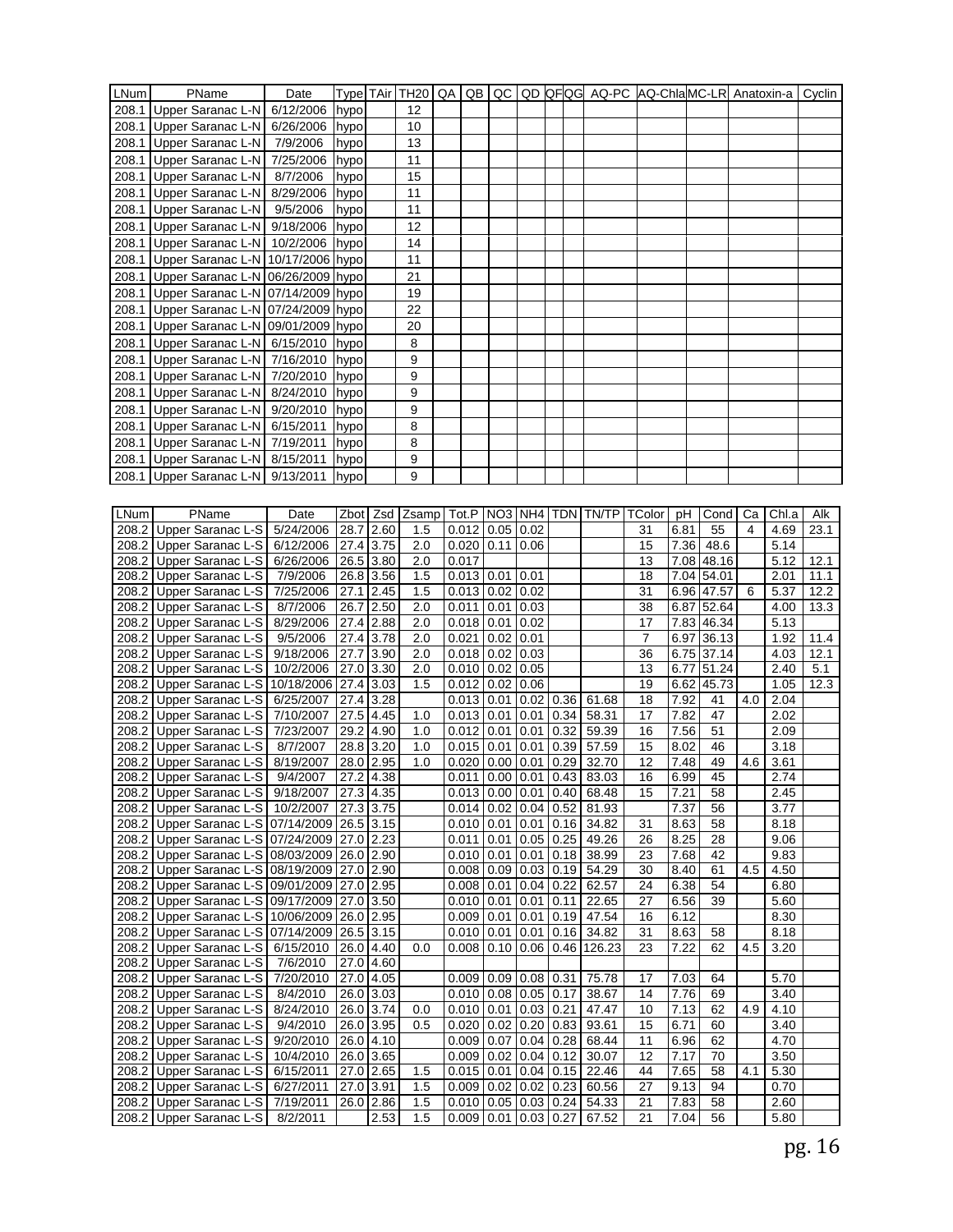| LNum | PName                                   | Date      |           |    | Zbot   Zsd   Zsamp   Tot.P   NO3   NH4   TDN   TN/TP   TColor |                   |                  |      |               |      |                                      |    | pH   | Cond          | Ca   | Chl.a                             | Alk  |
|------|-----------------------------------------|-----------|-----------|----|---------------------------------------------------------------|-------------------|------------------|------|---------------|------|--------------------------------------|----|------|---------------|------|-----------------------------------|------|
|      | 208.2 Upper Saranac L-S                 | 8/15/2011 | 26.0 2.48 |    | 1.5                                                           | $0.017$ 0.01 0.01 |                  |      |               |      | $0.19$ 24.49                         | 22 | 7.64 | 63            | 5.3  | 6.20                              |      |
|      | 208.2 Upper Saranac L-S                 | 9/1/2011  | 26.0 2.52 |    | 1.5                                                           | $0.011$ 0.01      |                  | 0.01 |               | 0.21 | 41.47                                | 17 | 7.54 | 56            |      | 6.60                              |      |
|      | 208.2 Upper Saranac L-S 9/13/2011       |           | 25.0 2.50 |    | 1.5                                                           | 0.011             | $0.02 \mid 0.02$ |      |               | 0.31 | 61.20                                | 11 | 7.76 | 59            |      | 6.10                              |      |
|      | 208.2 Upper Saranac L-S 9/27/2011       |           | 26.0 2.65 |    | 1.5                                                           |                   |                  |      |               |      | $0.017$   0.04   0.03   0.38   51.20 | 21 | 8.48 | 59            |      | 4.90                              |      |
|      | 208.2 Upper Saranac L-S 5/24/2006       |           | 28.7      |    | 25.0                                                          | $0.020$ 0.04 0.02 |                  |      |               |      |                                      |    | 6.77 | 49.4          |      |                                   | 10.0 |
|      | 208.2 Upper Saranac L-S 6/12/2006       |           | 27.4      |    | 28.0                                                          | 0.019             |                  |      |               |      |                                      |    | 7.30 | 51.1          |      |                                   |      |
|      | 208.2 Upper Saranac L-S 6/26/2006       |           | 26.5      |    | 30.0                                                          | 0.009             |                  |      |               |      |                                      |    |      | $6.60$ 28.12  |      |                                   | 12.1 |
|      | 208.2 Upper Saranac L-S 7/9/2006        |           | 26.8      |    | 27.0                                                          | 0.011             |                  |      |               |      |                                      |    |      | 6.62 57.06    |      |                                   | 31.2 |
|      | 208.2 Upper Saranac L-S                 | 7/25/2006 | 27.1      |    | 26.0                                                          | 0.075             |                  |      |               |      |                                      |    |      | 6.51 49.72    |      |                                   | 16.6 |
|      | 208.2 Upper Saranac L-S                 | 8/7/2006  | 26.7      |    | 26.0                                                          | 0.024             |                  |      |               |      |                                      |    |      | $6.75$ 44.99  |      |                                   | 13.3 |
|      | 208.2 Upper Saranac L-S 8/29/2006       |           | 27.4      |    | 25.0                                                          | 0.018             |                  |      |               |      |                                      |    |      | 6.98 43.63    |      |                                   | 10.2 |
|      | 208.2 Upper Saranac L-S                 | 9/5/2006  | 27.4      |    | 28.0                                                          | 0.037             |                  |      |               |      |                                      |    |      | 6.73 52.87    |      |                                   | 12.5 |
|      | 208.2 Upper Saranac L-S 9/18/2006       |           | 27.7      |    | 28.0                                                          | 0.020             |                  |      |               |      |                                      |    |      | 6.33 48.06    |      | 0.56                              | 11.1 |
|      | 208.2 Upper Saranac L-S   10/2/2006     |           | 27.0      |    | 26.0                                                          | $0.007$ 0.25 0.03 |                  |      |               |      |                                      | 19 | 6.34 |               |      | 0.22                              | 7.7  |
|      | 208.2 Upper Saranac L-S 10/18/2006 27.4 |           |           |    | $\overline{27.0}$                                             | $0.008$ 0.15 0.03 |                  |      |               |      |                                      | 13 |      | 6.24 38.52    |      | 0.10                              | 14.3 |
|      |                                         |           |           |    |                                                               |                   |                  |      |               |      |                                      |    |      |               |      |                                   |      |
| LNum | PName                                   | Date      |           |    | Zbot Zsd Zsamp                                                | Tot.P NO3 NH4     |                  |      |               |      | <b>TDN TN/TP</b>                     |    |      | Fe            | Mn   | As                                |      |
|      | 208.2 Upper Saranac L-S 7/10/2007       |           | 27.5      |    |                                                               | 0.015             |                  |      |               |      |                                      |    |      |               |      |                                   |      |
|      | 208.2 Upper Saranac L-S 7/23/2007       |           | 29.2      |    |                                                               | 0.092             |                  |      |               |      |                                      |    |      |               |      |                                   |      |
|      | 208.2 Upper Saranac L-S 8/7/2007        |           | 28.8      |    |                                                               | 0.019             |                  |      |               |      |                                      |    |      |               |      |                                   |      |
|      | 208.2 Upper Saranac L-S 8/19/2007       |           | 28.0      |    |                                                               | 0.350             |                  |      |               |      |                                      |    |      |               |      |                                   |      |
|      | 208.2 Upper Saranac L-S                 | 9/4/2007  | 27.2      |    |                                                               | 0.068             |                  |      |               |      |                                      |    |      |               |      |                                   |      |
|      | 208.2 Upper Saranac L-S 10/2/2007       |           | 27.3      |    |                                                               | 0.027             |                  |      |               |      |                                      |    |      |               |      |                                   |      |
|      | 208.2 Upper Saranac L-S 06/26/2009      |           |           |    | 27.0                                                          | 0.044             |                  | 0.02 |               |      |                                      |    |      |               |      |                                   |      |
|      | 208.2 Upper Saranac L-S 07/14/2009 26.5 |           |           |    | 26.0                                                          | 0.019             |                  |      |               |      |                                      |    |      |               |      |                                   |      |
|      | 208.2 Upper Saranac L-S 07/24/2009 27.0 |           |           |    | 26.0                                                          | 0.086             |                  | 0.10 |               |      |                                      |    |      |               |      |                                   |      |
|      | 208.2 Upper Saranac L-S 08/03/2009 26.0 |           |           |    | 26.0                                                          | 0.033             |                  |      |               |      |                                      |    |      |               |      |                                   |      |
|      | 208.2 Upper Saranac L-S 08/19/2009 27.0 |           |           |    | 26.0                                                          | 0.042             |                  | 0.15 |               |      |                                      |    |      | 1.57          | 0.44 |                                   |      |
|      | 208.2 Upper Saranac L-S 09/01/2009 27.0 |           |           |    | 27.0                                                          | 0.201             |                  |      |               |      |                                      |    |      |               |      |                                   |      |
|      | 208.2 Upper Saranac L-S 09/17/2009 27.0 |           |           |    | 27.0                                                          | 0.021             |                  | 0.09 |               |      |                                      |    |      | 0.29          | 1.97 |                                   |      |
|      | 208.2 Upper Saranac L-S 10/06/2009 26.0 |           |           |    | 26.0                                                          | 0.015             |                  |      |               |      |                                      |    |      |               |      |                                   |      |
|      | 208.2 Upper Saranac L-S 6/15/2010       |           |           |    |                                                               | 0.012             |                  | 0.07 |               |      |                                      |    |      |               |      |                                   |      |
|      | 208.2 Upper Saranac L-S 7/20/2010       |           | 27.0      |    |                                                               | 0.027             |                  | 0.01 |               |      |                                      |    |      |               |      |                                   |      |
|      | 208.2 Upper Saranac L-S 8/24/2010       |           | 26.0      |    |                                                               | 0.031             |                  | 0.03 |               |      |                                      |    |      | $0.26$ 0.44   |      | 0.70                              |      |
|      | 208.2 Upper Saranac L-S 9/20/2010       |           | 26.0      |    |                                                               | 0.015             |                  | 0.02 |               |      |                                      |    |      | $0.26$   1.93 |      | 0.80                              |      |
|      | 208.2 Upper Saranac L-S 6/15/2011       |           | 27.0      |    | 27.0                                                          | 0.019             |                  | 0.12 |               |      |                                      |    |      | $0.34$ 0.04   |      |                                   |      |
|      | 208.2 Upper Saranac L-S 7/19/2011       |           | 26.0      |    | 26.0                                                          | 0.013             |                  | 0.05 |               |      |                                      |    |      | 0.01          | 0.10 |                                   |      |
|      | 208.2 Upper Saranac L-S 8/15/2011       |           | 26.0      |    | 26.0                                                          | 0.018             |                  | 0.03 |               |      |                                      |    |      |               |      | $0.24$   1.35 0.50                |      |
|      | 208.2 Upper Saranac L-S 9/13/2011       |           | 25.0      |    | 25.0                                                          | 0.019             |                  | 0.11 |               |      |                                      |    |      | 0.01          | 0.31 | 0.50                              |      |
|      |                                         |           |           |    |                                                               |                   |                  |      |               |      |                                      |    |      |               |      |                                   |      |
|      |                                         |           |           |    |                                                               |                   |                  |      |               |      |                                      |    |      |               |      |                                   |      |
| LNum | PName                                   | Date      |           |    | Type TAir TH20 QA                                             | QB                | QC               | QD   | $\mathsf{QF}$ | QG   | AQ-PC                                |    |      |               |      | AQ-Chla   MC-LR Anatoxin-a Cyclin |      |
|      | 208.2 Upper Saranac L-S 5/24/2006       |           | 17<br>epi | 12 | $\overline{2}$                                                |                   | $\overline{2}$   | 5    |               |      |                                      |    |      |               |      |                                   |      |

| LNum l | PName                               | Date      |     |    |    |                |                |                |          |  |  | I I ype I I Air I I H20 I QA I QB I QC I QD I QF I QG I   AQ-PC   I AQ-Chia I MC-LR IAnatoxin-al Cyclin |  |
|--------|-------------------------------------|-----------|-----|----|----|----------------|----------------|----------------|----------|--|--|---------------------------------------------------------------------------------------------------------|--|
|        | 208.2 Upper Saranac L-S             | 5/24/2006 | epi | 17 | 12 | 2              |                | 2              | 5        |  |  |                                                                                                         |  |
|        | 208.2 Upper Saranac L-S 6/12/2006   |           | epi | 15 | 16 | 2              | 2              | 2              | 5        |  |  |                                                                                                         |  |
|        | 208.2 Upper Saranac L-S             | 6/26/2006 | epi | 20 | 21 |                |                | 4              | 5        |  |  |                                                                                                         |  |
|        | 208.2 Upper Saranac L-S             | 7/9/2006  | epi | 25 | 22 | $\overline{2}$ | 3              | $\overline{2}$ | 0        |  |  |                                                                                                         |  |
|        | 208.2 Upper Saranac L-S             | 7/25/2006 | epi | 21 | 22 |                |                | $\overline{2}$ | 5        |  |  |                                                                                                         |  |
|        | 208.2 Upper Saranac L-S   8/7/2006  |           | epi | 27 | 24 | 3              | 2              | $\overline{2}$ | 0        |  |  |                                                                                                         |  |
|        | 208.2 Upper Saranac L-S             | 8/29/2006 | epi | 24 | 20 | 3              |                | 2              | 5        |  |  |                                                                                                         |  |
|        | 208.2 Upper Saranac L-S 9/5/2006    |           | epi | 17 | 19 | 2              |                | 2              | 5        |  |  |                                                                                                         |  |
|        | 208.2 Upper Saranac L-S             | 9/18/2006 | epi | 25 | 18 |                | 2              | 2              | 0        |  |  |                                                                                                         |  |
|        | 208.2 Upper Saranac L-S 10/2/2006   |           | epi | 13 | 14 | 3              | 2              | 2              | 5        |  |  |                                                                                                         |  |
|        | 208.2 Upper Saranac L-S 10/18/2006  |           | epi | 11 | 11 | 2              | $\overline{2}$ | 2              | 5        |  |  |                                                                                                         |  |
|        | 208.2 Upper Saranac L-S   6/25/2007 |           | epi | 21 | 25 | 3              |                |                | $\Omega$ |  |  |                                                                                                         |  |
|        | 208.2 Upper Saranac L-S 7/10/2007   |           | epi | 27 | 23 | 3              | 3              |                | 0        |  |  |                                                                                                         |  |
|        | 208.2 Upper Saranac L-S 7/23/2007   |           | epi | 22 | 22 | 3              | 3              | 1              | 0        |  |  |                                                                                                         |  |
|        | 208.2 Upper Saranac L-S             | 8/7/2007  | epi | 25 | 25 | 3              | 3              | 2              | 0        |  |  |                                                                                                         |  |
|        | 208.2 Upper Saranac L-S 8/19/2007   |           | epi | 16 | 19 | 3              | 3              | 2              | 5        |  |  |                                                                                                         |  |
|        | 208.2 Upper Saranac L-S 9/4/2007    |           | epi | 15 | 19 | 3              | 3              |                | $\Omega$ |  |  |                                                                                                         |  |
|        | 208.2 Upper Saranac L-S   9/18/2007 |           | epi | 18 | 17 | 3              | 3              | 1              | 0        |  |  |                                                                                                         |  |
|        | 208.2 Upper Saranac L-S 10/2/2007   |           | epi | 18 | 17 | 3              | 3              | 4              | 5        |  |  |                                                                                                         |  |
|        | 208.2 Upper Saranac L-S 06/26/2009  |           | epi | 13 | 21 | $\overline{2}$ |                | 1              |          |  |  |                                                                                                         |  |
|        | 208.2 Upper Saranac L-S 07/14/2009  |           | epi | 13 | 19 | $\overline{2}$ |                | 1              |          |  |  |                                                                                                         |  |
|        | 208.2 Upper Saranac L-S 07/24/2009  |           | epi | 21 | 21 | 3              |                | 3              |          |  |  |                                                                                                         |  |
|        | 208.2 Upper Saranac L-S 08/03/2009  |           | epi | 22 |    | 3              |                | 2              |          |  |  |                                                                                                         |  |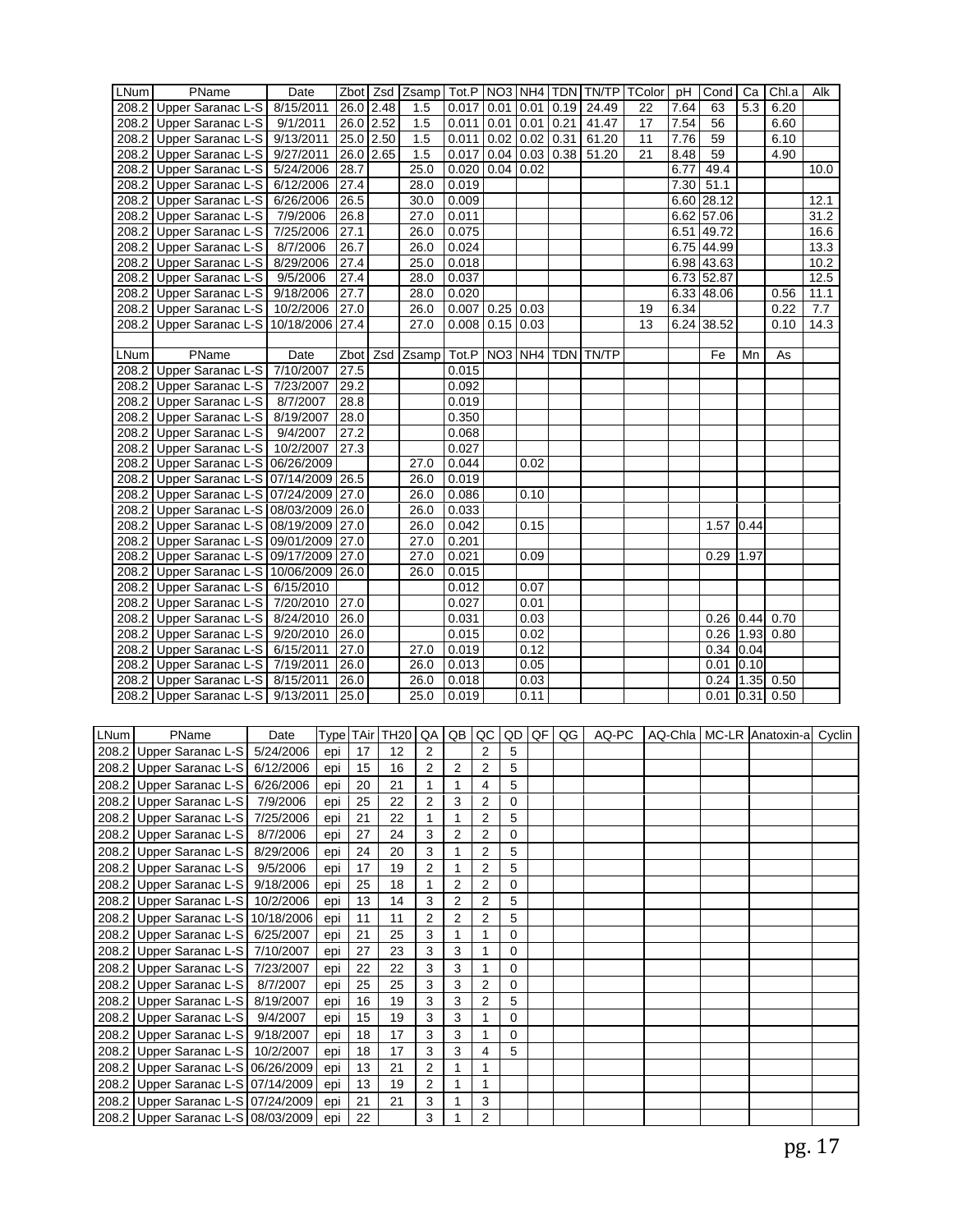| LNum | PName                                   | Date                  |      |    | Type TAir TH20 QA |                  | QB             | QC             | QD QF       |   | QG          | AQ-PC |      | AQ-Chla MC-LR Anatoxin-a Cyclin |  |
|------|-----------------------------------------|-----------------------|------|----|-------------------|------------------|----------------|----------------|-------------|---|-------------|-------|------|---------------------------------|--|
|      | 208.2 Upper Saranac L-S 08/19/2009      |                       | epi  | 21 |                   | 2                | $\mathbf{1}$   | $\overline{2}$ |             |   |             |       |      |                                 |  |
|      | 208.2 Upper Saranac L-S 09/01/2009      |                       | epi  | 12 | 20                | $\mathbf{1}$     | $\overline{2}$ | $\mathbf{1}$   |             |   |             |       |      |                                 |  |
|      | 208.2 Upper Saranac L-S 09/17/2009      |                       | epi  | 13 | 19                | $\overline{2}$   | $\mathbf{1}$   | 2              |             |   |             |       |      |                                 |  |
|      | 208.2 Upper Saranac L-S 10/06/2009      |                       | epi  | 10 | 14                |                  |                |                |             |   |             |       |      |                                 |  |
|      | 208.2 Upper Saranac L-S                 | 6/15/2010             | epi  | 18 | 18                | 2                | $\mathbf{1}$   | $\mathbf{1}$   | $\mathbf 0$ | 0 | $\mathbf 0$ |       |      |                                 |  |
|      | 208.2 Upper Saranac L-S                 | $\frac{1}{7}$ /6/2010 | epi  | 27 | 21                | 2                | $\mathbf{1}$   | 1              | 0           | 0 | 0           |       |      |                                 |  |
|      | 208.2 Upper Saranac L-S 7/20/2010       |                       | epi  | 20 | 23                | $\overline{2}$   | 1              | 1              | $\mathbf 0$ | 0 | 0           |       |      |                                 |  |
|      | 208.2 Upper Saranac L-S                 | 8/4/2010              | epi  | 29 |                   | 3                | 1              | $\overline{2}$ | $\mathbf 0$ | 0 | $\mathbf 0$ |       |      |                                 |  |
|      | 208.2 Upper Saranac L-S                 | 8/24/2010             | epi  | 18 | 21                | $\overline{2}$   | $\mathbf{1}$   | $\mathbf{1}$   | $\mathbf 0$ | 0 | $\mathbf 0$ | 33.76 |      |                                 |  |
|      | 208.2 Upper Saranac L-S                 | 9/4/2010              | epi  | 16 | 22                | $\overline{2}$   | $\mathbf{1}$   | 2              | $\mathbf 0$ | 0 | $\mathbf 0$ | 58.03 |      |                                 |  |
|      | 208.2 Upper Saranac L-S                 | 9/20/2010             | epi  | 10 |                   | $\overline{c}$   | $\mathbf{1}$   | $\overline{2}$ | 0           | 0 | 0           |       |      |                                 |  |
|      | 208.2 Upper Saranac L-S                 | 10/4/2010             | epi  | 10 | 14                | $\overline{2}$   | $\mathbf{1}$   | 1              | 0           | 0 | 0           |       |      |                                 |  |
|      | 208.2 Upper Saranac L-S                 | 6/15/2011             | epi  | 20 | 17                | 2                | 1              | $\overline{2}$ | 0           | 0 |             | 8.70  | 4.20 |                                 |  |
|      | 208.2 Upper Saranac L-S                 | 6/27/2011             | epi  | 25 | 21                | $\mathbf{1}$     | $\mathbf{1}$   | $\mathbf{1}$   | $\mathbf 0$ | 0 | 0           | 4.70  | 3.70 |                                 |  |
|      | 208.2 Upper Saranac L-S                 | 7/19/2011             | epi  | 29 | 24                | 3                | $\mathbf{1}$   | $\overline{2}$ | $\mathbf 0$ | 0 | $\mathbf 0$ | 9.80  | 2.60 |                                 |  |
|      | 208.2 Upper Saranac L-S                 | 8/2/2011              | epi  | 25 | 24                | $\boldsymbol{2}$ | 1              | $\mathbf{1}$   | 0           | 0 | 0           | 27.10 | 4.70 |                                 |  |
|      | 208.2 Upper Saranac L-S 8/15/2011       |                       | epi  | 23 | 22                | $\overline{c}$   | $\mathbf{1}$   | $\mathbf{1}$   | $\mathbf 0$ | 0 | $\mathbf 0$ | 21.30 | 7.90 |                                 |  |
|      | 208.2 Upper Saranac L-S                 | 9/1/2011              | epi  | 17 | 20                | $\overline{2}$   | $\mathbf{1}$   | $\mathbf{1}$   | 0           | 0 | $\mathbf 0$ | 8.40  | 2.30 |                                 |  |
|      | 208.2 Upper Saranac L-S                 | 9/13/2011             | epi  | 18 | 20                | 2                | $\mathbf{1}$   | 1              | 0           | 0 | 0           | 12.40 | 3.30 |                                 |  |
|      | 208.2 Upper Saranac L-S                 | 9/27/2011             | epi  | 15 | 18                | $\mathbf{1}$     | $\mathbf{1}$   | $\mathbf{1}$   | $\mathbf 0$ | 0 | $\mathbf 0$ | 21.90 | 2.90 |                                 |  |
|      | 208.2 Upper Saranac L-S 5/24/2006       |                       | hypo |    | 10                |                  |                |                |             |   |             |       |      |                                 |  |
|      | 208.2 Upper Saranac L-S 6/12/2006       |                       | hypo |    | $\overline{7}$    |                  |                |                |             |   |             |       |      |                                 |  |
|      | 208.2 Upper Saranac L-S                 | 6/26/2006             | hypo |    | $\overline{7}$    |                  |                |                |             |   |             |       |      |                                 |  |
|      | 208.2 Upper Saranac L-S                 | 7/9/2006              | hypo |    | 8                 |                  |                |                |             |   |             |       |      |                                 |  |
|      | 208.2 Upper Saranac L-S                 | 7/25/2006             | hypo |    | 8                 |                  |                |                |             |   |             |       |      |                                 |  |
|      | 208.2 Upper Saranac L-S                 | 8/7/2006              | hypo |    | 8                 |                  |                |                |             |   |             |       |      |                                 |  |
|      | 208.2 Upper Saranac L-S 8/29/2006       |                       | hypo |    | $\overline{7}$    |                  |                |                |             |   |             |       |      |                                 |  |
|      | 208.2 Upper Saranac L-S                 | 9/5/2006              | hypo |    | $\overline{7}$    |                  |                |                |             |   |             |       |      |                                 |  |
|      | 208.2 Upper Saranac L-S 9/18/2006       |                       | hypo |    | $\overline{7}$    |                  |                |                |             |   |             |       |      |                                 |  |
|      | 208.2 Upper Saranac L-S                 | 10/2/2006             | hypo |    | 8                 |                  |                |                |             |   |             |       |      |                                 |  |
|      | 208.2 Upper Saranac L-S 10/18/2006 hypo |                       |      |    | $\overline{7}$    |                  |                |                |             |   |             |       |      |                                 |  |
|      | 208.2 Upper Saranac L-S 07/14/2009 hypo |                       |      |    | $\overline{7}$    |                  |                |                |             |   |             |       |      |                                 |  |
|      | 208.2 Upper Saranac L-S 07/24/2009 hypo |                       |      |    | 8                 |                  |                |                |             |   |             |       |      |                                 |  |
|      | 208.2 Upper Saranac L-S 08/03/2009 hypo |                       |      |    | 8                 |                  |                |                |             |   |             |       |      |                                 |  |
|      | 208.2 Upper Saranac L-S 08/19/2009 hypo |                       |      |    | $\overline{7}$    |                  |                |                |             |   |             |       |      |                                 |  |
|      | 208.2 Upper Saranac L-S 09/17/2009 hypo |                       |      |    | 8                 |                  |                |                |             |   |             |       |      |                                 |  |
|      | 208.2 Upper Saranac L-S 10/06/2009 hypo |                       |      |    | 10                |                  |                |                |             |   |             |       |      |                                 |  |
|      | 208.2 Upper Saranac L-S 6/15/2010       |                       | hypo |    | 8                 |                  |                |                |             |   |             |       |      |                                 |  |
|      | 208.2 Upper Saranac L-S 7/20/2010       |                       | hypo |    | 8                 |                  |                |                |             |   |             |       |      |                                 |  |
|      | 208.2 Upper Saranac L-S 8/24/2010       |                       | hypo |    | 8                 |                  |                |                |             |   |             |       |      |                                 |  |
|      | 208.2 Upper Saranac L-S                 | 9/20/2010             | hypo |    | 8                 |                  |                |                |             |   |             |       |      |                                 |  |
|      | 208.2 Upper Saranac L-S                 | 10/4/2010             | hypo |    | 8                 |                  |                |                |             |   |             |       |      |                                 |  |
|      | 208.2 Upper Saranac L-S 6/15/2011       |                       | hypo |    | 7                 |                  |                |                |             |   |             |       |      |                                 |  |
|      | 208.2 Upper Saranac L-S                 | 7/19/2011             | hypo |    | 8                 |                  |                |                |             |   |             |       |      |                                 |  |
|      | 208.2 Upper Saranac L-S 8/15/2011       |                       | hypo |    | 9                 |                  |                |                |             |   |             |       |      |                                 |  |
|      | 208.2 Upper Saranac L-S 9/13/2011       |                       | hypo |    | $\overline{7}$    |                  |                |                |             |   |             |       |      |                                 |  |

| <b>LNum</b> | PName                                  | Date       | Zbot          | Tot.P NO3 NH4             |  | <b>TDN</b> | <b>TN/TP TColor</b> | pH   | Cond <sub>25</sub> | Alk  |
|-------------|----------------------------------------|------------|---------------|---------------------------|--|------------|---------------------|------|--------------------|------|
| 208.11      | USL Tribs - Fish Creek                 | 5/30/2006  | Top           | $0.209$   $0.01$   $0.02$ |  |            |                     | 7.02 | 32                 | 10   |
| 208.11      | USL Tribs - Fish Creek                 | 6/12/2006  | Top           | $0.033$   $0.03$   $0.03$ |  |            |                     | 7.13 | 25                 |      |
| 208.11      | USL Tribs - Fish Creek                 | 6/26/2006  | Top           | 0.018                     |  |            |                     | 6.82 | 25                 | 10   |
| 208.11      | USL Tribs - Fish Creek                 | 7/9/2006   | Top           | $0.020$ $0.00$ $0.01$     |  |            |                     | 6.9  | 28                 | 10   |
| 208.11      | USL Tribs - Fish Creek                 | 7/25/2006  | Top           | 0.01510.0210.07           |  |            |                     | 6.8  | 28                 | 11.1 |
| 208.11      | USL Tribs - Fish Creek                 | 8/7/2006   | Top           | $0.009$ 0.01 0.02         |  |            |                     | 6.98 | 30                 | 10.2 |
| 208.11      | USL Tribs - Fish Creek                 | 8/22/2006  | Top           | $0.016$   $0.00$   $0.01$ |  |            |                     | 7.78 | 26                 | 11.2 |
| 208.11      | <b>USL Tribs - Fish Creek</b>          | 9/5/2006   | Top           | $0.052$   0.01   0.01     |  |            |                     | 7.67 | 27                 | 11.4 |
| 208.11      | USL Tribs - Fish Creek                 | 9/18/2006  | Top           | $0.009$ $0.00$ $0.01$     |  |            |                     | 6.85 | 32                 | 12.1 |
| 208.11      | USL Tribs - Fish Creek                 | 10/2/2006  | Top           | $0.012$   $0.02$   $0.08$ |  |            |                     | 7.25 | 30                 | 46   |
| 208.11      | USL Tribs - Fish Creek                 | 10/17/2006 | Top           | $0.011$ $0.02$ $10.04$    |  |            |                     | 6.57 | 34                 | 14.3 |
| 208.12      | <b>USL Tribs - Little Clear Outlet</b> | 5/30/2006  | <b>Bottom</b> | $0.015$ $0.10$ $0.09$     |  |            |                     | 7.3  | 70                 | 15.1 |
| 208.12      | USL Tribs - Little Clear Outlet        | 6/12/2006  | Top           | $0.015$   0.11   0.07     |  |            |                     | 7.09 | 67                 |      |
| 208.12      | USL Tribs - Little Clear Outlet        | 6/26/2006  | Top           | 0.019                     |  |            |                     | 7.08 | 57                 | 12.1 |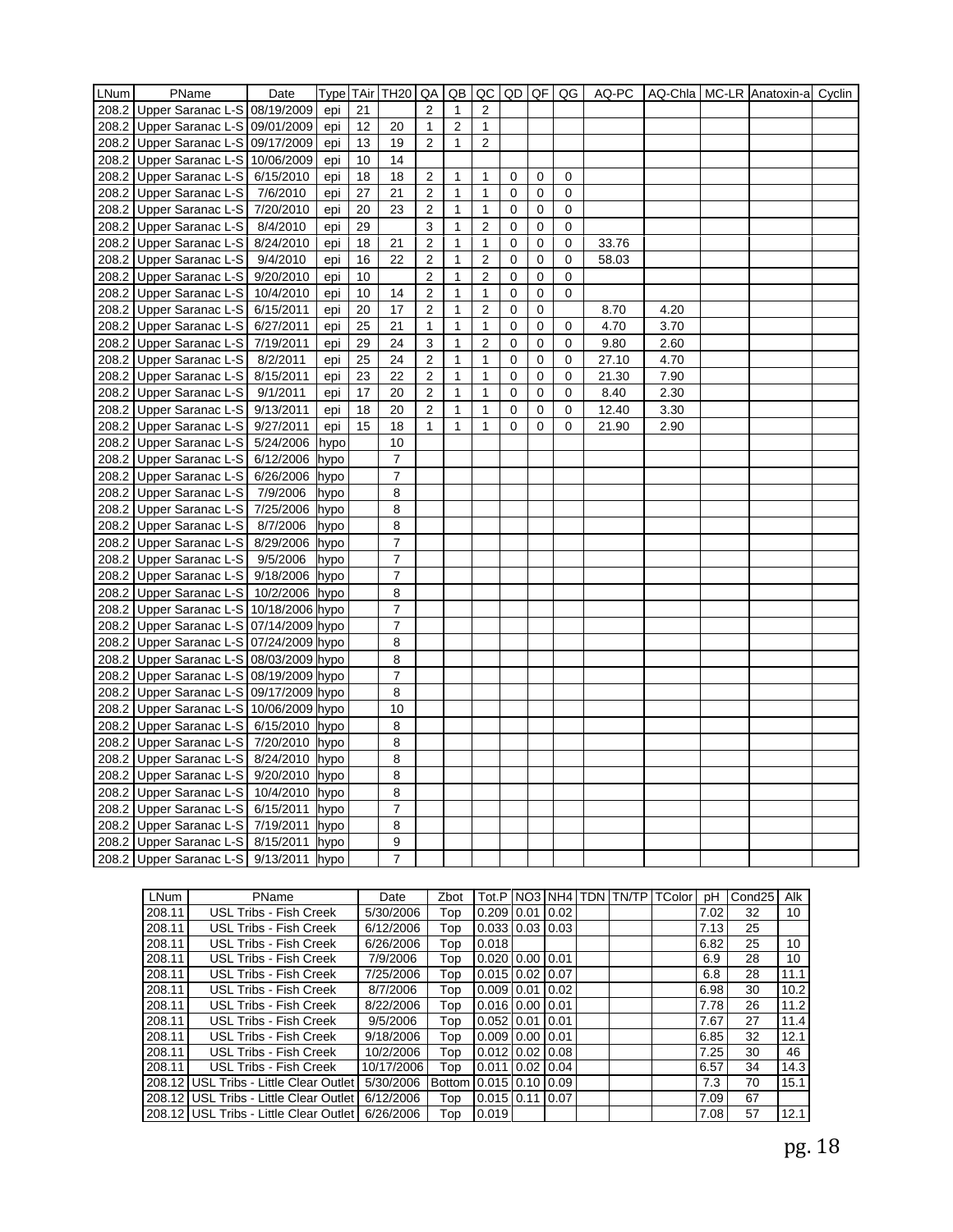| LNum   | PName                                              | Date       | Zbot |                       |                |  | Tot.P   NO3   NH4   TDN   TN/TP   TColor   pH |                | Cond <sub>25</sub> | Alk  |
|--------|----------------------------------------------------|------------|------|-----------------------|----------------|--|-----------------------------------------------|----------------|--------------------|------|
|        | 208.12 USL Tribs - Little Clear Outlet   7/9/2006  |            | Top  | $0.015$ 0.12 0.08     |                |  |                                               | 6.84           | 63                 | 16.1 |
|        | 208.12 USL Tribs - Little Clear Outlet   7/25/2006 |            | Top  | $0.027$ 0.19 0.02     |                |  |                                               | 6.59           | 70                 | 14.4 |
|        | 208.12 USL Tribs - Little Clear Outlet   8/7/2006  |            | Top  | $0.018$ 0.14 0.07     |                |  |                                               | 6.93           | 57                 | 16.3 |
|        | 208.12 USL Tribs - Little Clear Outlet   8/22/2006 |            | Top  | $0.022$ 0.23 0.09     |                |  |                                               | 7.71           | 71                 | 15.3 |
|        | 208.12 USL Tribs - Little Clear Outlet   9/5/2006  |            | Top  | $0.021$ 0.24 0.14     |                |  |                                               | 6.68           | 60                 | 17.7 |
|        | 208.12 USL Tribs - Little Clear Outlet   9/18/2006 |            | Top  | $0.009$ 0.03 0.02     |                |  |                                               | 7.01           | 60                 | 21.1 |
|        | 208.12 USL Tribs - Little Clear Outlet 10/17/2006  |            | Top  | $0.009$ 0.01 0.03     |                |  |                                               | 6.56           | $\overline{72}$    | 16.4 |
|        | 208.12 USL Tribs - Little Clear Outlet 10/2/2006   |            | Top  | $0.009$ 0.01 0.03     |                |  |                                               | 6.7            | 75                 | 8.7  |
|        | 208.13 USL Tribs - Lake Clear Outlet   5/30/2006   |            | Top  | $0.011$ 0.02 0.03     |                |  |                                               | 7.06           | 73                 | 12.1 |
|        | 208.13 USL Tribs - Lake Clear Outlet               | 6/12/2006  | Top  | $0.013$ 0.03 0.18     |                |  |                                               | 7.31           | 52                 |      |
|        | 208.13 USL Tribs - Lake Clear Outlet   6/29/2006   |            | Top  | 0.018                 |                |  |                                               | 6.92           | 64                 | 12.1 |
|        | 208.13 USL Tribs - Lake Clear Outlet   7/9/2006    |            | Top  | $0.015$ 0.00 0.02     |                |  |                                               | 6.82           | 66                 | 12.1 |
|        | 208.13 USL Tribs - Lake Clear Outlet 7/25/2006     |            | Top  | $0.013$ 0.03 0.06     |                |  |                                               | 6.95           | 215                | 13.3 |
|        | 208.13 USL Tribs - Lake Clear Outlet   8/7/2006    |            | Top  | $0.013$ 0.01 0.03     |                |  |                                               | 6.91           | 64                 | 12.3 |
|        | 208.13 USL Tribs - Lake Clear Outlet   8/22/2006   |            | Top  | $0.011$ 0.01 0.01     |                |  |                                               | 7.27           | 62                 | 13.2 |
|        | 208.13 USL Tribs - Lake Clear Outlet   9/5/2006    |            | Top  | $0.012$ 0.02 0.02     |                |  |                                               | $\overline{7}$ | 37                 | 14.5 |
|        | 208.13 USL Tribs - Lake Clear Outlet 9/18/2006     |            | Top  | $0.023$ 0.26 0.28     |                |  |                                               | 7.44           | 89                 | 15.1 |
|        | 208.13 USL Tribs - Lake Clear Outlet 10/2/2006     |            | Top  | $0.019$ 0.18 0.17     |                |  |                                               | 6.72           | 82                 | 7.2  |
|        | 208.13 USL Tribs - Lake Clear Outlet 10/17/2006    |            | Top  | $0.014$ 0.11 0.18     |                |  |                                               | 6.64           | 92                 | 13.3 |
| 208.14 | <b>USL Tribs - Spider Creek</b>                    | 5/30/2006  | Top  | $0.011$ 0.02 0.03     |                |  |                                               | 7.22           | 83                 | 12.1 |
| 208.14 | <b>USL Tribs - Spider Creek</b>                    | 6/12/2006  | Top  | $0.012$ $0.03$ $0.06$ |                |  |                                               | 7.12           | 78                 |      |
| 208.14 | <b>USL Tribs - Spider Creek</b>                    | 6/26/2006  | Top  | 0.007                 |                |  |                                               | 7.1            | 73                 | 13.1 |
| 208.14 | <b>USL Tribs - Spider Creek</b>                    | 7/9/2006   | Top  | $0.007$ 0.00 0.01     |                |  |                                               | 7.04           | 60                 | 16.1 |
| 208.14 | USL Tribs - Spider Creek                           | 7/25/2006  | Top  | $0.006$ 0.03 0.04     |                |  |                                               | 7.13           | 56                 | 11.1 |
| 208.14 | <b>USL Tribs - Spider Creek</b>                    | 8/7/2006   | Top  | $0.005$ 0.01 0.02     |                |  |                                               | 7.02           | 66                 | 15.3 |
| 208.14 | USL Tribs - Spider Creek                           | 8/22/2006  | Top  | $0.006$ 0.00 0.01     |                |  |                                               | 6.91           | 52                 | 14.2 |
| 208.14 | <b>USL Tribs - Spider Creek</b>                    | 9/5/2006   | Top  | $0.005$ 0.01 0.01     |                |  |                                               | 6.97           | 61                 | 15.6 |
| 208.14 | USL Tribs - Spider Creek                           | 9/18/2006  | Top  | $0.007$ 0.04 0.03     |                |  |                                               | 7.66           | 72                 | 16.1 |
| 208.14 | <b>USL Tribs - Spider Creek</b>                    | 10/2/2006  | Top  | $0.008$ 0.01 0.01     |                |  |                                               | 6.78           | 64                 | 7.7  |
| 208.14 | USL Tribs - Spider Creek                           | 10/17/2006 | Top  | $0.008$ 0.01 0.02     |                |  |                                               | 6.91           | 71                 | 15.4 |
| 208.15 | USL Tribs - USL Outlet                             | 5/30/2006  | Top  | $0.011$ 0.01 0.02     |                |  |                                               | 6.99           | 56                 | 10   |
| 208.15 | USL Tribs - USL Outlet                             | 6/12/2006  | Top  | $0.013$ 0.02 0.02     |                |  |                                               | 7.41           | 55                 |      |
| 208.15 | USL Tribs - USL Outlet                             | 6/26/2006  | Top  | 0.014                 |                |  |                                               | $\overline{7}$ | 57                 | 12.1 |
| 208.15 | USL Tribs - USL Outlet                             | 7/9/2006   | Top  | $0.009$ 0.01 0.02     |                |  |                                               | 7.15           | 55                 | 11.1 |
| 208.15 | USL Tribs - USL Outlet                             | 7/25/2006  | Top  | $0.011$ 0.03 0.03     |                |  |                                               | 6.95           | 52                 | 13.3 |
| 208.15 | USL Tribs - USL Outlet                             | 8/7/2006   | Top  | $0.010$ 0.02 0.01     |                |  | 44                                            | 6.93           | 52                 |      |
| 208.15 | USL Tribs - USL Outlet                             | 8/22/2006  | Top  | $0.011$ 0.02 0.01     |                |  |                                               | 7.5            | 42                 | 7.1  |
| 208.15 | <b>USL Tribs - USL Outlet</b>                      | 9/5/2006   | Top  | 0.011                 | $0.03 \, 0.02$ |  |                                               | 6.81           | 33                 | 12.5 |
| 208.15 | USL Tribs - USL Outlet                             | 9/18/2006  | Top  | $0.010$ 0.04 0.02     |                |  |                                               | 6.92           | 52                 | 12.1 |
| 208.15 | USL Tribs - USL Outlet                             | 10/2/2006  | Top  | $0.009$ 0.03 0.06     |                |  |                                               | 6.85           | 47                 | 20.9 |
| 208.15 | USL Tribs - USL Outlet                             | 10/17/2006 | Top  | $0.009$ 0.01 0.04     |                |  |                                               | 6.55           | 45                 | 12.3 |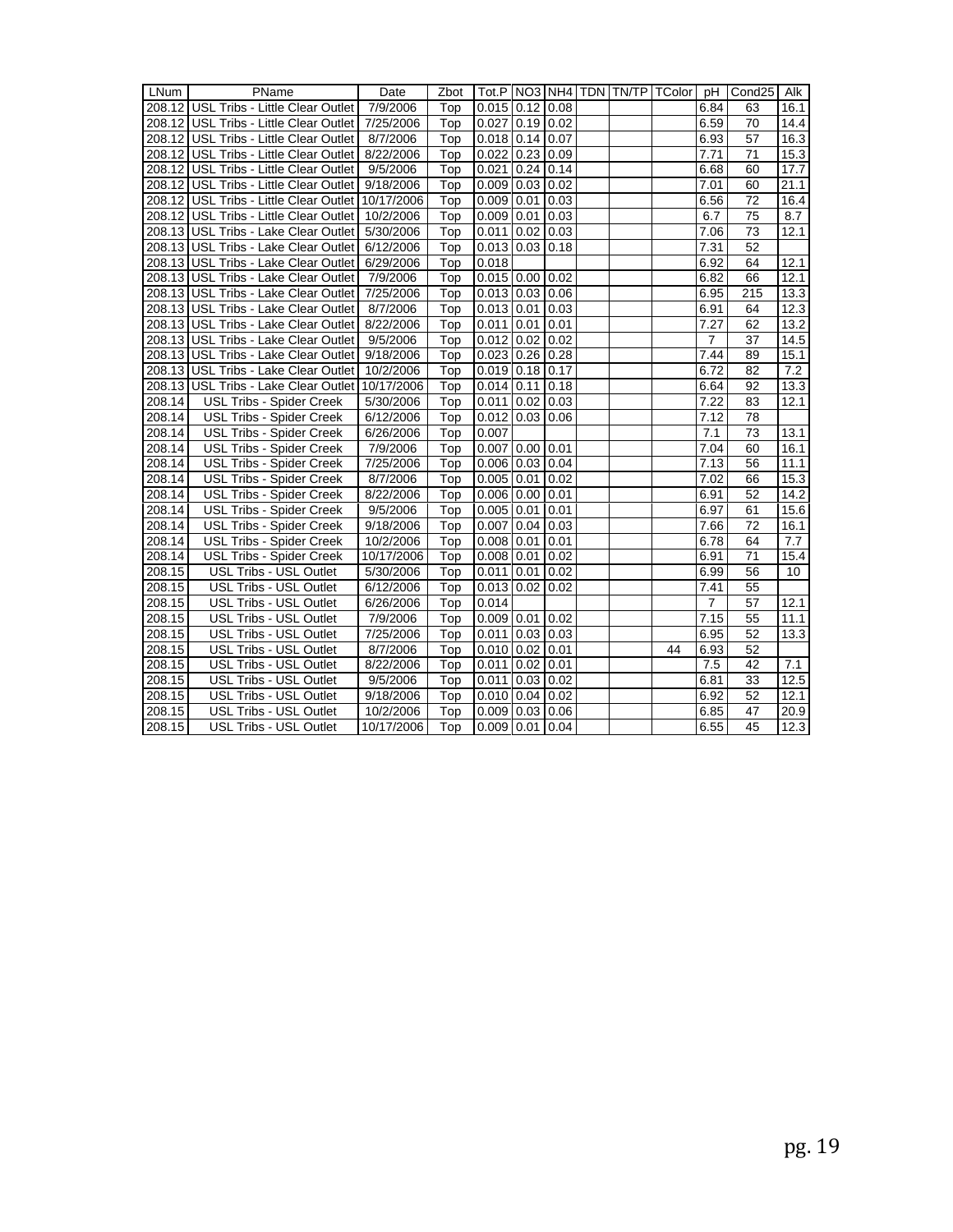# **Legend Information**

| <b>Indicator</b>             | <b>Description</b>                                                                                                                                                                                                                          | <b>Detection</b><br>Limit | Standard (S) /<br>Criteria (C)               |
|------------------------------|---------------------------------------------------------------------------------------------------------------------------------------------------------------------------------------------------------------------------------------------|---------------------------|----------------------------------------------|
| <b>General Information</b>   |                                                                                                                                                                                                                                             |                           |                                              |
| Lnum                         | lake number (unique to CSLAP)                                                                                                                                                                                                               |                           |                                              |
| Lname                        | name of lake (as it appears in the Gazetteer of NYS Lakes)                                                                                                                                                                                  |                           |                                              |
| Date                         | sampling date                                                                                                                                                                                                                               |                           |                                              |
| <b>Field Parameters</b>      |                                                                                                                                                                                                                                             |                           |                                              |
| Zbot                         | lake depth at sampling point, meters (m)                                                                                                                                                                                                    |                           |                                              |
| Zsd                          | Secchi disk transparency or clarity                                                                                                                                                                                                         | 0.1 <sub>m</sub>          | 1.2m(C)                                      |
| Zsamp                        | water sample depth (m) (epi = epilimnion or surface; bot = bottom)                                                                                                                                                                          | 0.1 <sub>m</sub>          | none                                         |
| Tair                         | air temperature (C)                                                                                                                                                                                                                         | $-10C$                    | none                                         |
| <b>TH20</b>                  | water temperature (C)                                                                                                                                                                                                                       | $-10C$                    | none                                         |
| <b>Laboratory Parameters</b> |                                                                                                                                                                                                                                             |                           |                                              |
| Tot.P                        | total phosphorus (mg/l)                                                                                                                                                                                                                     | $0.003$ mg/l              | $0.020$ mg/l (C)                             |
| <b>NOx</b>                   | nitrate + nitrite (mg/l)                                                                                                                                                                                                                    | $0.01$ mg/l               | 10 mg/l NO3 (S),                             |
|                              |                                                                                                                                                                                                                                             |                           | 2 mg/l NO2 (S)                               |
| NH4                          | total ammonia (mg/l)                                                                                                                                                                                                                        | $0.01$ mg/l               | 2 mg/l NH4 (S)                               |
| <b>TN</b>                    | total nitrogen (mg/l)                                                                                                                                                                                                                       | $0.01$ mg/l               | none                                         |
| TN/TP                        | nitrogen to phosphorus (molar) ratio, = (TKN + NOx)*2.2/TP                                                                                                                                                                                  |                           | none                                         |
| <b>TCOLOR</b>                | true (filtered) color (ptu, platinum color units)                                                                                                                                                                                           | 1 ptu                     | none                                         |
| рH                           | powers of hydrogen (S.U., standard pH units)                                                                                                                                                                                                | $0.1$ S.U.                | $6.5, 8.5$ S.U. (S)                          |
| Cond <sub>25</sub>           | specific conductance, corrected to 25C (umho/cm)                                                                                                                                                                                            | 1 umho/cm                 | none                                         |
| Ca                           | calcium (mg/l)                                                                                                                                                                                                                              | $1$ mg/l                  | none                                         |
| Chl.a                        | chlorophyll a (ug/l)                                                                                                                                                                                                                        | $0.01$ ug/l               | none                                         |
| Fe                           | iron (mg/l)                                                                                                                                                                                                                                 | $0.1 \,\mathrm{mg}/1$     | 1.0 mg/l $(S)$                               |
| Mn                           | manganese (mg/l)                                                                                                                                                                                                                            | $0.01$ mg/l               | $0.3 \text{ mg/l}$ (S)                       |
| As                           | arsenic (ug/l)                                                                                                                                                                                                                              | $1$ ug/l                  | $10 \text{ ug/l}$<br>(S)                     |
| AQ-PC                        | Phycocyanin (aquaflor) (unitless)                                                                                                                                                                                                           | 1 unit                    | none                                         |
| AQ-Chl                       | Chlorophyll $a$ (aquaflor) (ug/l)                                                                                                                                                                                                           | 1 <sub>ug</sub> /I        | none                                         |
| <b>MC-LR</b>                 | Microcystis-LR (ug/l)                                                                                                                                                                                                                       | $0.01$ ug/l               | 1 ug/l potable $(C)$<br>20 ug/l swimming (C) |
| Ana                          | Anatoxin-a (ug/l)                                                                                                                                                                                                                           | $0.3 \text{ ug/l}$        | none                                         |
| Cyl                          | Cylindrospermposin (ug/l)                                                                                                                                                                                                                   | $0.1$ ug/l                | none                                         |
| Lake Assessment              |                                                                                                                                                                                                                                             |                           |                                              |
| QA                           | water quality assessment; $1 =$ crystal clear, $2 =$ not quite crystal clear, $3 =$<br>definite algae greenness, 4 = high algae levels, 5 = severely high algae<br>levels                                                                   |                           |                                              |
| QB                           | aquatic plant assessment; $1 = no$ plants visible, $2 =$ plants below surface, 3<br>= plants at surface, 4 = plants dense at surface, 5 = surface plant coverage                                                                            |                           |                                              |
| QC                           | recreational assessment; $1 = \text{could not be nicer}, 2 = \text{excellent}, 3 = \text{slightly}$<br>impaired, $4 =$ substantially impaired, $5 =$ lake not usable                                                                        |                           |                                              |
| QD                           | reasons for recreational assessment; $1 = poor$ water clarity, $2 = excessive$<br>weeds, $3 =$ too much algae, $4 =$ lake looks bad, $5 =$ poor weather, $6 =$<br>litter/surface debris, $7 = \text{too many lake users}, 8 = \text{other}$ |                           |                                              |
| QF, QG                       | Health and safety issues today (QF) and past week (QG); $0 =$ none, $1 =$<br>taste/odor, $2 = G1$ illness humans/animals, $3 =$ swimmers itch, $4 =$ algae<br>blooms, $5 =$ dead fish, $6 =$ unusual animals, $7 =$ other                   |                           |                                              |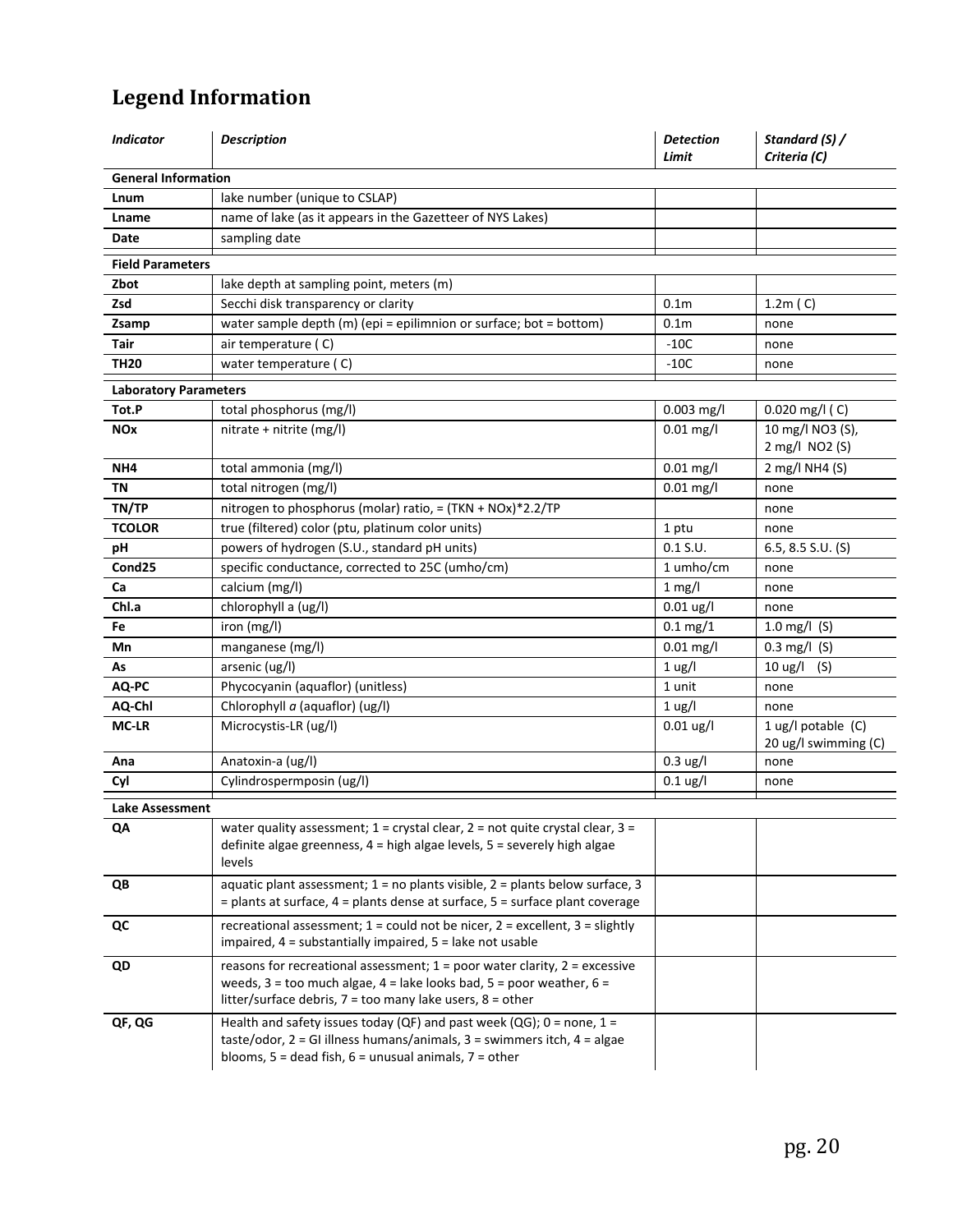## **Appendix B Monthly Evaluation of Upper Saranac Lake (North) Data, 2006 2011**

| JUNU DUW              |               |               |      |               |               |               |
|-----------------------|---------------|---------------|------|---------------|---------------|---------------|
|                       | 2006          | 2007          | 2008 | 2009          | 2010          | 2011          |
| Zsd                   | <b>NORMAL</b> | <b>NORMAL</b> |      | <b>NORMAL</b> | <b>NORMAL</b> | <b>NORMAL</b> |
| <b>TP</b>             | <b>NORMAL</b> | <b>NORMAL</b> |      | <b>NORMAL</b> | <b>NORMAL</b> | <b>NORMAL</b> |
| Chl.a                 | <b>NORMAL</b> | <b>NORMAL</b> |      | <b>NORMAL</b> | <b>LOW</b>    | <b>LOW</b>    |
| <b>NO<sub>X</sub></b> | <b>HIGH</b>   | <b>NORMAL</b> |      | <b>NORMAL</b> | <b>NORMAL</b> | <b>NORMAL</b> |
| NH4                   | <b>NORMAL</b> | <b>NORMAL</b> |      | <b>NORMAL</b> | <b>NORMAL</b> | <b>NORMAL</b> |
| TN                    | <b>NORMAL</b> | <b>NORMAL</b> |      | <b>NORMAL</b> |               | <b>LOW</b>    |
| pH                    | <b>NORMAL</b> | <b>HIGH</b>   |      | <b>NORMAL</b> | <b>NORMAL</b> | <b>NORMAL</b> |
| SpCond                | <b>NORMAL</b> | <b>NORMAL</b> |      | <b>NORMAL</b> | <b>NORMAL</b> | <b>HIGH</b>   |
| Color                 | <b>NORMAL</b> | <b>NORMAL</b> |      | <b>NORMAL</b> | <b>NORMAL</b> | <b>NORMAL</b> |
| Ca                    |               | <b>NORMAL</b> |      | <b>LOW</b>    | <b>NORMAL</b> | <b>LOW</b>    |
| QA                    | LOW           |               |      | <b>NORMAL</b> | <b>NORMAL</b> | <b>LOW</b>    |
| QB                    | <b>NORMAL</b> |               |      | <b>NORMAL</b> | <b>NORMAL</b> | <b>NORMAL</b> |
| QC                    | HIGH          |               |      | <b>NORMAL</b> | <b>NORMAL</b> | <b>NORMAL</b> |
| <b>TH20</b>           | <b>NORMAL</b> |               |      | <b>NORMAL</b> | <b>NORMAL</b> | <b>NORMAL</b> |

### **June Data**

High = average monthly reading  $> 90<sup>th</sup>$  percentile reading for lake, 2000-2010

Low = average monthly reading  $< 10^{th}$  percentile reading for lake, 2000-2010

Normal = average monthly reading between  $10<sup>th</sup>$  and  $90<sup>th</sup>$  percentile reading for lake, 2000-2010

## **July Data**

|                       | 2006          | 2007          | 2008 | 2009          | 2010          | 2011          |
|-----------------------|---------------|---------------|------|---------------|---------------|---------------|
| Zsd                   | <b>NORMAL</b> | <b>NORMAL</b> |      | <b>NORMAL</b> | <b>NORMAL</b> | <b>NORMAL</b> |
| <b>TP</b>             | <b>NORMAL</b> | <b>NORMAL</b> |      | <b>NORMAL</b> | <b>NORMAL</b> | <b>NORMAL</b> |
| Chl.a                 | <b>NORMAL</b> | <b>NORMAL</b> |      | <b>NORMAL</b> | <b>NORMAL</b> | <b>NORMAL</b> |
| <b>NO<sub>X</sub></b> | <b>NORMAL</b> | <b>NORMAL</b> |      | <b>NORMAL</b> | <b>NORMAL</b> | <b>NORMAL</b> |
| NH4                   | <b>NORMAL</b> | <b>NORMAL</b> |      | <b>NORMAL</b> | <b>NORMAL</b> | <b>NORMAL</b> |
| <b>TN</b>             | <b>NORMAL</b> | <b>NORMAL</b> |      | <b>NORMAL</b> | <b>NORMAL</b> | <b>NORMAL</b> |
| pH                    | <b>NORMAL</b> | <b>NORMAL</b> |      | <b>HIGH</b>   | <b>NORMAL</b> | <b>NORMAL</b> |
| SpCond                | <b>NORMAL</b> | <b>NORMAL</b> |      | <b>NORMAL</b> | <b>NORMAL</b> | <b>NORMAL</b> |
| Color                 | <b>NORMAL</b> | <b>NORMAL</b> |      | <b>NORMAL</b> | <b>NORMAL</b> | <b>NORMAL</b> |
| Ca                    | <b>NORMAL</b> |               |      |               |               |               |
| QA                    | <b>NORMAL</b> | <b>NORMAL</b> |      | NORMAL.       | <b>NORMAL</b> | <b>NORMAL</b> |
| QB                    | <b>NORMAL</b> | <b>NORMAL</b> |      | <b>NORMAL</b> | <b>NORMAL</b> | <b>NORMAL</b> |
| QC                    | <b>HIGH</b>   | <b>NORMAL</b> |      | <b>NORMAL</b> | NORMAL        | <b>NORMAL</b> |
| <b>TH20</b>           | <b>NORMAL</b> | <b>NORMAL</b> |      | <b>NORMAL</b> | <b>HIGH</b>   | <b>HIGH</b>   |

High = average monthly reading  $> 90<sup>th</sup>$  percentile reading for lake, 2000-2010

Low = average monthly reading  $< 10<sup>th</sup>$  percentile reading for lake, 2000-2010

Normal = average monthly reading between  $10^{th}$  and  $90^{th}$  percentile reading for lake, 2000-2010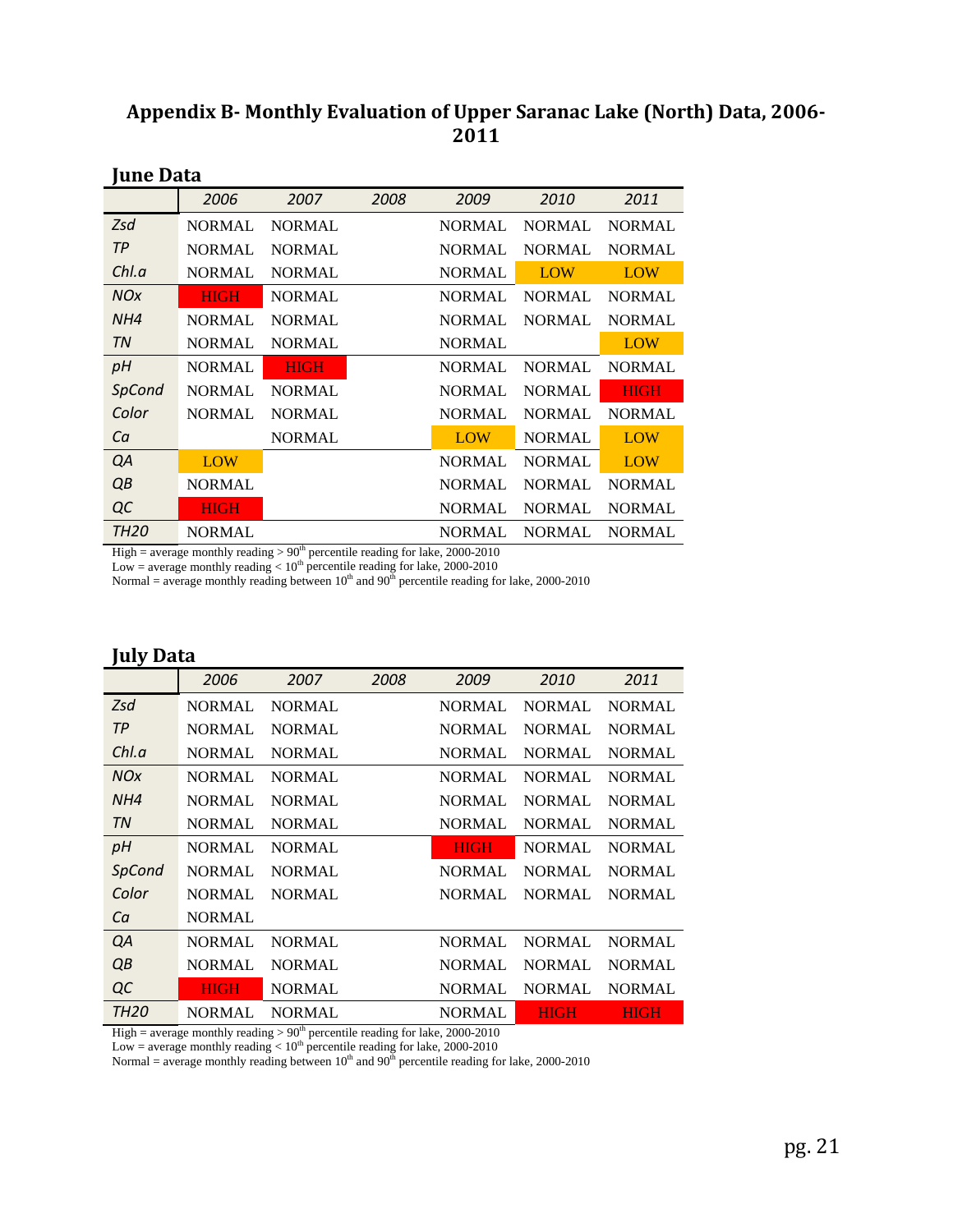## **August Data**

|                  | 2006          | 2007          | 2008 | 2009          | 2010          | 2011          |
|------------------|---------------|---------------|------|---------------|---------------|---------------|
| Zsd              | <b>NORMAL</b> | <b>NORMAL</b> |      | <b>NORMAL</b> | <b>NORMAL</b> | <b>NORMAL</b> |
| TP               | <b>NORMAL</b> | <b>NORMAL</b> |      | LOW           | <b>NORMAL</b> | <b>HIGH</b>   |
| ChLa             | <b>NORMAL</b> | <b>NORMAL</b> |      | <b>NORMAL</b> | <b>NORMAL</b> | <b>NORMAL</b> |
| <b>NOx</b>       | <b>NORMAL</b> | LOW           |      | <b>NORMAL</b> | <b>HIGH</b>   | <b>NORMAL</b> |
| NH4              | <b>NORMAL</b> | <b>NORMAL</b> |      | <b>NORMAL</b> | <b>HIGH</b>   | <b>NORMAL</b> |
| TN               | <b>NORMAL</b> | <b>NORMAL</b> |      | <b>LOW</b>    | <b>NORMAL</b> | <b>NORMAL</b> |
| pH               | <b>NORMAL</b> | <b>NORMAL</b> |      | <b>NORMAL</b> | <b>NORMAL</b> | <b>NORMAL</b> |
| SpCond           | <b>HIGH</b>   | <b>NORMAL</b> |      | <b>LOW</b>    | <b>NORMAL</b> | <b>NORMAL</b> |
| Color            | <b>NORMAL</b> | <b>NORMAL</b> |      | <b>HIGH</b>   | <b>NORMAL</b> | <b>NORMAL</b> |
| Ca               |               | <b>NORMAL</b> |      | <b>NORMAL</b> | <b>HIGH</b>   | LOW           |
| QA               | <b>NORMAL</b> | <b>NORMAL</b> |      | <b>NORMAL</b> | <b>NORMAL</b> | <b>NORMAL</b> |
| QB               | <b>NORMAL</b> | <b>NORMAL</b> |      | <b>NORMAL</b> | <b>NORMAL</b> | <b>NORMAL</b> |
| QC               | <b>NORMAL</b> | <b>NORMAL</b> |      | <b>NORMAL</b> | <b>NORMAL</b> | <b>NORMAL</b> |
| TH <sub>20</sub> | NORMAL        | <b>NORMAL</b> |      |               | <b>NORMAL</b> | <b>HIGH</b>   |

High = average monthly reading  $> 90<sup>th</sup>$  percentile reading for lake, 2000-2010

Low = average monthly reading  $< 10^{\text{th}}$  percentile reading for lake, 2000-2010

Normal = average monthly reading between  $10^{th}$  and  $90^{th}$  percentile reading for lake, 2000-2010

## **September Data**

|                       | 2006          | 2007          | 2008 | 2009          | 2010          | 2011          |
|-----------------------|---------------|---------------|------|---------------|---------------|---------------|
| Zsd                   | NORMAL        | <b>HIGH</b>   |      | <b>NORMAL</b> | <b>HIGH</b>   | LOW           |
| <b>TP</b>             | NORMAL        | <b>NORMAL</b> |      | <b>NORMAL</b> | <b>NORMAL</b> | <b>NORMAL</b> |
| Chl.a                 | <b>NORMAL</b> | <b>NORMAL</b> |      | <b>NORMAL</b> | <b>NORMAL</b> | <b>NORMAL</b> |
| <b>NO<sub>X</sub></b> | <b>NORMAL</b> | LOW           |      | <b>NORMAL</b> | <b>NORMAL</b> | <b>NORMAL</b> |
| NH4                   | <b>NORMAL</b> | <b>NORMAL</b> |      | <b>NORMAL</b> | <b>HIGH</b>   | <b>NORMAL</b> |
| TN                    | NORMAL        | <b>NORMAL</b> |      | <b>NORMAL</b> | <b>NORMAL</b> | <b>NORMAL</b> |
| pH                    | <b>NORMAL</b> | <b>NORMAL</b> |      | <b>NORMAL</b> | <b>NORMAL</b> | <b>HIGH</b>   |
| SpCond                | NORMAL        | <b>NORMAL</b> |      | <b>LOW</b>    | <b>NORMAL</b> | <b>NORMAL</b> |
| Color                 | <b>NORMAL</b> | <b>NORMAL</b> |      | <b>NORMAL</b> | <b>NORMAL</b> | <b>NORMAL</b> |
| Ca                    |               |               |      |               |               |               |
| QA                    | LOW           | <b>NORMAL</b> |      | <b>NORMAL</b> | <b>NORMAL</b> | <b>LOW</b>    |
| QB                    | <b>NORMAL</b> | <b>NORMAL</b> |      | <b>NORMAL</b> | <b>NORMAL</b> | <b>NORMAL</b> |
| QC                    | <b>NORMAL</b> | <b>NORMAL</b> |      | <b>NORMAL</b> | <b>NORMAL</b> | <b>NORMAL</b> |
| TH <sub>20</sub>      | NORMAL        | <b>NORMAL</b> |      | <b>NORMAL</b> | <b>NORMAL</b> | <b>NORMAL</b> |

High = average monthly reading  $> 90<sup>th</sup>$  percentile reading for lake, 2000-2010

Low = average monthly reading  $< 10<sup>th</sup>$  percentile reading for lake, 2000-2010

Normal = average monthly reading between  $10<sup>th</sup>$  and  $90<sup>th</sup>$  percentile reading for lake, 2000-2010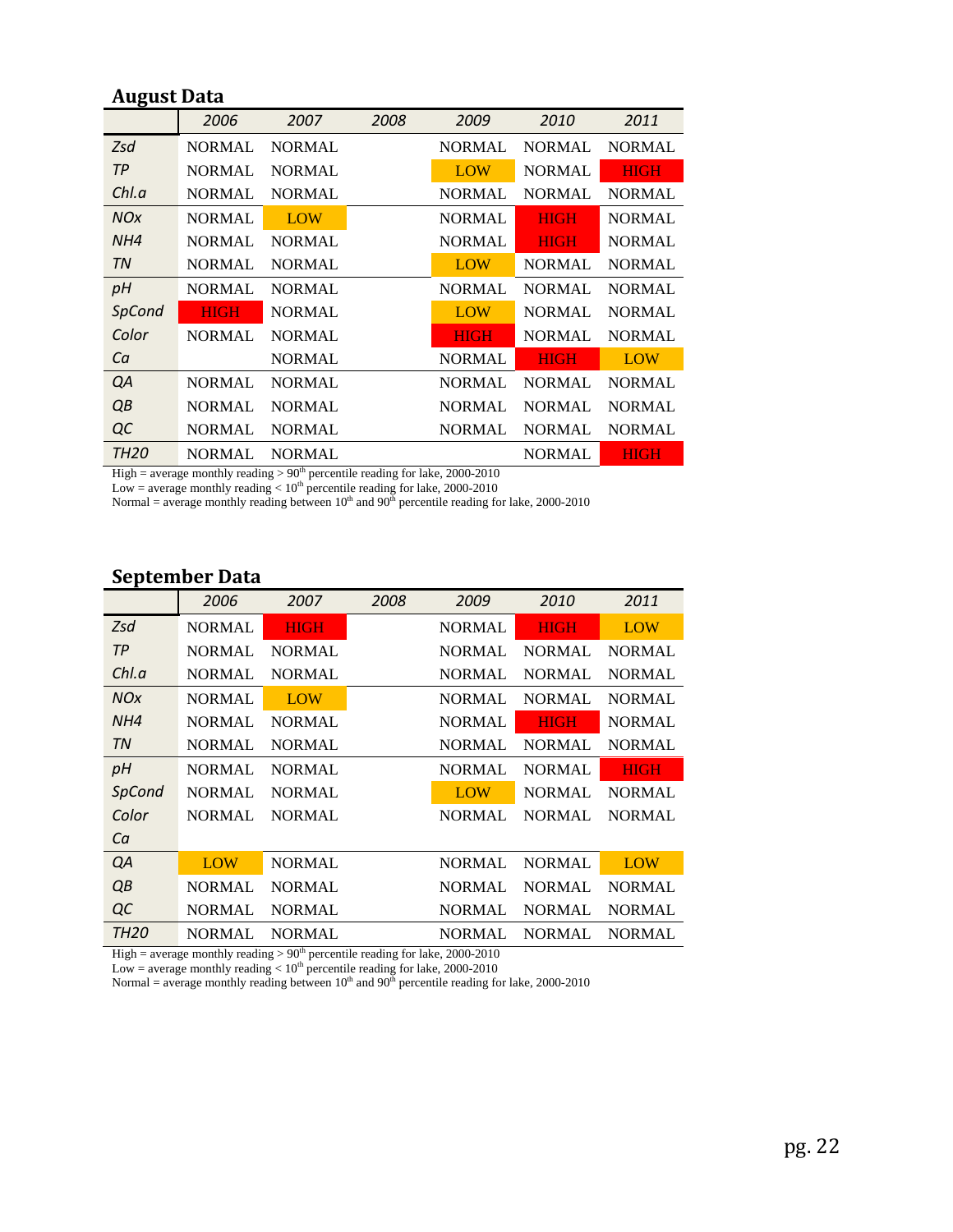## **Monthly Evaluation of Upper Saranac Lake (South) Data, 20062011**

| Tuno Rum              |               |               |      |               |               |               |
|-----------------------|---------------|---------------|------|---------------|---------------|---------------|
|                       | 2006          | 2007          | 2008 | 2009          | 2010          | 2011          |
| Zsd                   | <b>NORMAL</b> | <b>NORMAL</b> |      | <b>NORMAL</b> | <b>HIGH</b>   | <b>NORMAL</b> |
| TP                    | <b>NORMAL</b> | <b>NORMAL</b> |      | <b>NORMAL</b> | <b>LOW</b>    | <b>NORMAL</b> |
| Chl.a                 | <b>NORMAL</b> | LOW           |      | <b>NORMAL</b> | <b>NORMAL</b> | <b>NORMAL</b> |
| <b>NO<sub>X</sub></b> | <b>HIGH</b>   | <b>NORMAL</b> |      | <b>NORMAL</b> | <b>HIGH</b>   | <b>NORMAL</b> |
| NH4                   | <b>HIGH</b>   | <b>NORMAL</b> |      | <b>NORMAL</b> | <b>NORMAL</b> | <b>NORMAL</b> |
| TN                    | <b>NORMAL</b> | <b>NORMAL</b> |      | <b>NORMAL</b> | <b>NORMAL</b> | <b>NORMAL</b> |
| рH                    | <b>NORMAL</b> | <b>NORMAL</b> |      | <b>NORMAL</b> | <b>NORMAL</b> | <b>HIGH</b>   |
| SpCond                | <b>NORMAL</b> | <b>NORMAL</b> |      |               | <b>NORMAL</b> | <b>HIGH</b>   |
| Color                 | <b>NORMAL</b> | <b>NORMAL</b> |      | <b>NORMAL</b> | <b>NORMAL</b> | <b>HIGH</b>   |
| Ca                    |               | <b>NORMAL</b> |      | <b>LOW</b>    | <b>NORMAL</b> | <b>NORMAL</b> |
| QA                    | <b>NORMAL</b> | <b>NORMAL</b> |      | <b>NORMAL</b> | <b>NORMAL</b> | <b>NORMAL</b> |
| QB                    | <b>NORMAL</b> | <b>NORMAL</b> |      | <b>NORMAL</b> | <b>NORMAL</b> | <b>NORMAL</b> |
| QC                    | HIGH          | <b>NORMAL</b> |      | <b>NORMAL</b> | <b>NORMAL</b> | <b>NORMAL</b> |
| <b>TH20</b>           | <b>NORMAL</b> | <b>HIGH</b>   |      | <b>NORMAL</b> | <b>NORMAL</b> | <b>NORMAL</b> |

## **June Data**

High = average monthly reading  $> 90<sup>th</sup>$  percentile reading for lake, 2000-2010

Low = average monthly reading  $< 10<sup>th</sup>$  percentile reading for lake, 2000-2010

Normal = average monthly reading between  $10^{th}$  and  $90^{th}$  percentile reading for lake, 2000-2010

## **July Data**

|             | 2006          | 2007          | 2008 | 2009          | 2010          | 2011          |
|-------------|---------------|---------------|------|---------------|---------------|---------------|
| Zsd         | <b>NORMAL</b> | <b>HIGH</b>   |      | LOW           | <b>NORMAL</b> | <b>NORMAL</b> |
| <b>TP</b>   | <b>NORMAL</b> | <b>NORMAL</b> |      | <b>NORMAL</b> | <b>NORMAL</b> | <b>NORMAL</b> |
| Chl.a       | <b>NORMAL</b> | <b>NORMAL</b> |      | HIGH          | <b>NORMAL</b> | <b>NORMAL</b> |
| <b>NOx</b>  | <b>NORMAL</b> | <b>NORMAL</b> |      | <b>NORMAL</b> | <b>HIGH</b>   | <b>NORMAL</b> |
| NH4         | <b>NORMAL</b> | <b>NORMAL</b> |      | <b>NORMAL</b> | <b>HIGH</b>   | <b>NORMAL</b> |
| TN          | <b>NORMAL</b> | <b>NORMAL</b> |      | <b>NORMAL</b> | <b>NORMAL</b> | <b>NORMAL</b> |
| рH          | <b>NORMAL</b> | <b>NORMAL</b> |      | <b>HIGH</b>   | <b>NORMAL</b> | <b>NORMAL</b> |
| SpCond      | <b>NORMAL</b> | <b>NORMAL</b> |      | <b>NORMAL</b> | <b>HIGH</b>   | <b>NORMAL</b> |
| Color       | <b>NORMAL</b> | <b>NORMAL</b> |      | <b>NORMAL</b> | <b>NORMAL</b> | <b>NORMAL</b> |
| Ca          | <b>HIGH</b>   |               |      |               |               |               |
| QA          | <b>NORMAL</b> | <b>NORMAL</b> |      | <b>NORMAL</b> | <b>NORMAL</b> | <b>NORMAL</b> |
| QB          | <b>NORMAL</b> | <b>NORMAL</b> |      | <b>NORMAL</b> | <b>NORMAL</b> | <b>NORMAL</b> |
| QC          | <b>NORMAL</b> | <b>NORMAL</b> |      | <b>NORMAL</b> | <b>NORMAL</b> | <b>NORMAL</b> |
| <b>TH20</b> | <b>NORMAL</b> | <b>NORMAL</b> |      | <b>NORMAL</b> | NORMAL        | <b>HIGH</b>   |

High = average monthly reading  $> 90<sup>th</sup>$  percentile reading for lake, 2000-2010

Low = average monthly reading  $< 10^{th}$  percentile reading for lake, 2000-2010

Normal = average monthly reading between  $10<sup>th</sup>$  and  $90<sup>th</sup>$  percentile reading for lake, 2000-2010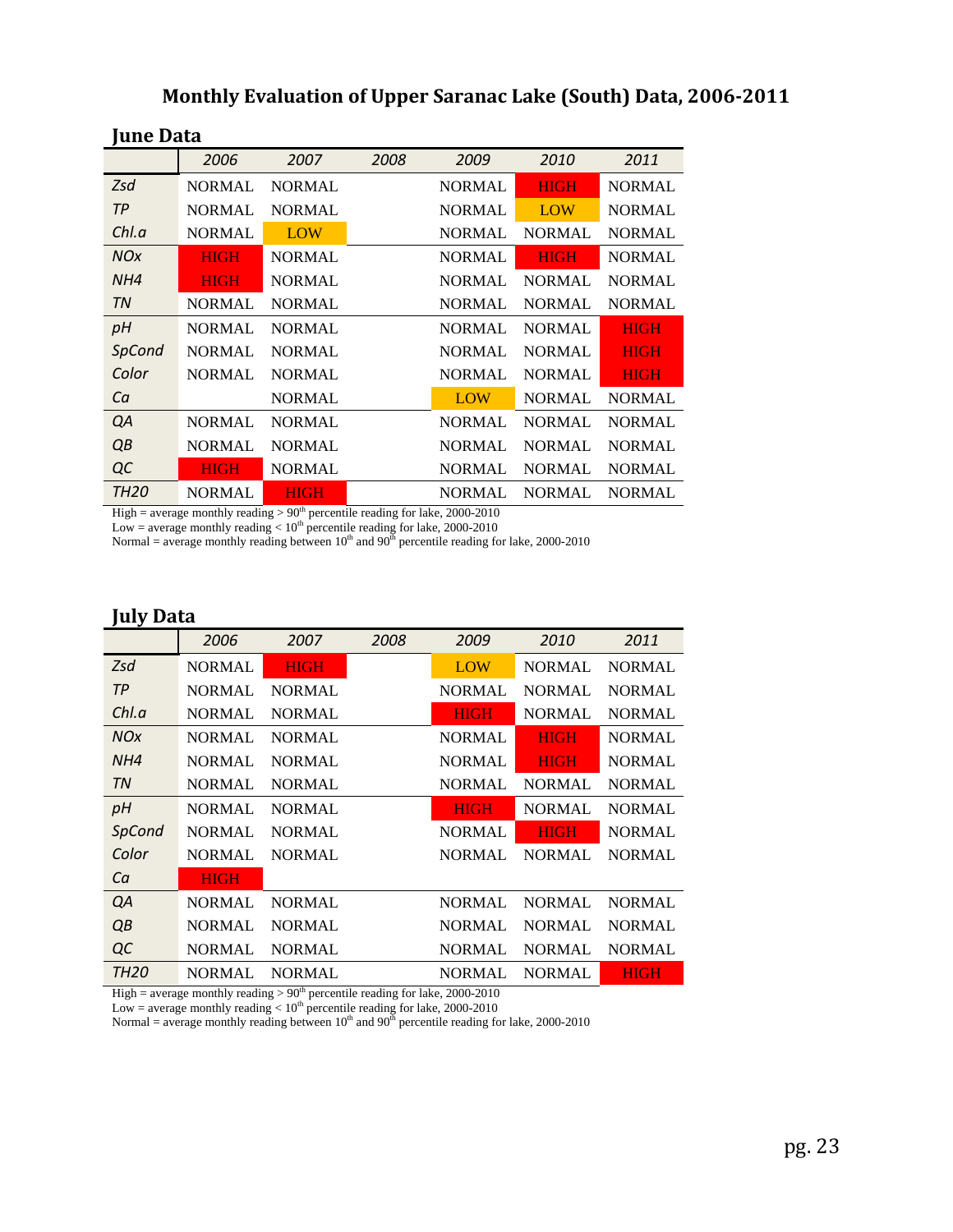## **August Data**

|                  | 2006          | 2007          | 2008 | 2009          | 2010          | 2011          |
|------------------|---------------|---------------|------|---------------|---------------|---------------|
| Zsd              | LOW           | <b>NORMAL</b> |      | <b>NORMAL</b> | <b>NORMAL</b> | LOW           |
| <b>TP</b>        | <b>NORMAL</b> | <b>NORMAL</b> |      | <b>NORMAL</b> | <b>NORMAL</b> | <b>NORMAL</b> |
| ChLa             | <b>NORMAL</b> | <b>NORMAL</b> |      | <b>NORMAL</b> | <b>NORMAL</b> | <b>NORMAL</b> |
| <b>NOx</b>       | <b>NORMAL</b> | LOW           |      | <b>NORMAL</b> | <b>NORMAL</b> | <b>NORMAL</b> |
| NH4              | <b>NORMAL</b> | <b>NORMAL</b> |      | <b>NORMAL</b> | <b>NORMAL</b> | <b>NORMAL</b> |
| <b>TN</b>        | <b>NORMAL</b> | <b>NORMAL</b> |      | <b>NORMAL</b> | <b>NORMAL</b> | <b>NORMAL</b> |
| pH               | <b>NORMAL</b> | <b>NORMAL</b> |      | <b>HIGH</b>   | <b>NORMAL</b> | <b>NORMAL</b> |
| SpCond           | <b>NORMAL</b> | <b>NORMAL</b> |      | <b>NORMAL</b> | <b>HIGH</b>   | <b>NORMAL</b> |
| Color            | <b>NORMAL</b> | <b>NORMAL</b> |      | <b>NORMAL</b> | <b>NORMAL</b> | <b>NORMAL</b> |
| Ca               |               | <b>NORMAL</b> |      | <b>NORMAL</b> | <b>NORMAL</b> | <b>HIGH</b>   |
| QA               | <b>NORMAL</b> | <b>NORMAL</b> |      | <b>NORMAL</b> | <b>NORMAL</b> | <b>NORMAL</b> |
| QB               | <b>NORMAL</b> | <b>NORMAL</b> |      | <b>NORMAL</b> | <b>NORMAL</b> | <b>NORMAL</b> |
| QC               | <b>NORMAL</b> | <b>NORMAL</b> |      | <b>NORMAL</b> | <b>NORMAL</b> | <b>NORMAL</b> |
| TH <sub>20</sub> | <b>NORMAL</b> | <b>NORMAL</b> |      |               | <b>NORMAL</b> | <b>NORMAL</b> |

High = average monthly reading  $> 90<sup>th</sup>$  percentile reading for lake, 2000-2010

Low = average monthly reading  $< 10^{\text{th}}$  percentile reading for lake, 2000-2010

Normal = average monthly reading between  $10^{th}$  and  $90^{th}$  percentile reading for lake, 2000-2010

## **September Data**

|                       | 2006          | 2007          | 2008 | 2009          | 2010          | 2011          |
|-----------------------|---------------|---------------|------|---------------|---------------|---------------|
| Zsd                   | NORMAL        | <b>NORMAL</b> |      | <b>NORMAL</b> | <b>NORMAL</b> | LOW           |
| <b>TP</b>             | HIGH          | <b>NORMAL</b> |      | <b>NORMAL</b> | <b>NORMAL</b> | <b>NORMAL</b> |
| Chl.a                 | <b>NORMAL</b> | <b>NORMAL</b> |      | <b>NORMAL</b> | <b>NORMAL</b> | <b>NORMAL</b> |
| <b>NO<sub>X</sub></b> | <b>NORMAL</b> | LOW           |      | <b>NORMAL</b> | <b>NORMAL</b> | <b>NORMAL</b> |
| NH4                   | <b>NORMAL</b> | <b>NORMAL</b> |      | <b>NORMAL</b> | <b>HIGH</b>   | <b>NORMAL</b> |
| TN                    | <b>NORMAL</b> | <b>NORMAL</b> |      | <b>LOW</b>    | <b>NORMAL</b> | <b>NORMAL</b> |
| pH                    | NORMAL        | <b>NORMAL</b> |      | <b>LOW</b>    | <b>NORMAL</b> | <b>NORMAL</b> |
| <b>SpCond</b>         | LOW           | <b>NORMAL</b> |      | <b>NORMAL</b> | <b>NORMAL</b> | <b>NORMAL</b> |
| Color                 | <b>NORMAL</b> | <b>NORMAL</b> |      | <b>NORMAL</b> | <b>NORMAL</b> | <b>NORMAL</b> |
| Ca                    |               |               |      |               |               |               |
| QA                    | <b>NORMAL</b> | <b>NORMAL</b> |      | <b>NORMAL</b> | <b>NORMAL</b> | <b>NORMAL</b> |
| QB                    | <b>NORMAL</b> | <b>NORMAL</b> |      | <b>NORMAL</b> | <b>NORMAL</b> | <b>NORMAL</b> |
| QC                    | <b>NORMAL</b> | <b>NORMAL</b> |      | <b>NORMAL</b> | <b>NORMAL</b> | <b>NORMAL</b> |
| TH <sub>20</sub>      | NORMAL        | <b>NORMAL</b> |      | <b>NORMAL</b> | <b>NORMAL</b> | <b>NORMAL</b> |

High = average monthly reading  $> 90<sup>th</sup>$  percentile reading for lake, 2000-2010

Low = average monthly reading  $< 10<sup>th</sup>$  percentile reading for lake, 2000-2010

Normal = average monthly reading between  $10<sup>th</sup>$  and  $90<sup>th</sup>$  percentile reading for lake, 2000-2010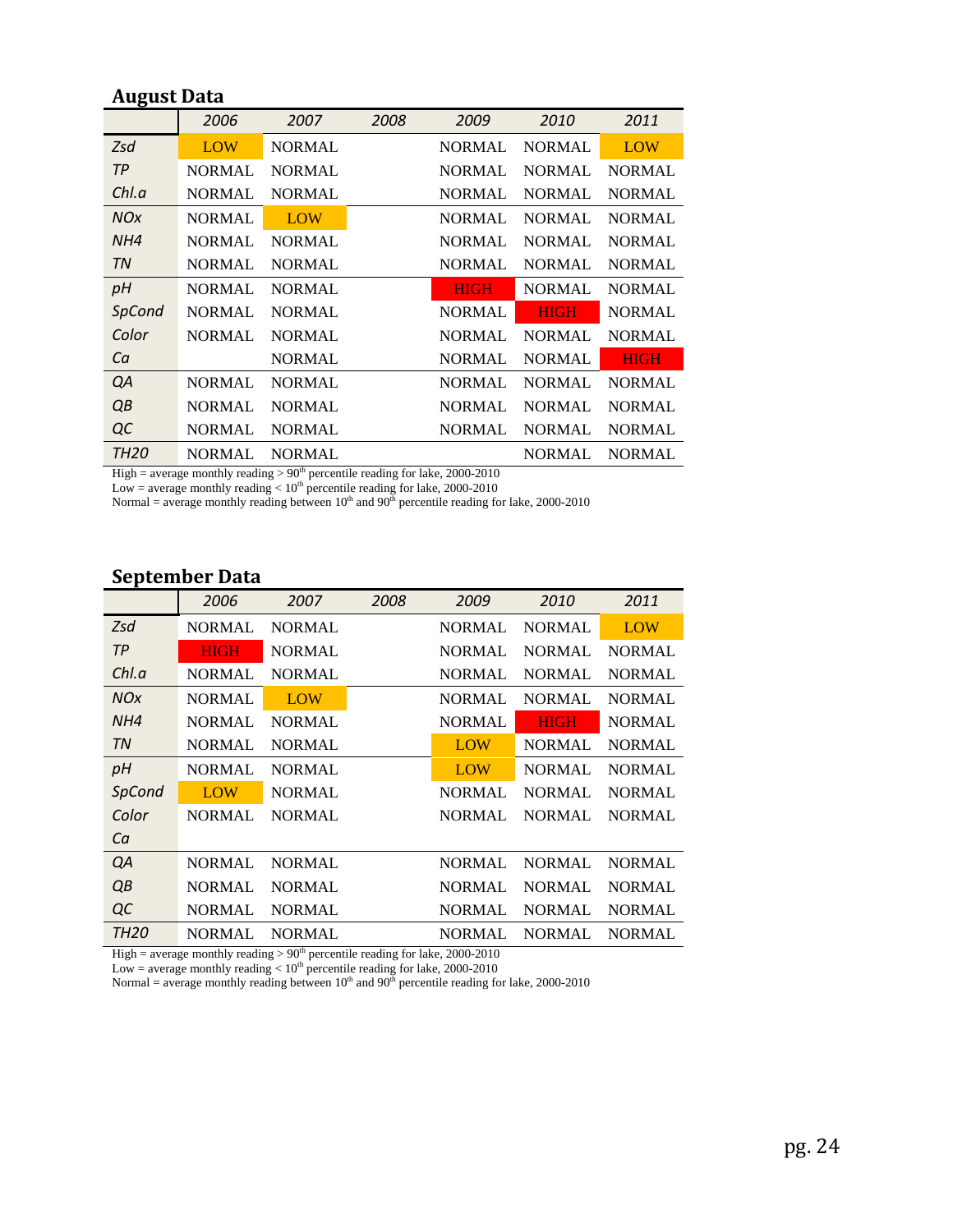# Upper Saranac Lake (1003-0048) MinorImpacts

## **Waterbody Location Information Revised: 03/09/2009** Revised: 03/09/2009

| <b>Hydro Unit Code:</b><br><b>Waterbody Type:</b><br><b>Waterbody Size:</b><br><b>Seg Description:</b>                                           | 02010006/010<br>Lake (Mesotrophic)<br>4844.1 Acres<br>entire lake   | <b>Str Class:</b><br>AA                   | <b>Reg/County:</b><br><b>Quad Map:</b> | Great Chazy/Saranac<br>$5/Franklin$ Co. $(17)$<br><b>UPPER SARANAC LAKE (D-23-B)</b> |  |
|--------------------------------------------------------------------------------------------------------------------------------------------------|---------------------------------------------------------------------|-------------------------------------------|----------------------------------------|--------------------------------------------------------------------------------------|--|
|                                                                                                                                                  | <b>Water Quality Problem/Issue Information</b>                      |                                           |                                        | (CAPS indicate MAJOR Use Impacts/Pollutants/Sources)                                 |  |
| <b>Use(s)</b> Impacted<br>Aquatic Life<br>Recreation                                                                                             |                                                                     | <b>Severity</b><br>Stressed<br>Threatened |                                        | <b>Problem Documentation</b><br>Suspected<br>Suspected                               |  |
| <b>Type of Pollutant(s)</b><br>Known:<br>Suspected:<br>Possible:                                                                                 | D.O./OXYGEN DEMAND, Problem Species (Eurasian milfoil)<br>Nutrients |                                           |                                        |                                                                                      |  |
| Source(s) of Pollutant(s)<br>OTHER SOURCE (natural morphology), Habitat Modification<br>Known:<br>On-Site/Septic Syst<br>Suspected:<br>Possible: |                                                                     |                                           |                                        |                                                                                      |  |
| <b>Resolution/Management Information</b>                                                                                                         |                                                                     |                                           |                                        |                                                                                      |  |

## **Resolution/Management Information**

| <b>Issue Resolvability:</b>    | 2 (Strategy Exists, Needs Funding/Resources)                           |
|--------------------------------|------------------------------------------------------------------------|
|                                | <b>Verification Status:</b> 5 (Management Strategy has been Developed) |
| Lead Agency/Office: DEC/FWMR   |                                                                        |
| <b>TMDL/303d Status:</b> $n/a$ |                                                                        |

### **Resolution Potential: Medium**

**Further Details**

### **Overview**

Aquatic life support and recreation are thought to experience minor impacts/threats due to low dissolved oxygen and invasive aquatic plant growth. Low dissolved oxygen occurs at the lake bottom during summer months impacting coldwater fish species that reside in the lake, although the lake is not classified as a coldwater fishery. A significant Eurasian watermilfoil control program is conducted annually on the lake.

#### Water Quality Sampling

Upper Saranac Lake has been sampled as part of the NYSDEC Citizen Statewide Lake Assessment Program (CSLAP) in 2006. An Interpretive Summary report of the findings of this sampling was published in 2007. These data indicate that the lake continues to be best characterized as mesotrophic, or moderately productive. Phosphorus levels in the lake rarely exceed the state guidance values indicating impacted/stressed recreational uses. Corresponding transparency measurements consistently exceed the recommended minimum for swimming beaches. Measurements of pH typically fall within the state water quality range of 6.5 to 8.5. The lake water is weakly to moderately colored, but color does not appear limit water transparency. (DEC/DOW, BWAM/CSLAP, March 2007)

**Water Index No:** C- 15-P114 **Drain Basin:** Lake Champlain